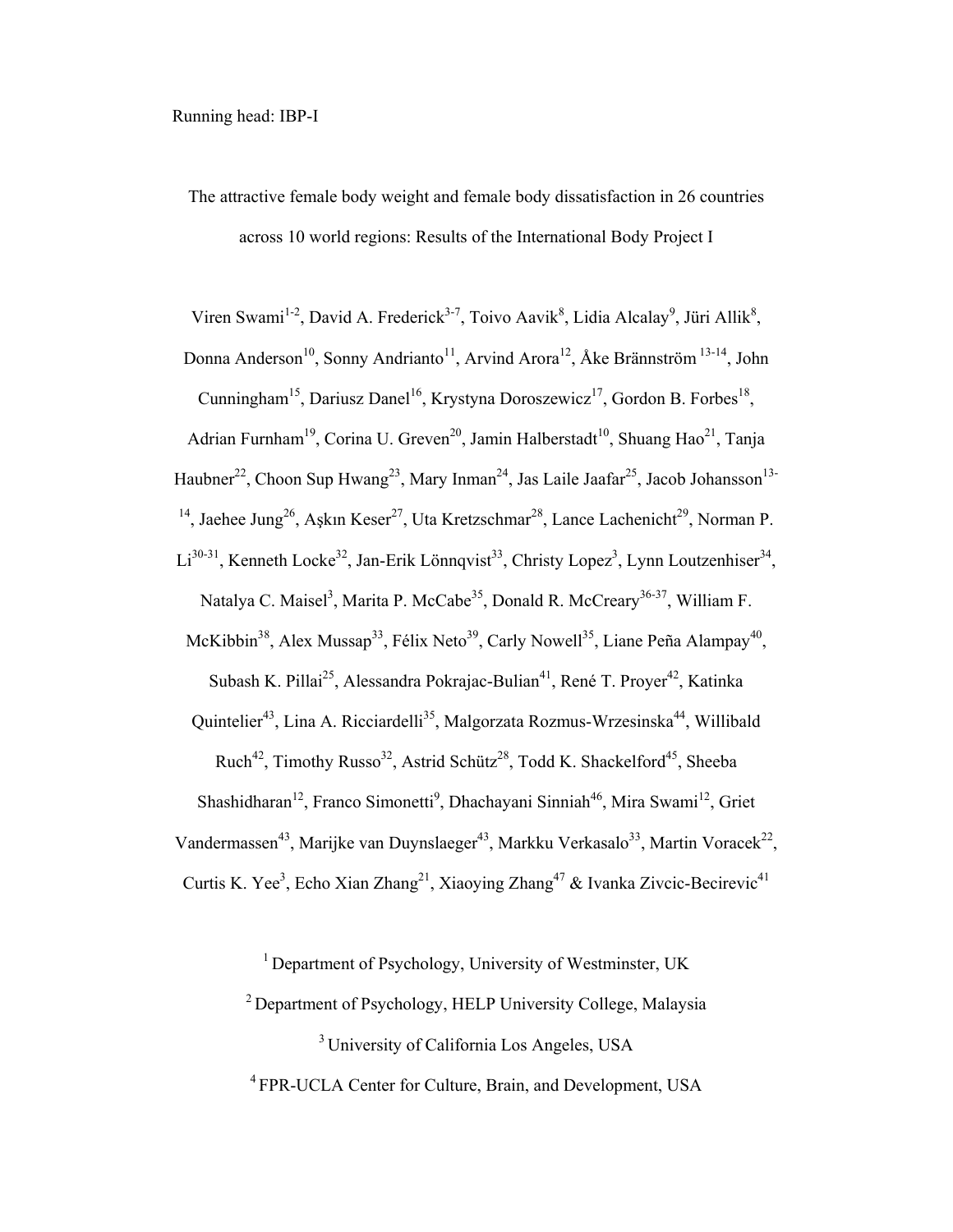# 5 UCLA Center for Society and Genetics, USA

6 NSF-UCLA Interdisciplinary Relationship Science Program, USA

7 UCLA Center for Behavior, Evolution, and Culture, USA

8 University of Tartu, Estonia

9 Pontificia Universidad Católica de Chile, Chile

<sup>10</sup> University of Otago, New Zealand

11 Universitas Islam Indonesia, Indonesia

<sup>12</sup> HIHT University, India

<sup>13</sup> International Institute for Applied Systems Analysis, Austria

<sup>14</sup> Umeå University, Sweden

15 Macquarie University, Australia

<sup>16</sup> Polish Academy of Science, Poland

<sup>17</sup> Warsaw School of Social Psychology, Poland

<sup>18</sup> Millikin University, USA

19 University College London, UK

20 Institute of Psychiatry, King's College London, UK

21 Independent Scholar, China

22 University of Vienna, Austria

23 Kyung Hee University, South Korea

<sup>24</sup> Hope College, USA

25 Universiti Malaya, Malaysia

<sup>26</sup> University of Delaware, USA

27 Kocaeli University, Turkey

28 Technische Universität Chemnitz**,** Germany

<sup>29</sup> University of KwaZulu-Natal, South Africa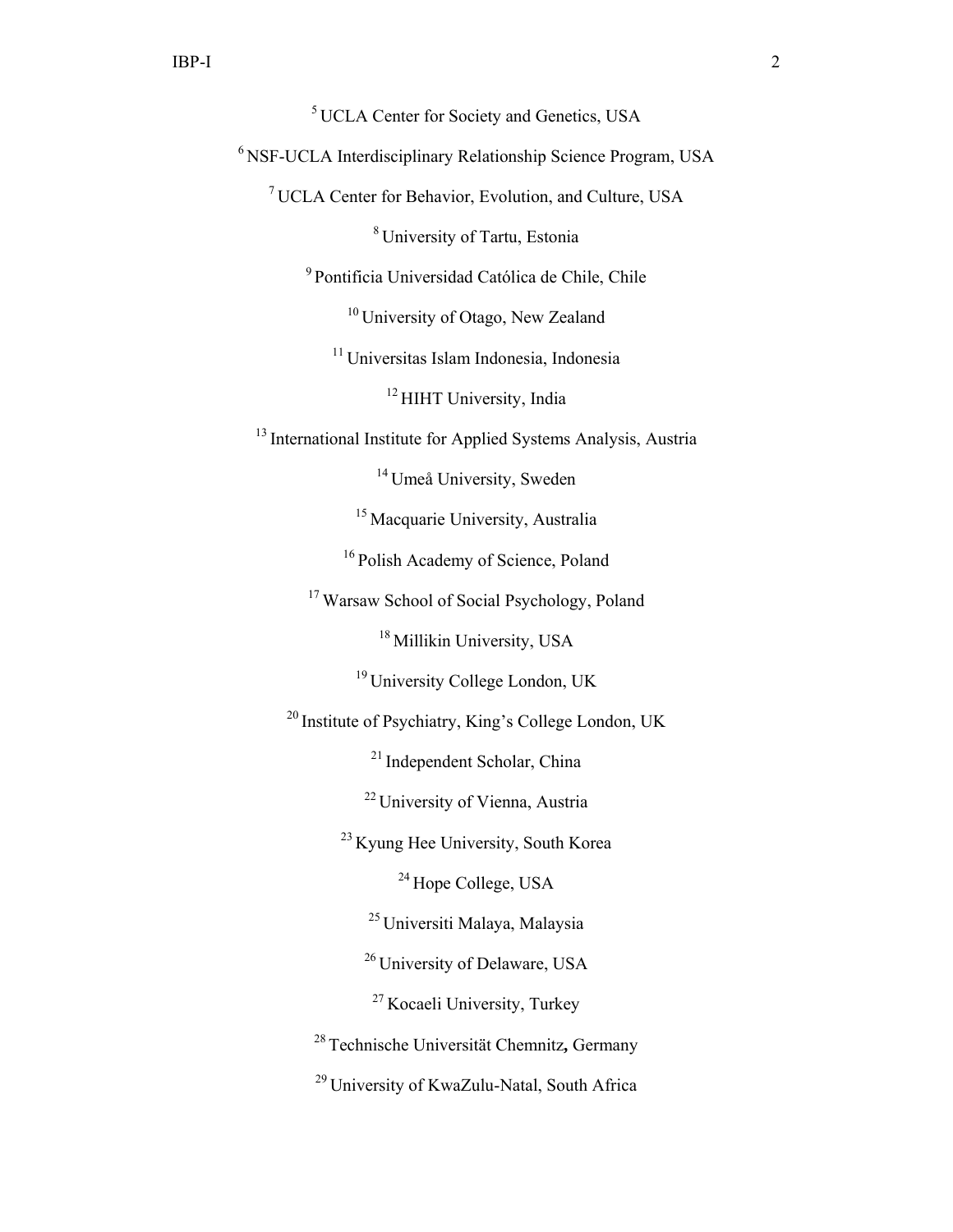30 University of Texas at Austin, USA <sup>31</sup> Singapore Management University, Singapore 32 University of Idaho, USA <sup>33</sup> University of Helsinki, Finland 34 University of Regina, Canada <sup>35</sup> Deakin University, Australia <sup>36</sup> Brock University, Canada <sup>37</sup> York University, Canada <sup>38</sup> Florida Atlantic University, USA 39 Universidade de Porto, Portugal 40 Ateneo de Manila University, Philippines 41 University of Rijeka, Croatia 42 University of Zurich, Switzerland 43 Ghent University, Belgium 44 University of Wroclaw, Poland 45 Florida Atlantic University, USA 46 Universiti Kebangsaan Malaysia, Malaysia 47 Loughborough University, UK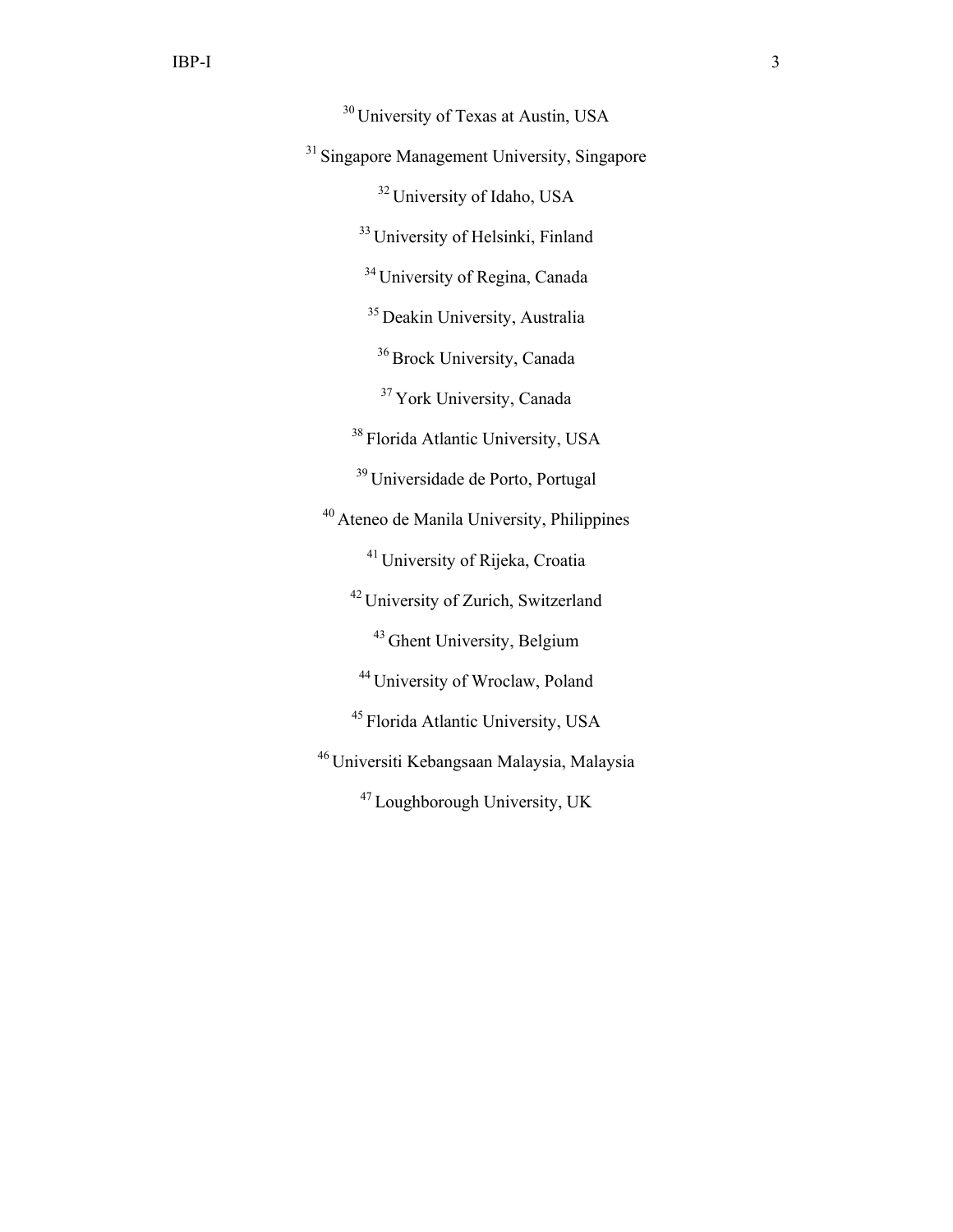# Contact Information

Address all correspondence on this manuscript to: Dr. Viren Swami, Department of Psychology, University of Westminster, 309 Regent Street, London W1B 2UW, UK. Email: v.swami@wmin.ac.uk; Telephone: +44 207 911 5000.

Additional contacts:

David Frederick, 1285 Franz Hall, Department of Psychology, UCLA, 405 Hilgard Avenue, Los Angeles, CA, 90095, USA. Email: enderflies1@aol.com.

Toivo Aavik, Department of Psychology, University of Tartu, Tiigi 78, Tartu 50410, Estonia. Email: toivo.aavik@ut.ee.

Lidia Alcalay, Escuela de Psicología, Pontificia Universidad Católica de Chile, Vicuña Mackenna 4860, Macul, Santiago, Chile. Email: lalcalay@gmail.com.

Jüri Allik, Department of Psychology, University of Tartu, Tiigi 78, Tartu 50410, Estonia: Email: juri.allik@ut.ee.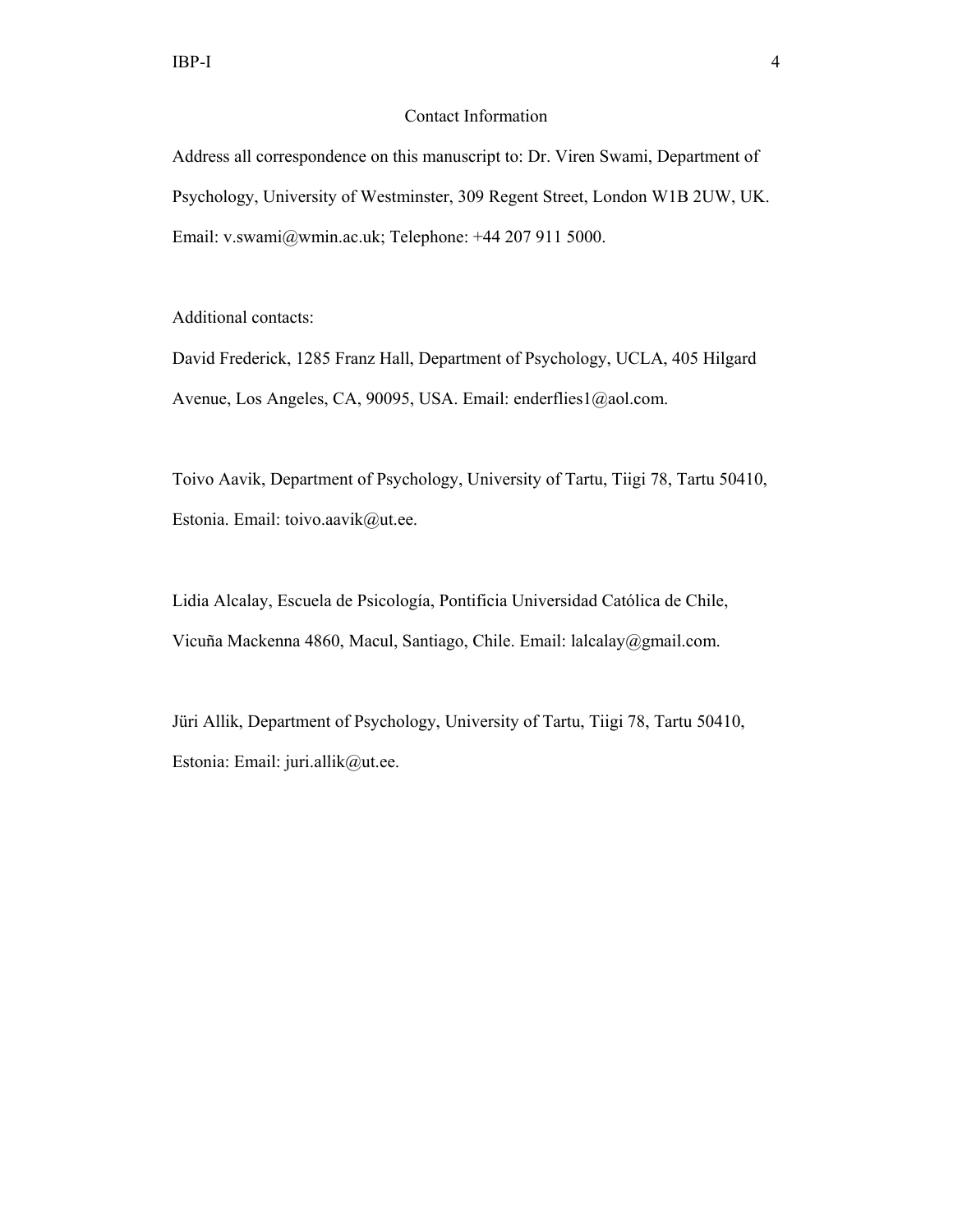## Abstract

Here we report results from the first International Body Project (IBP-I), which surveyed 7,434 individuals in 10 major world regions about body weight ideals and body dissatisfaction. Participants completed the female Contour Drawing Figure Rating Scale (CDFRS) and self-reported their exposure to Western and local media. Results indicated there were significant cross-regional differences in the ideal female figure and body dissatisfaction, but effect sizes were small across high socioeconomic status (SES) sites. Within cultures, heavier bodies were preferred in low SES sites compared to high SES sites in Malaysia and South Africa (*d*s = 1.94-2.49) but not in Austria. Participant age, body mass (BMI), and Western media exposure predicted body weight ideals. BMI and Western media exposure predicted body dissatisfaction among women. Our results show that body dissatisfaction and desire for thinness is commonplace in high SES settings across world regions, highlighting the need for international attention to this problem.

*Keywords*: Body weight; Body dissatisfaction; Cross-cultural; Socioeconomic differences; Attractiveness; International Body Project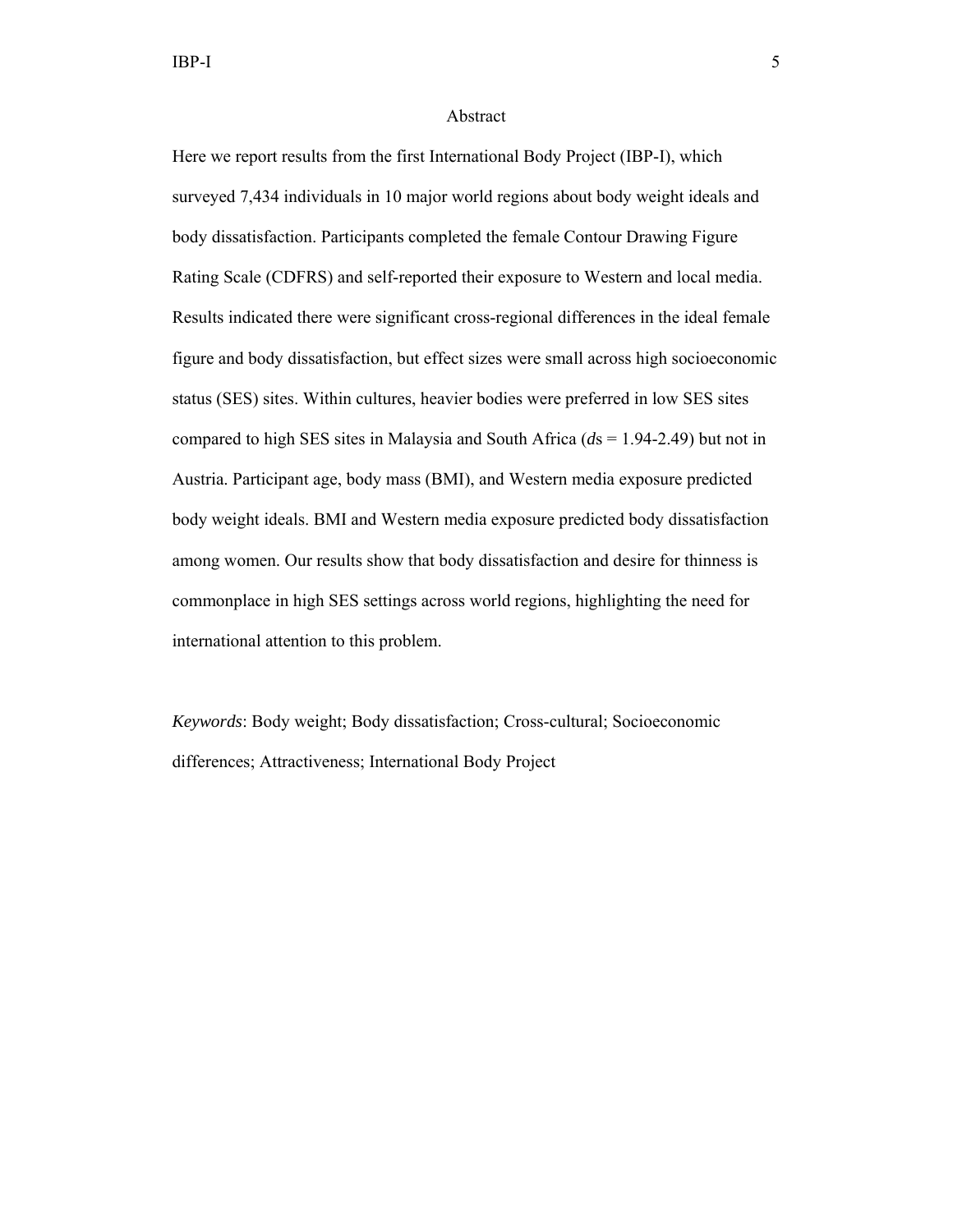The attractive female body weight and female body dissatisfaction in 26 countries

across 10 world regions: Results of the International Body Project I

The topic of physical attractiveness has garnered a great deal of attention within art and philosophy, and more recently, within the psychological sciences (for reviews, see Swami, 2007; Swami & Furnham, 2008). A person's physical attractiveness can have a significant impact on her or his social experiences. In one meta-analysis, Langlois et al. (2000) reported that attractive individuals are more likely than unattractive individuals to be judged as competent in their professions  $(d =$ 0.96), to experience success in their occupations  $(d = .76)$ , and to be treated more favorably by others  $(d = .54)$ . Looks also matter to people when choosing a mate in many cultures: in a study of 37 countries, both men and women ranked physical attractiveness as one of the most important traits they were looking for when choosing a long-term mate (Buss, 1989).

An important disagreement that has emerged within this literature concerns the variability, or lack therein, of attractiveness judgments. On the one hand, some psychologists have sought to show that a number of attractiveness preferences or ideals are temporally and culturally stable (e.g., Singh, 1993). In contrast to this approach, other researchers have emphasized variation in many types of social behavior and practices, including attractiveness judgments (for overviews, see Swami, 2007, Ch. 4; Swami & Furnham, 2008, Chs. 5-6). The two most common approaches to this debate have been to conduct in-depth examinations of the sociocultural context in which behaviors take place (see Boas, 1911) or to explore beauty ideals across cultures.

In this paper, we adopt the latter approach in discussing results from the first International Body Project (IBP-I), a cross-cultural survey of body weight ideals and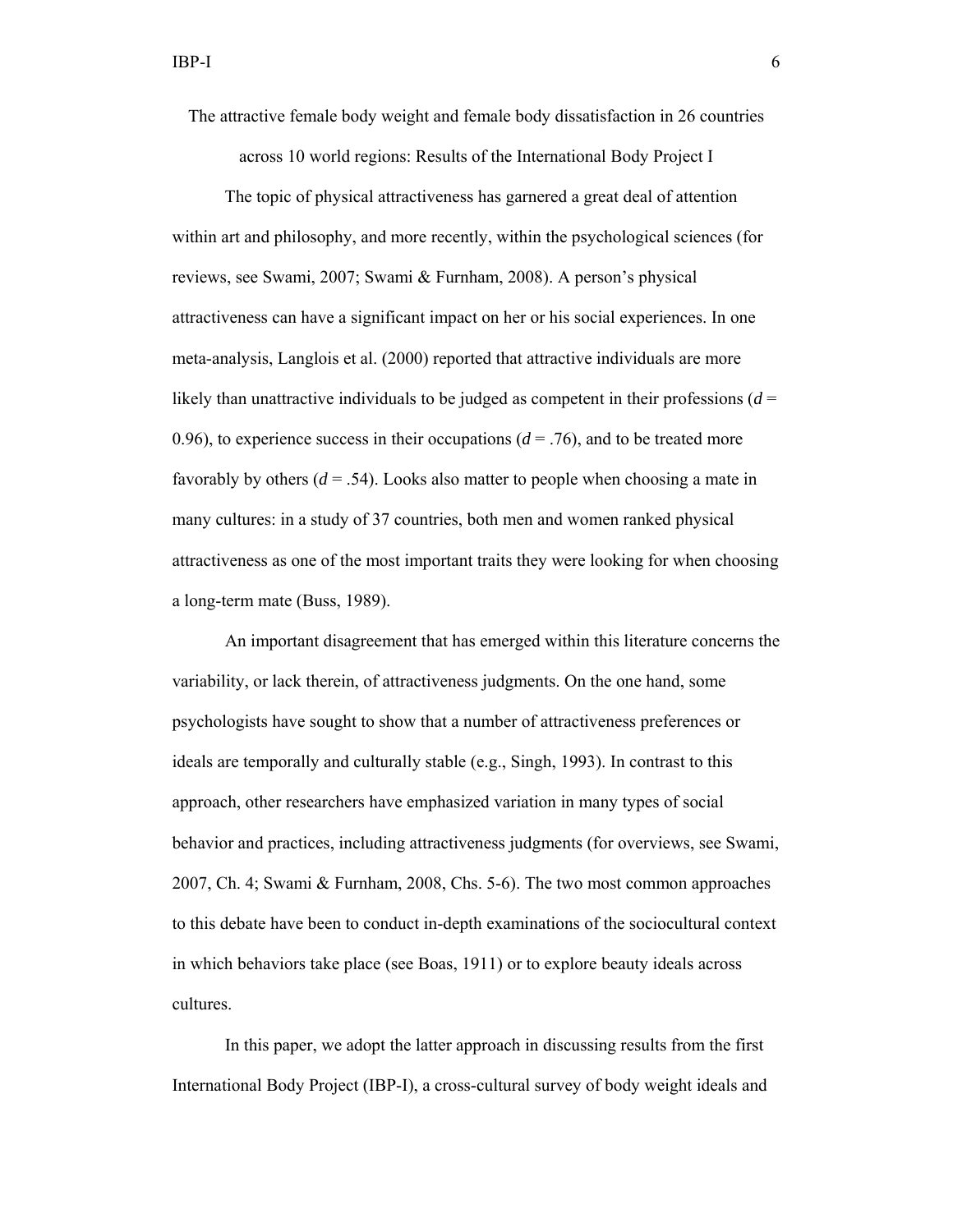body dissatisfaction among 7,434 individuals in 41 sites across 26 countries. Altogether, this sample represents 10 major world regions (Southeast Asia, East Asia, South and West Asia, Oceania, Western Europe, Eastern Europe, Scandinavia, Africa, North America, and South America) and contains sites varying in degree of socioeconomic development. This project is the largest existing multisite study undertaken to examine cross-cultural differences in body weight ideals and body dissatisfaction using established and validated measures.

#### *Body Weight Ideals*

Following Ford and Beach's (1952) groundbreaking ethnography, decades of research has reliably documented cross-cultural (e.g., Brown & Konner, 1987; Cassidy, 1991; Sobal & Stunkard, 1989), temporal (e.g., Swami, Gray, & Furnham, 2007), and individual differences (e.g., Swami, Buchanan, Furnham, & Tovée, 2008) in attitudes towards obesity and body weight. In terms of cross-cultural differences, the available evidence broadly suggests that the ideal body weight is slimmer in contexts of high, compared with low, socioeconomic status (SES) or in more Westernized societies (see Swami, 2007, Swami & Furnham, 2008, Chs. 5-6).

In less socioeconomically developed ('traditional' or non-Western) societies, plumpness is (or was) linked with psychological traits of fertility, sexuality, and attractiveness (e.g., Brown, 1991; Teti, 1995). Indeed, in many of these societies, extreme weight gain is culturally acceptable for women, particularly in the period preceding marriage (e.g., Pollock, 1995; Popenoe, 2003). For instance, a number of authors have reported on the existence of 'milking huts' in parts of Africa and the South Pacific, where adolescents from elite families are fed high-fat diets in preparation for marriage (e.g., Brink, 1995; Popenoe, 2003; Randall, 1995). In Fiji, large and robust bodies were traditionally considered aesthetically pleasing and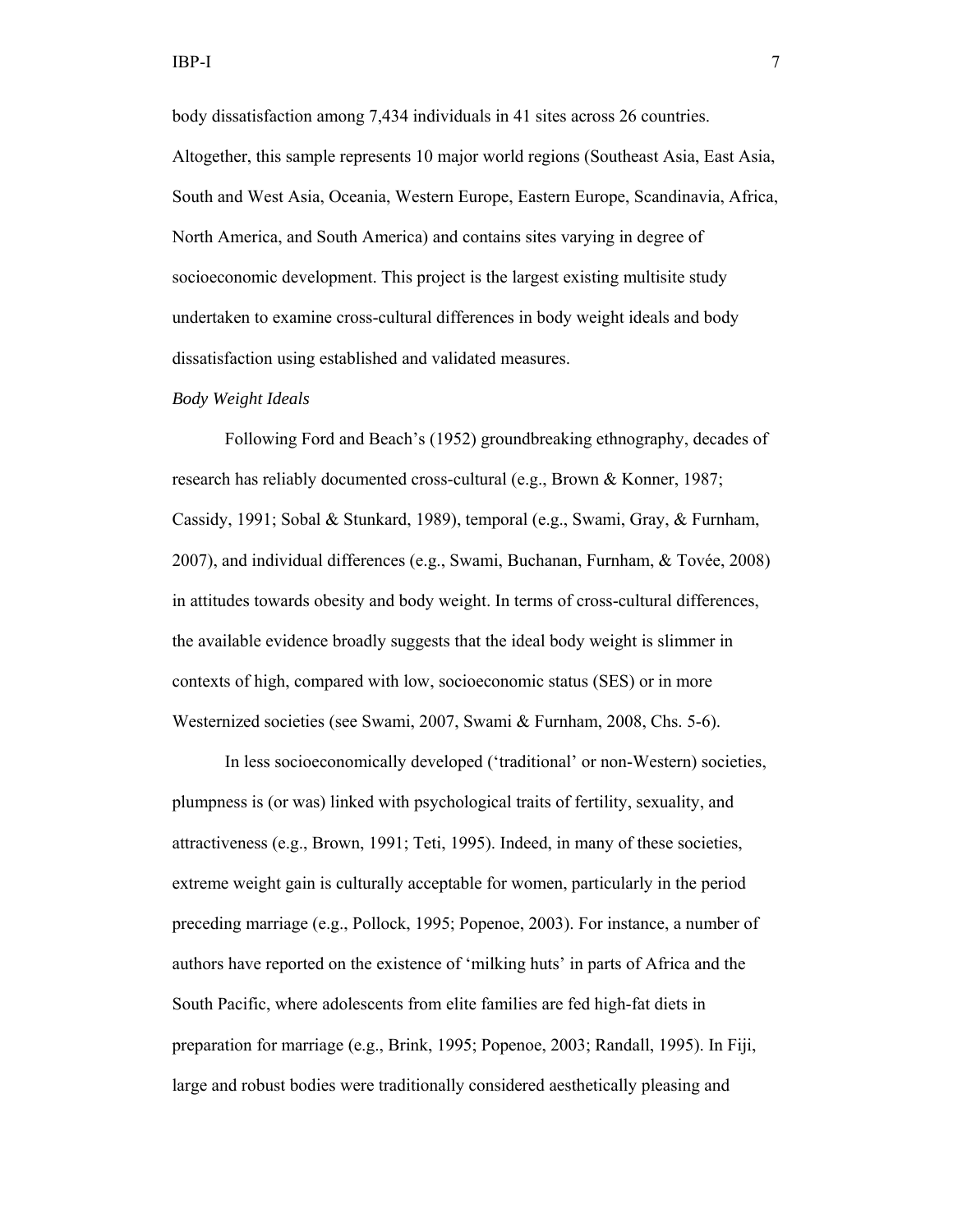people were encouraged to eat heartily through ideals such as "kana, mo urouro" or "eat, so you will become fat" (Becker, 2004).

In line with these reports, numerous studies have found that individuals in less socioeconomically developed societies positively evaluate overweight, and sometimes obese, line-drawn and photographic figures (e.g., Becker, 1995; Brewis & McGarvey, 2000; Frederick, Forbes, & Berezovskaya, 2008; Furnham & Baguma, 1994; Rguibi & Belahsen, 2006; Swami & Tovée, 2005a, 2005b; 2007a, 2007b, 2007c; Swami, Knight, Tovée, Davies, & Furnham, 2007; Tovée, Swami, Furnham, & Mangalparsad, 2006; Tovée, Furnham, & Swami, 2007). Individuals in these cultures are also less likely than those in developed societies to perceive themselves as overweight or obese, even when they are very large (e.g., Brewis, McGarvey, Jones, & Swinburn, 1998).

 In contrast, the ideal in most socioeconomically developed (or Western) societies is thin, and possibly even underweight (for a review, see Calogero, Boroughs, & Thomson, 2007). In these societies, individuals tend to rate slender or underweight line-drawn and photographic figures as being maximally attractive (e.g., Smith, Cornelissen, & Tovée, 2007; Swami & Tovée, 2005a; Swami, Antonakopoulos, Tovée, & Furnham, 2006; Swami, Caprario, Tovée, & Furnham, 2006; Swami, Neto, Tovée, & Furnham, 2007). Moreover, there has also been a dramatic decrease in the body size of media depictions of the ideal figure (e.g., Spitzer, Henderson, & Zivian, 1999; Voracek & Fisher, 2002, 2006) and the contemporary cultural ideal for women in socioeconomically developed societies is very thin (e.g., Calogero et al., 2007; Levine & Smolak, 2006).

#### *Body Dissatisfaction*

 Various research groups have argued that the thin ideal in socioeconomically developed settings has had negative effects on women's physical, psychological, and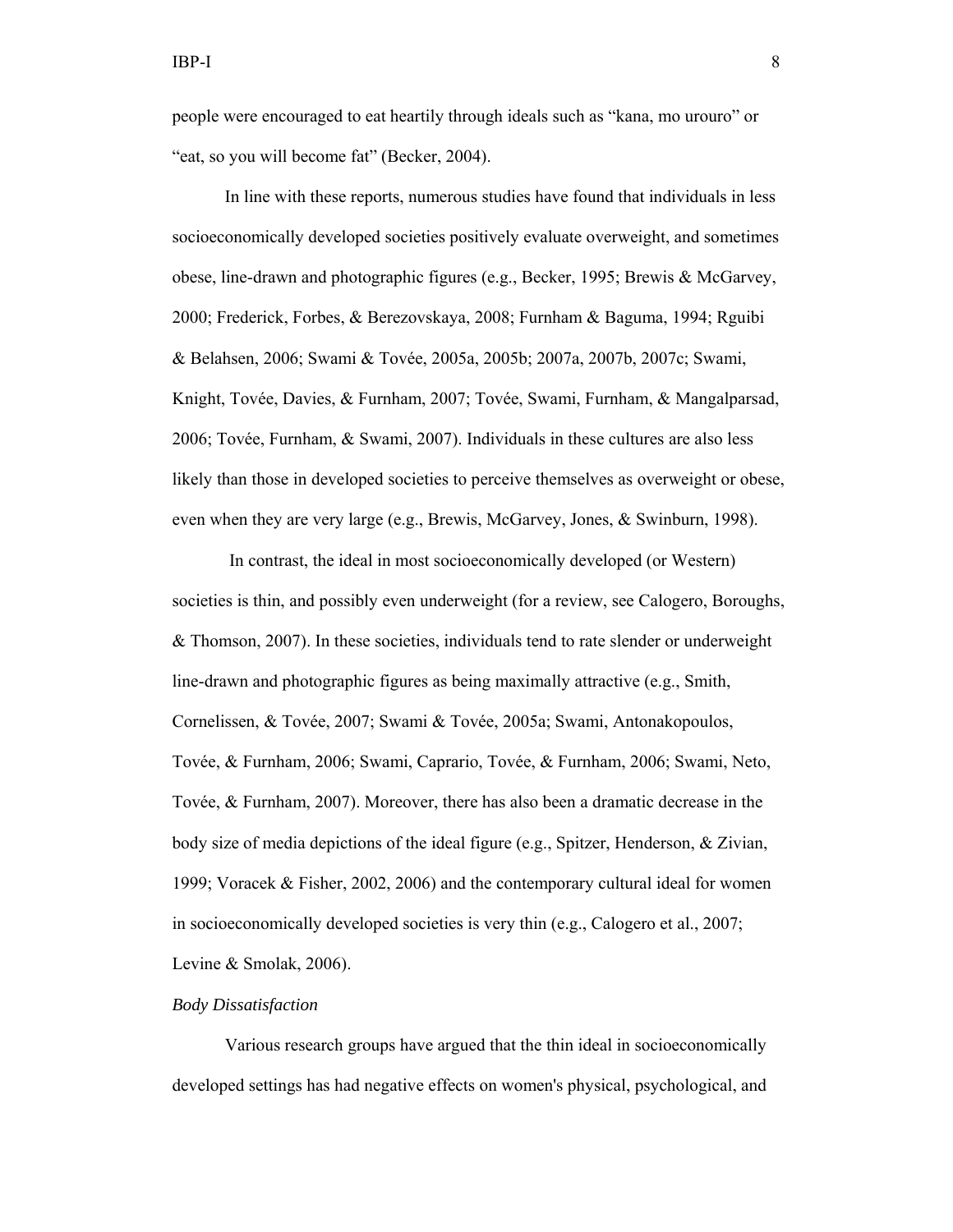social well-being (e.g., Frederick, Forbes, Grigorian, & Jarcho, 2007; Peplau, Frederick, Yee, Lever, & Ghavami, in press; Rodin, Silberstein, & Striegel-Moore, 1984; Smolak, 2006). Specifically, empirical research has documented associations between idealized images of female beauty and 'normative' body image dissatisfaction and negative eating habits (e.g., Thompson, Heinberg, Altabe, & Tantleff-Dunn, 1999). Recent large-scale surveys, for example, have shown that a majority of women are dissatisfied with their body weight (Frederick, Peplau, & Lever, 2006) and desire liposuction (Frederick, Lever, & Peplau, 2007; Swami et al., 2008).

In contrast, the available evidence suggests that body dissatisfaction may not be as pronounced in less economically developed or non-Western societies (e.g., Chen & Swalm, 1998; Heesacker, Samson, & Shir, 2000; Jaeger et al., 2002; Mahmud & Crittenden, 2007; McArthur, Holbert, & Peña, 2005; Safir, Flaisher-Kellner, & Rosenmann, 2005). In one study of Moroccan Sahroui women, for instance, Rguibi and Belahsen (2006) reported a very low desire to lose weight, even among the majority of obese participants.

In an increasingly globalized world, however, body dissatisfaction may be becoming more international in nature (Nasser, 1997). Becker (2004), for example, has discussed the association between Westernized media imagery introduced by television and drive for thinness among Fijian women. In her view, young women are increasingly "buying into Western styles of appearance and the ethos of work on the body" (Becker, 2004, p. 553), and now associate thinness with success despite the traditional reverence of large and robust bodies in Fiji (Becker, Burwell, Gilman, Herzog, & Hamburg, 2002).

#### *Explaining Cross-Cultural Ideals*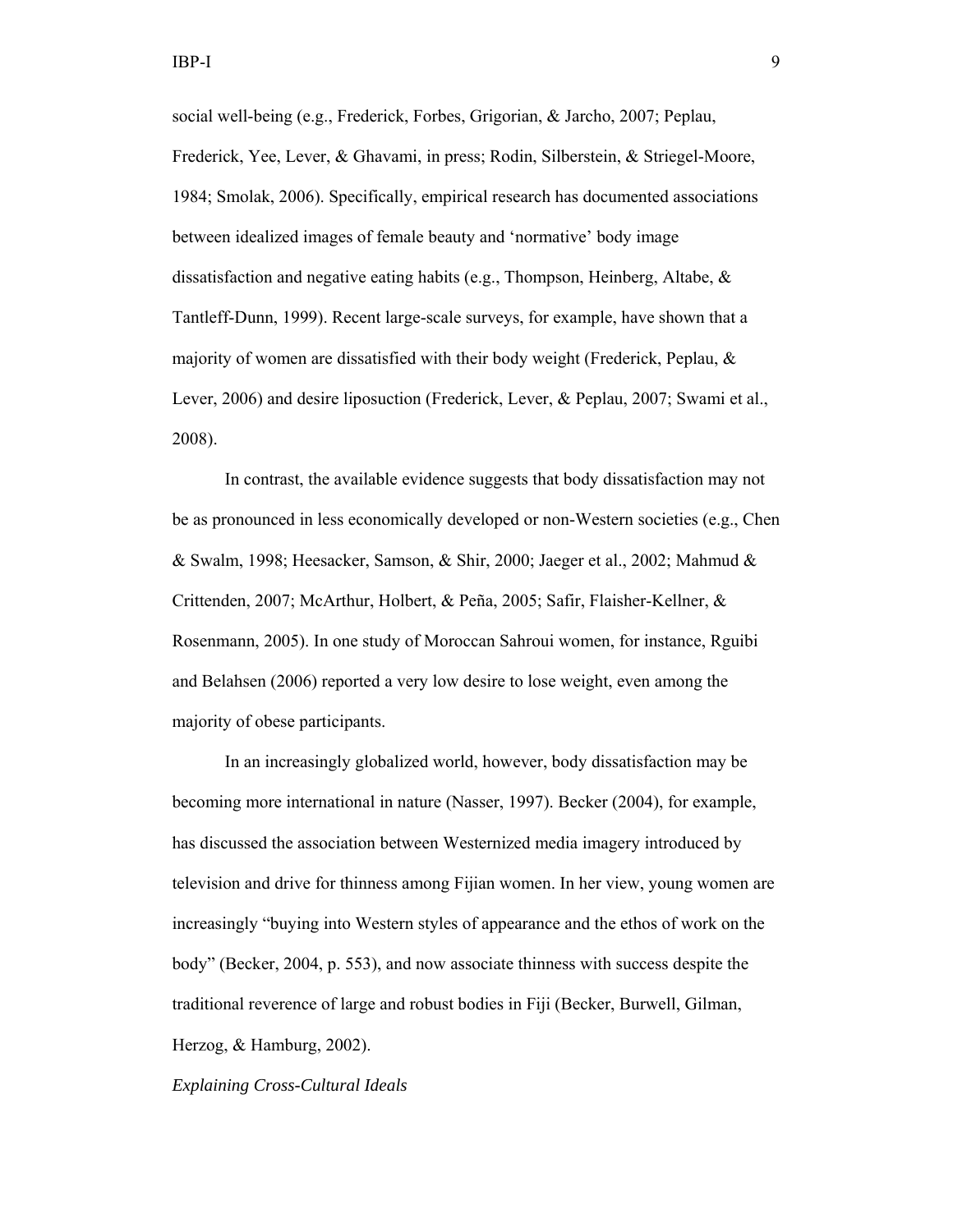As an explanation of cross-cultural differences in attitudes towards body fat, Anderson et al. (1992) highlighted that body weight ideals are reliably associated with resource security, such that heavier body weights will be preferred where or when resources (particularly food, but also wealth) are unpredictable or unavailable (see also Brown & Konner, 1987; Sobal & Stunkard, 1989; for a differing view see Ember, Ember, Koroyatev, & de Munck, 2006). This argument emphasizes the fact that a primary function of adipose tissue (or body fat) is the storage of calories, which in turn suggests that body fat is a reliable predictor of food availability (Marlowe  $\&$ Wetsman, 2001). Therefore, in situations marked by resource uncertainty, individuals should come to idealize heavier individuals, as fatness would be associated with access to resources.

Several lines of evidence support this reasoning. First, recent work has documented an inverse relationship between socioeconomic status (a covariate of resource security) and ideal body weight (e.g., Scott, Bentley, Tovée, Ahamed, & Magid, 2007; Swami & Tovée, 2005a, 2007a, 2007b, 2007c; Swami et al., 2007; Tovée et al., 2006). Swami and Tovée (2005a, 2007c), for instance, have reported a consistent pattern of greater preference for heavier female figures with decreasing SES: high SES observers in both Britain and Malaysia were found to idealize slim women (with a body mass index, or BMI, of about 19-21), while low SES participants in rural Malaysia rated women with BMIs of about 23-24 most attractive.

Corroborating evidence is also provided by a recent study of low-to-high SES migrants, which showed that body weight preferences were adapted in relation to local SES (Tovée et al., 2006, 2007). Furthermore, several studies have shown that men's who have been deprived of food for short periods of time and who report physiological hunger rate heavier women as more attractive than do men who are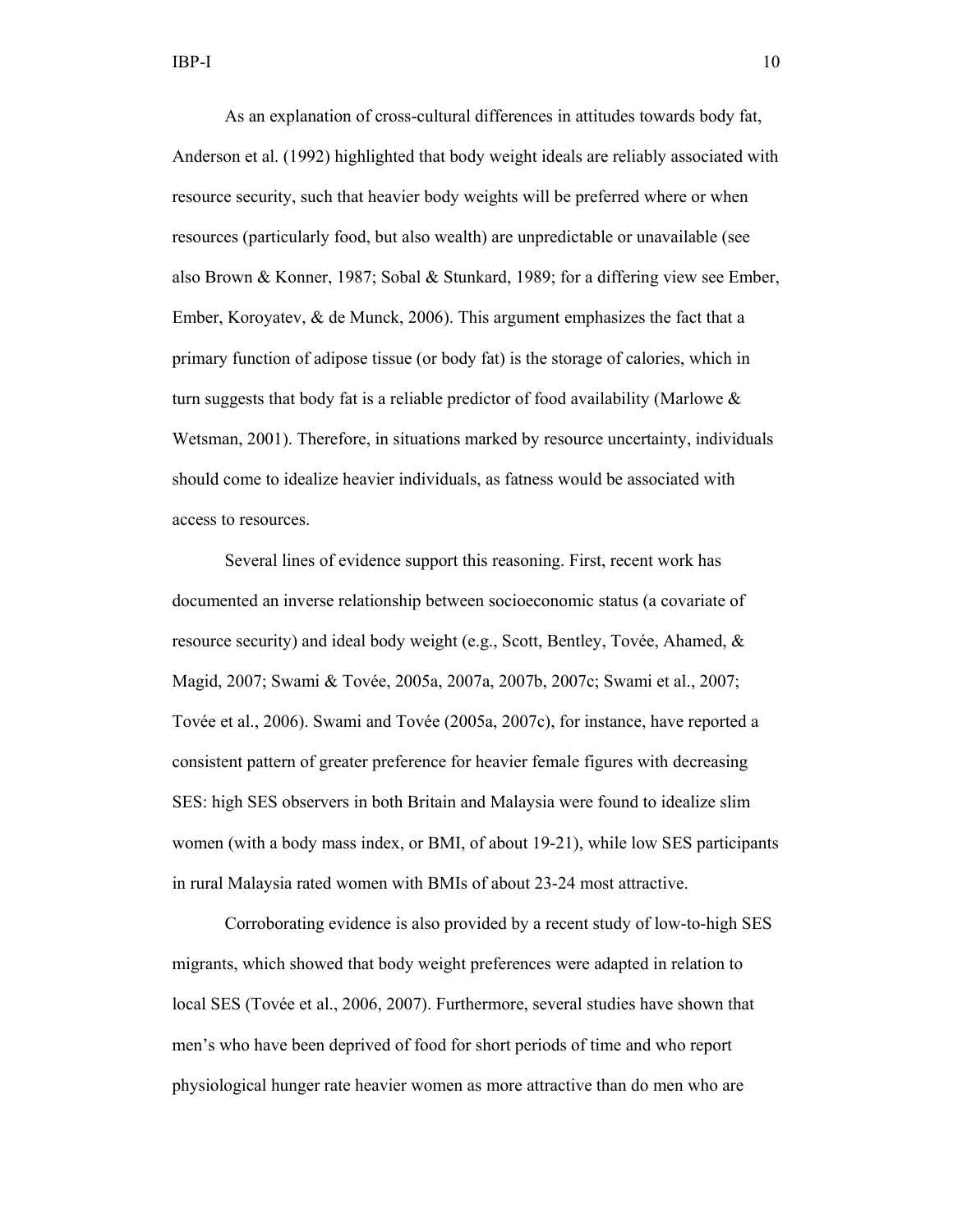satiated, suggesting that physiological cues associated with resource scarcity may shift body weight preferences (Nelson & Morrison, 2005; Swami & Tovée, 2006).

It is important to note, however, that this explanation does not deny the influence of other factors that may co-vary with SES, such as media portrayals of idealized beauty (Nasser, 1997; Swami & Furnham, 2008; Voracek & Fisher, 2002, 2006). Along with Western media, increasing SES also results in changes to the role of women in society, greater opportunities for mate choice and birth control, and the legitimization of overweight stigma, all of which have been argued to intensify the preference for thin bodies (see Swami, 2007; Wolf, 1991). Greater affluence is also associated with an increase in the prevalence of obesity in many developing countries, which may serve to legitimize a fear of fatness and a pursuit of thinness (see Swami  $\&$ Tovée, 2005a).

# *The Present Study*

Although the available literature has explored cross-cultural variation in body weight ideals this work has several important limitations. First, most studies generally examine only two or three sites simultaneously, limiting the ability to directly compare body ideals across a wide range of cultures (for one useful exception, see Jaeger et al., 2002). Second, there are very few large-scale studies that use established and validated measures for studying body weight preferences across multiple research sites. Third, many existing cross-cultural studies do not directly assess the extent to which Western media exposure explains individual differences in body ideals within each testing site.

To rectify these limitations, we report on judgments of ideal female body weight and body dissatisfaction collected as part of the IBP-I. Specifically, participants in 26 nations rated (for physical attractiveness) a series of 9 line-drawings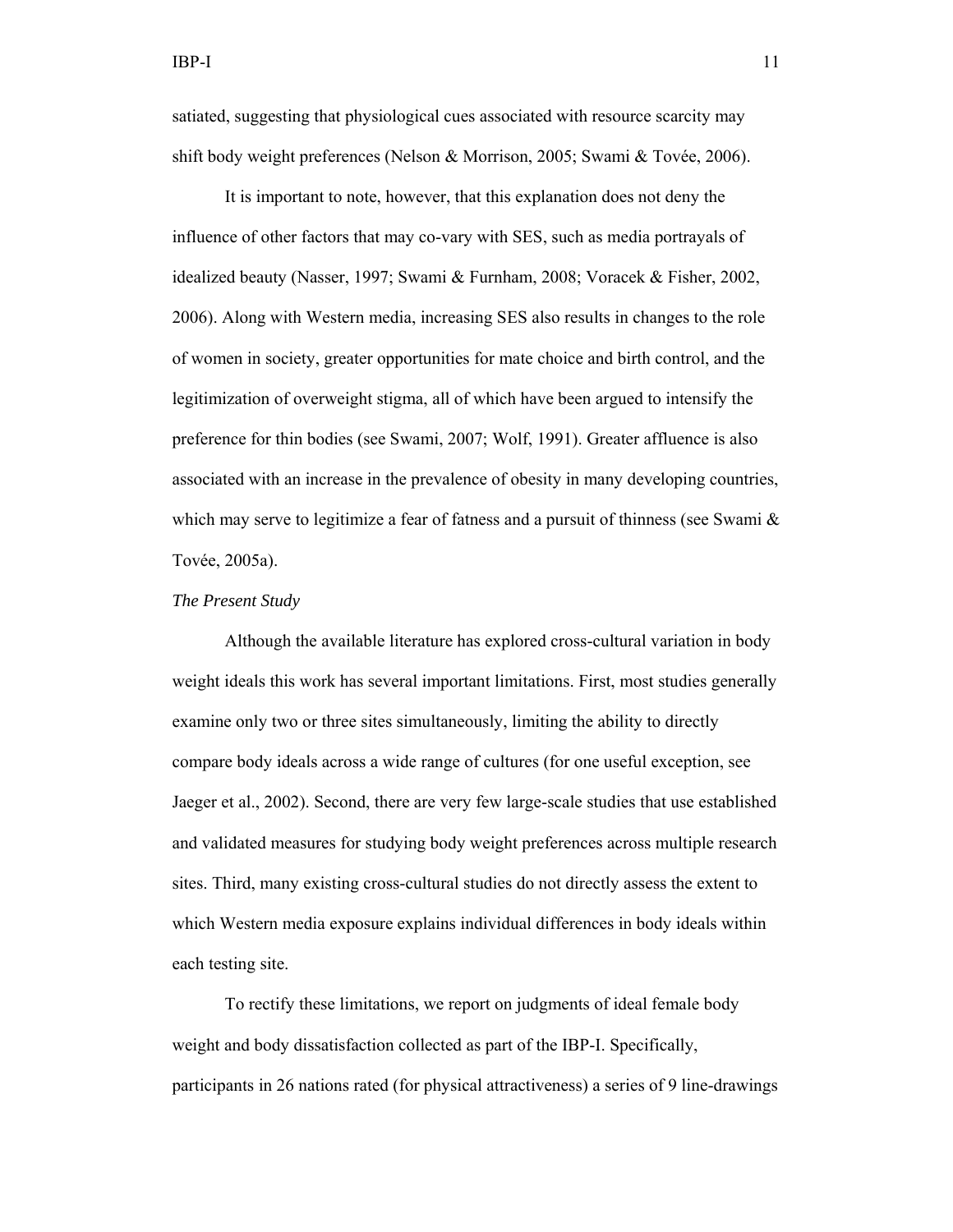of the female figure that progressed from very slender to very heavy. Based on the above review, we expected to find only small (if any) significant differences in the female figure rated as most attractive across world regions that we classified as being urban in nature. In contrast, we expected larger significant differences in these ratings where urban and rural localities were available within the same country. In addition, and consistent with previous work (e.g., Fallon & Rozin, 1985; Markey, Markey,  $\&$ Birch, 2004; Rozin & Fallon, 1988), we expected that women across all world regions would select a significantly thinner ideal than men.

In the present study, we were also able to examine cross-cultural differences in body dissatisfaction (measured as the discrepancy between ideal and current body weight) among female participants. As above, and consistent with the suggestion that body dissatisfaction has become international in nature (e.g., Nasser, 1997), we expected small (if any) significant differences in body dissatisfaction across world regions that we classified as being urban. In contrast, we expected a stronger valuation of heavier bodies in rural sites compared to urban sites within the same country, and as such, expected that body dissatisfaction would be lower in these rural sites. Finally, given the conclusions of previous work (e.g., Becker, 2004), we expected that media exposure would be significantly associated with body ideal body size ratings and, among women, body dissatisfaction. Overall, examining the above set of attitudes across cultures will enable us to better understand the extent to which body type preferences vary and the societal and individual differences that contribute to these variations.

# Method

#### *Participants*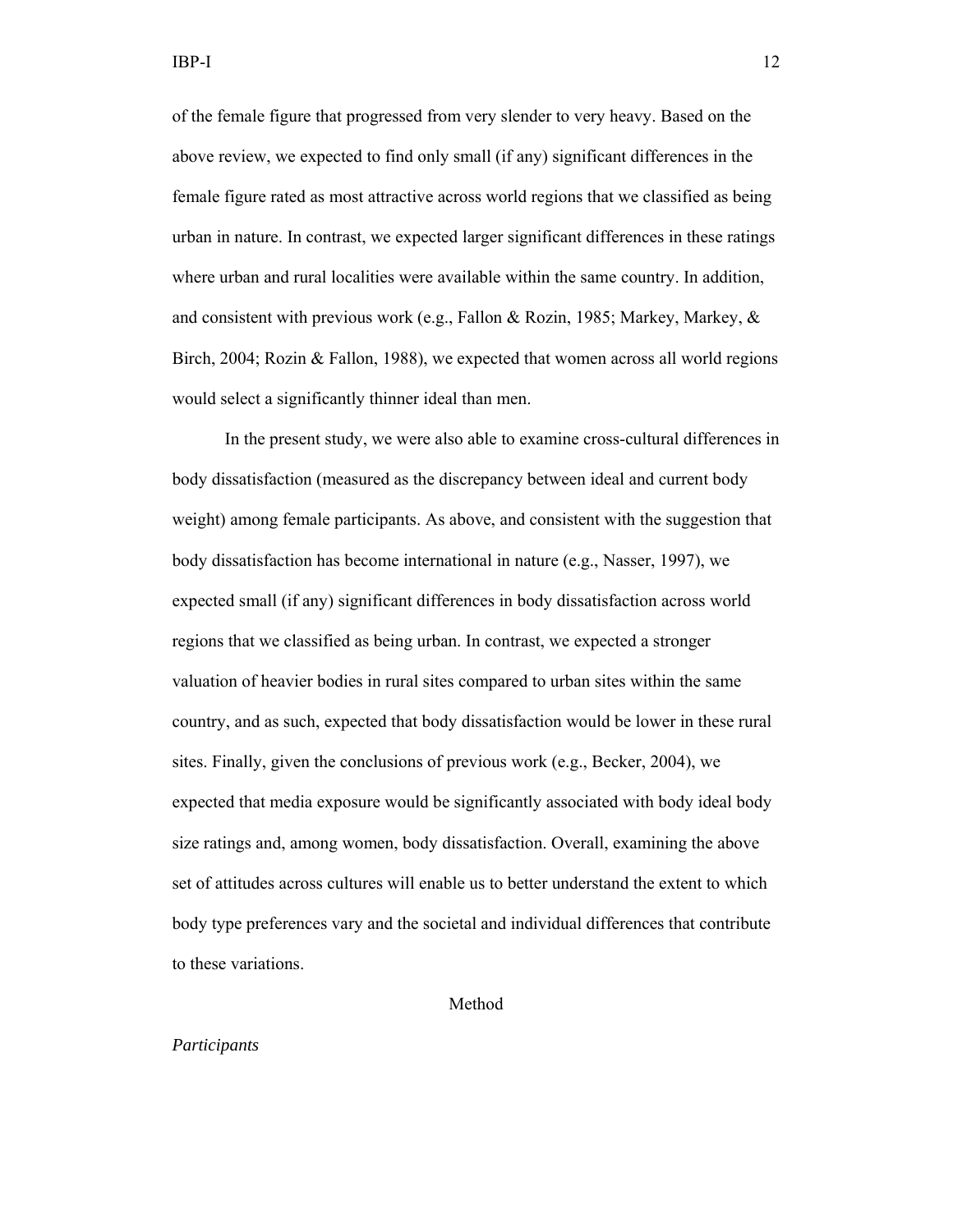The data reported in this paper were collected as part of the IBP-I, a collaborative effort of 58 scientists and independent scholars from 10 major world regions. The overall IBP-I sample consisted of 4,019 women and 3,415 men from 41 sites in 26 countries. These sites were selected on a convenience basis, following invitations from the principal investigators (first and second authors) to potential international collaborators. As reported in Table 1, there were six research sites in North America, one in South America, eight in Western Europe, five in Eastern Europe, two in Scandinavia, four in Oceania, seven in Southeast Asia, three in East Asia, three in South and West Asia, and two in Africa.

 Overall, the IBP-I dataset represents sites from 26 different countries and many different ethnic, cultural, geographic, and linguistic category groupings (although there is a skew towards sites in North America, Western Europe, and Southeast Asia). In total, 21 research sites recruited members of the general public (non-collegiate individuals from the local community) and 20 recruited college students as participants (in a number of countries, there were multiple sites comprising either college or community samples). Most research sites were located in urban areas of moderate to high SES, but based on intra-national divisions we classified three research sites as being rural (or low SES) in nature (Drösing, a small market town with slightly over a thousand inhabitants in the economically weak region of northeast Austria; Sabah, one of the poorest states in Malaysia, located on Borneo and; KwaZulu-Natal, an economically weak province in southeast South Africa). Sample sizes, mean age and BMI, and further sample information are reported in Table 1.

#### *Materials*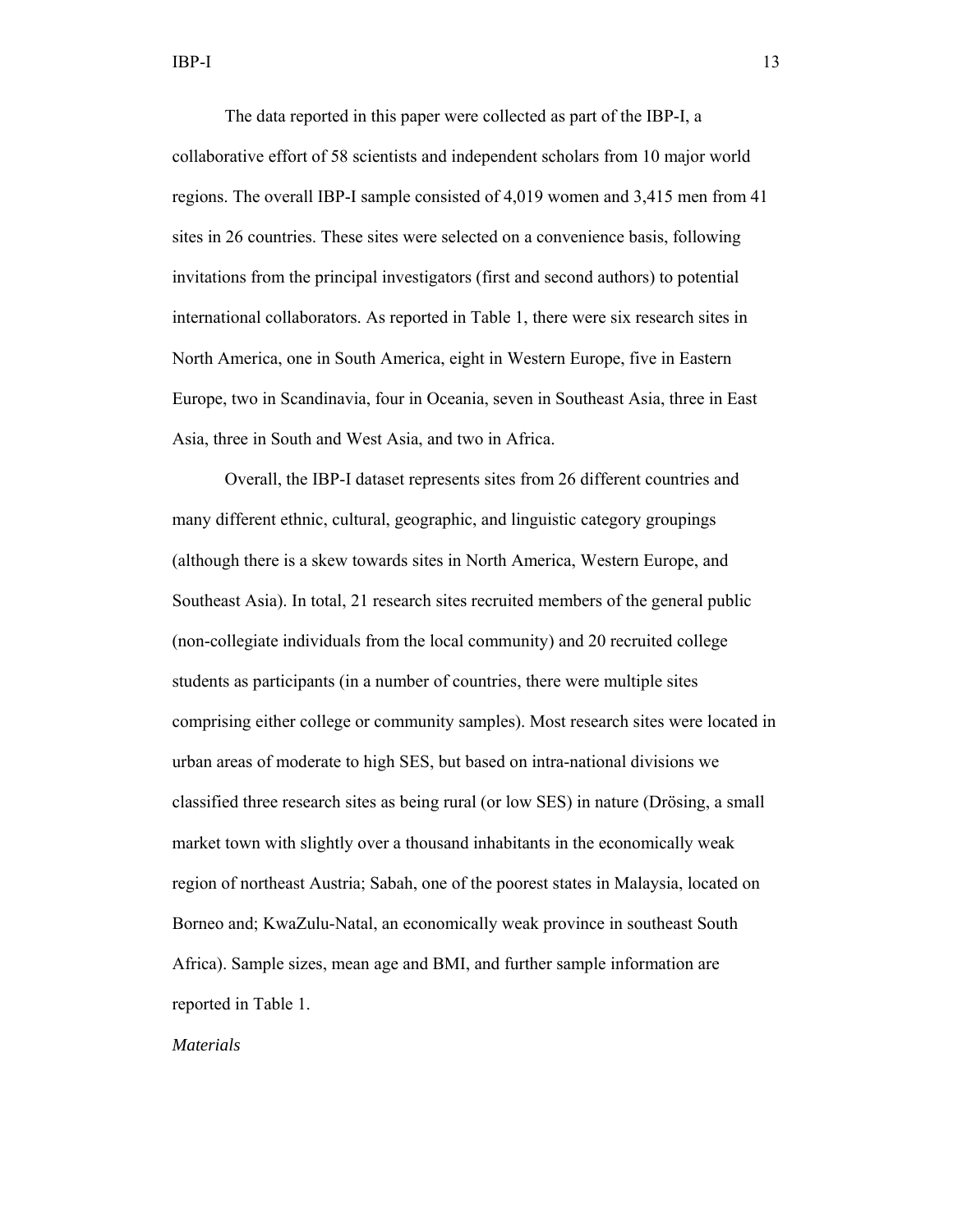All participants completed a two-page questionnaire consisting of the Frederick et al. (2007) male Muscle Silhouette and Fat Silhouette measures (not reported here), the female Contour Drawing Figure Rating Scale, a media exposure scale, and demographics.

*Contour Drawing Figure Rating Scale* (CDFRS; Thompson & Gray, 1995). The CDFRS consists of 9 line-drawings of women's bodies arranged and numbered from 1 (smallest) to 9 (largest). Frederick et al. (2008) suggest that the following labels can be useful for describing the body sizes represented across the figures:  $2 =$ *Very Slender*; 4 = *Slender*; 6 = *Heavy*; 8 = *Very Heavy*. In a large sample of adolescent girls, Wertheim, Paxton, and Tilgner (2004) reported 14-week test-retest reliabilities ranging from .71 to .90 and provided evidence of satisfactory construct and discriminant validity. The present study used modified versions of the linedrawings, as discussed in Frederick et al. (2008). Specifically, the original drawings were modified by removing the ribs on drawings 1 to 3 (which were sometimes confused with breasts) and obscuring facial features with opaque boxes (to minimize the effects of facial features, hair style, and perceived ethnicity) (see Appendix 1). In the present study, men were asked to select the line-drawing that they perceived as the most physically attractive. Women were asked to select the line-drawing that (a) they perceived as the most physically attractive to men of their own age; (b) most closely approximated their current body, and; (c) they would most like to possess. In addition, all the men rated how physically attractive they found each of the women in the CDFRS and women rated how physically attractive each image was to men using a 9 point scale (1 = *Not at all*, 5 = *Somewhat*, 9 = *Extremely*).

*Media Exposure*. Participants rated their lifetime exposure to Western or US media across four items – television, movies, magazines, and music – on a 7-point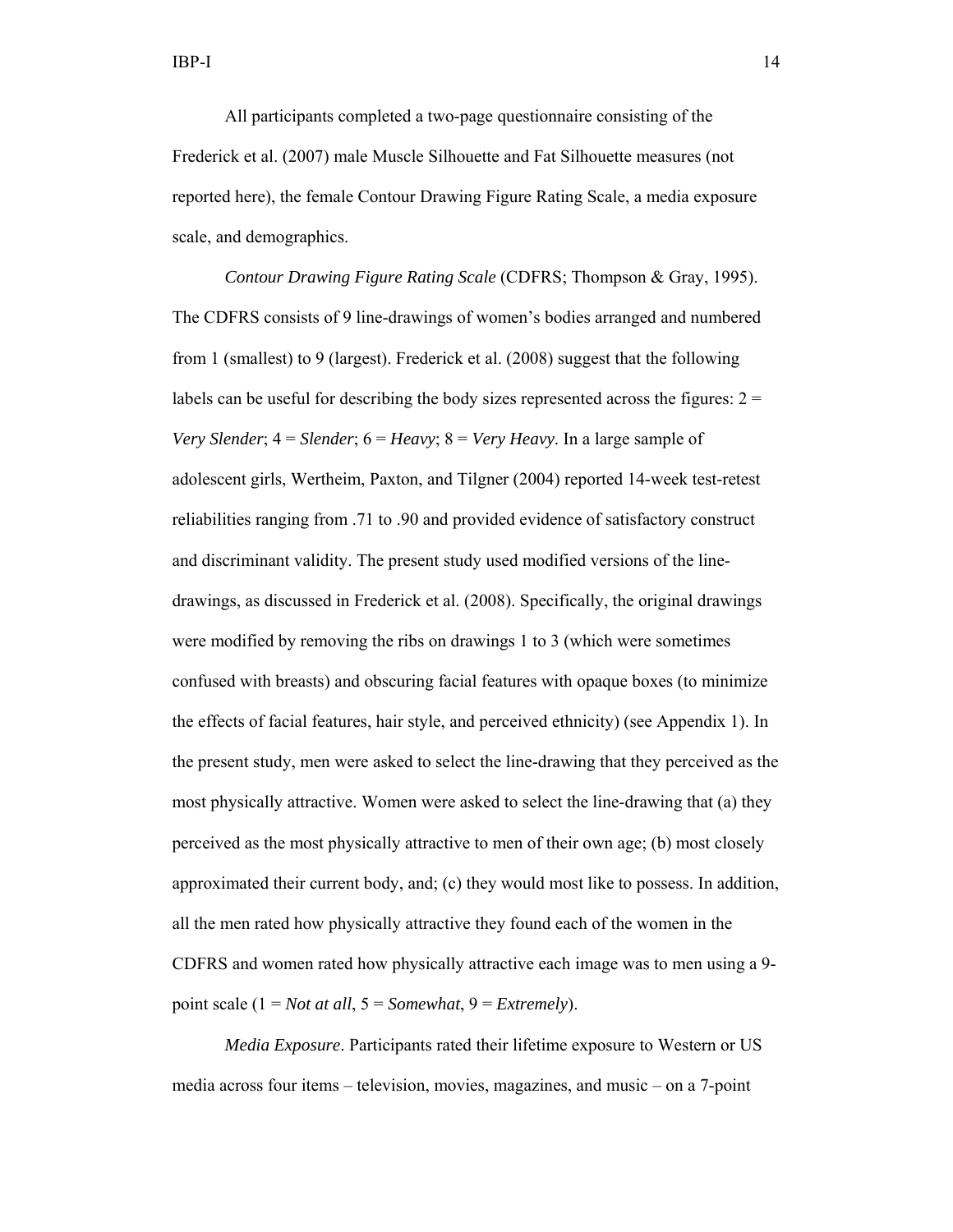scale (1 = *Not at all*, 7 = *Very much*). In addition, participants outside the United States and Britain rated their lifetime exposure to local (national) television, movies, magazines, and music on the same 7-point scale.

The eight media exposure items were subjected to a principal components analysis (PCA). The significance of Bartlett's test of sphericity,  $\chi^2 = 11583.38$ , *df* = 28,  $p < .001$ , and the size of the Kaiser-Meyer-Olkin measure of sampling adequacy, KMO = .79, revealed that these items had adequate common variance for PCA (Tabachnick & Fidell, 2001). A PCA was, therefore, conducted using Varimax (orthogonal) rotation, and the number of factors to be extracted was determined both by factor eigenvalues above 1.0 and inspection of the Scree plot (Cattell, 1966).

Based on these criteria, two factors were extracted, which in total explained 62.8% of the variance. The first factor included all 4 of the local media items (eigenvalue  $= 2.67$ , accounting for 33.4% of the variance; factor loadings .79-.82), whereas the second factor included all 4 of the Western media items (eigenvalue = 2.35, accounting for 29.4% of the variance, factor loadings .64-.82). We, therefore, calculated two composite media exposure scores by taking the mean of items related to each factor: exposure to local media (for all sites Cronbach's  $\alpha$  = .83, for individual sites  $\alpha$  = .78-.89) and exposure to Western media (for all sites  $\alpha$  = .82, for individual sites  $\alpha s = .74 - .90$ ).

*Demographics*. Participants self-reported their age, height, and weight (the latter two items were used to calculate BMI, as  $\text{kg/m}^2$ ). Previous work has shown that self-reported height and weight data are reliable when the anonymity of respondents is ensured (Davis, 1990). Because of differences in the survey administration, not all research sites collected data on participant ethnicity, religion, and marital status (for sites where this data was collected, further details are available from the first author).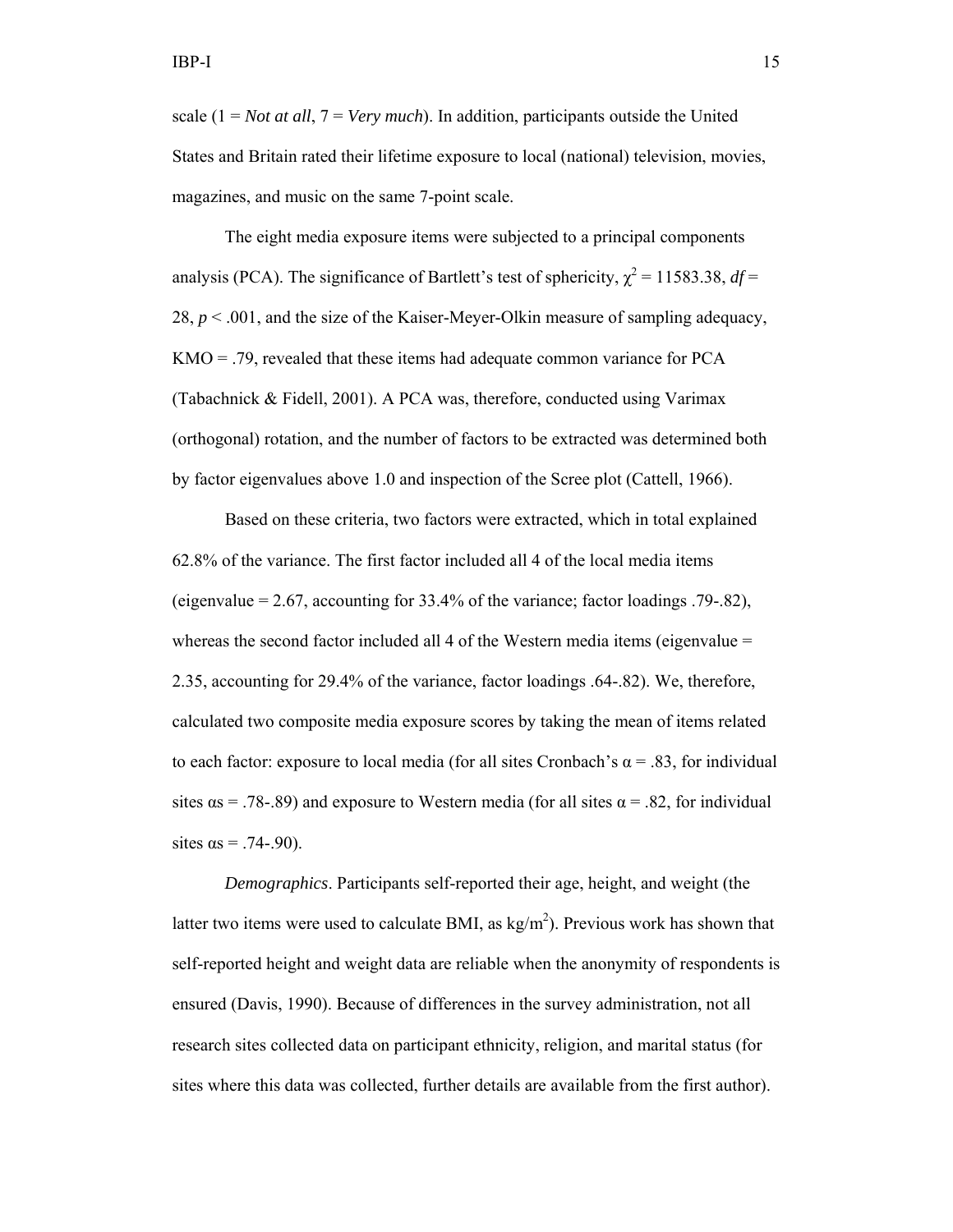Nevertheless, it seems likely that the majority of participants in each sample represented local variation in sample demographics (taking into account community or college representation).

#### *Procedure*

Once local collaborators agreed to take part in the IBP-I, ethical approval for the study was obtained from local ethics committees where necessary or appropriate. At each research site, the questionnaire in English was translated into the appropriate local language (see Table 1) using the back-translation technique (Breslin, 1970). This typically involved research collaborators translating the questionnaire into the appropriate local language before an independent translator converted the measure back into English. Differences that emerged between translations during this process were settled by agreement between involved translators. Collaborators at each research site were instructed to administer the survey to at least 50 women and 50 men from the community, or (alternatively) 100 men and 100 women from colleges. All participants were recruited on an opportunistic basis and took part voluntarily and anonymously. Participants completed paper-and-pencil versions of the questionnaire, in which the demographics, media exposure items, and the CDFRS always appeared on the second page. Once the questionnaire had been completed, participants were debriefed by the experimenters.

#### *Data Management*

The IBP-I dataset consists of multiple research sites within the same country, several small intra-national samples, and a preponderance of research sites in some world regions. This necessarily presents a number of problems in terms of categorizing study sites in order to facilitate the presentation and interpretation of analyses. Having considered several different options<sup>1</sup>, we eventually opted to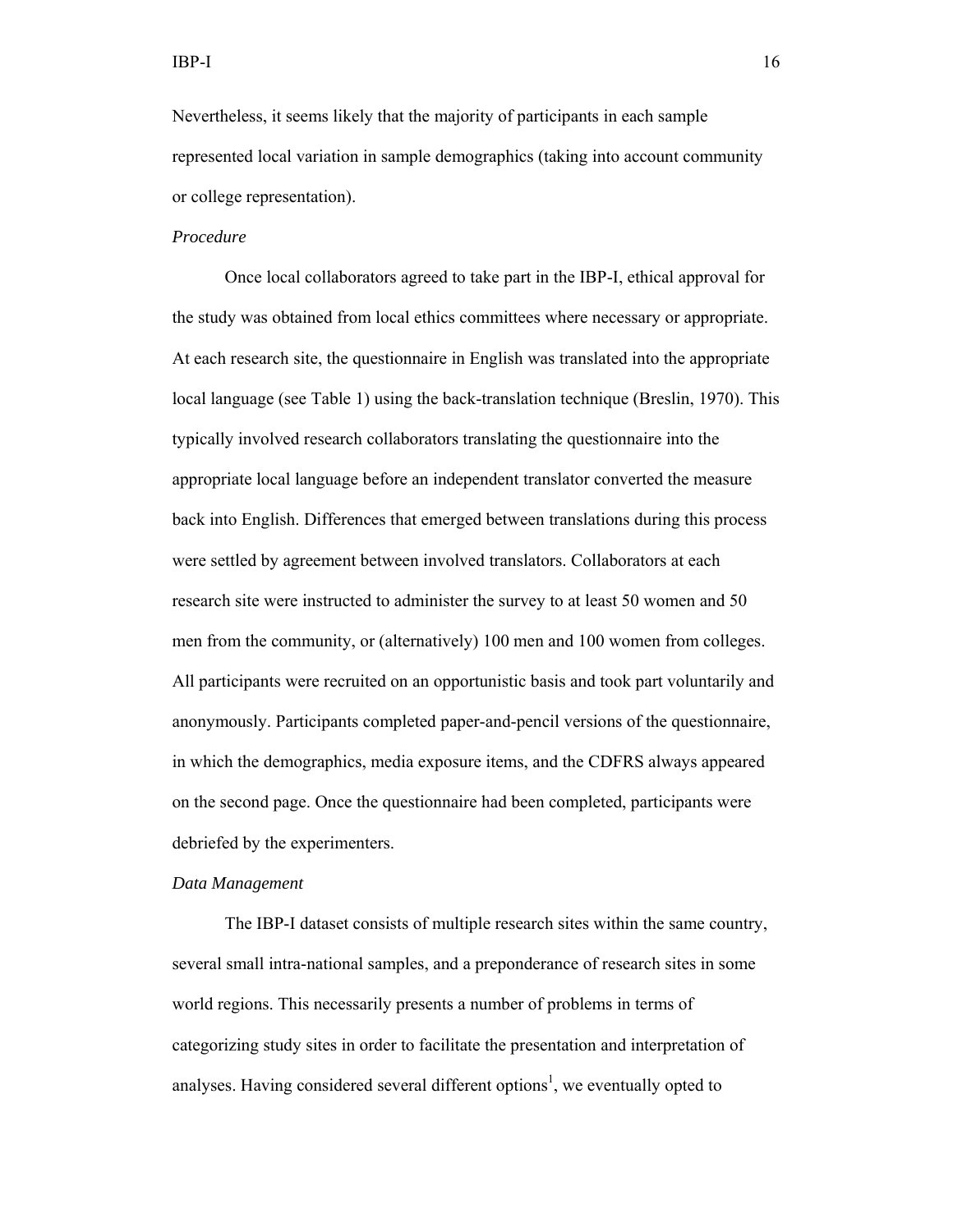collapse the 41 research sites into 10 basic world regions (see Table 1 for categorization and sample sizes). We acknowledge that this categorization may be problematic, particularly as these world regions encompass a great deal of cultural, ethnic, and religious variation. Even so, such categorization is not without precedent (e.g., Schmitt & 118 Members of the International Sexuality Description Project, 2003; Schmitt, Realo, Voracek, & Allik, 2008) and provides a useful means for managing large datasets. In addition, because only three research sites (Drösing, Sabah, and KwaZulu-Natal) were classified as being rural in nature, preliminary analyses were conducted with the exclusion of these sites.

# Results

# *Age and BMI Differences*

 Following exclusion of the three rural sites, one-way analyses of variance (ANOVAs) showed significant between-group differences in participants' mean age,  $F(9, 6934) = 104.01, p < .001, \eta_p^2 = .12$ , as well as mean BMI,  $F(9, 6808) = 44.40, p$  $< .001$ ,  $\eta_p^2 = .06$  (for brevity, tests of simple effects are not reported for these preliminary analyses). Participants' age and BMI were, therefore, included as covariates in all subsequent analyses.

#### *Most Attractive Female Body Weight*

 Men's ratings of the most physically attractive body weight and women's ratings of the figure they perceived as the most physically attractive to men are reported in Table 2. We conducted a  $10 \times 2$  (world region x participant sex) analysis of covariance (ANCOVA), with participant BMI and age included as covariates. As reported in Table 2, there were significant main effects of participant sex and world region, as well as a significant interaction. A test of simple effects for participant sex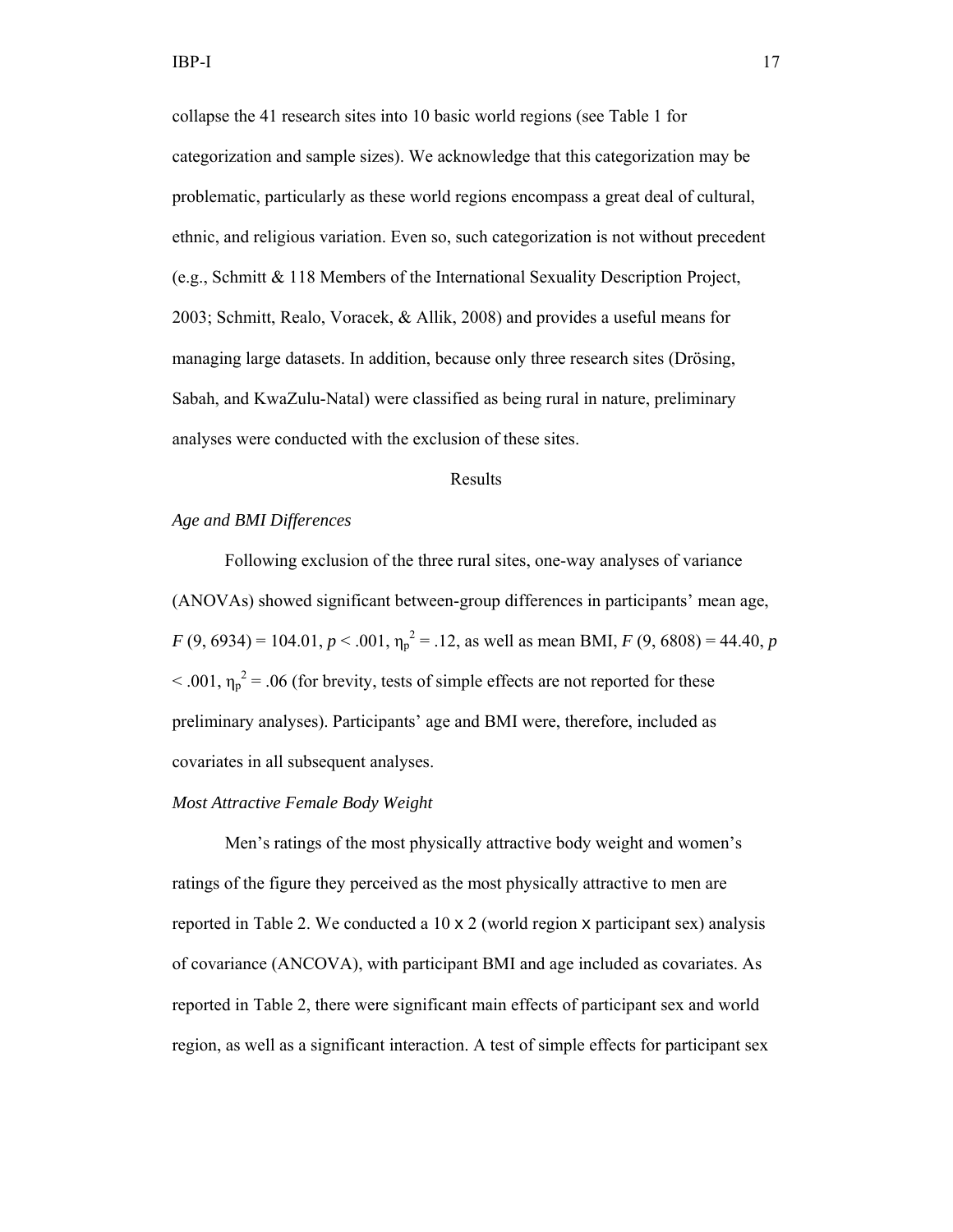showed that men preferred a female body weight that was heavier than women's perceptions of what men prefer,  $t(6913) = 19.00$ ,  $p < .001$ ,  $d = 0.45$ .

Similarly, tests of simple effects with Bonferroni corrections ( $\alpha$  = .05/45 = .001) for world region showed that participants in Eastern Europe, Western Europe, and Scandinavia rated heavier women more favorably than in their counterparts in other world regions (*t*s = 3.65-10.23, *p*s < .001, *d*s = .19-.56). Participants in Oceania, South and West Asia, and Southeast Asia, respectively, preferred heavier women compared to participants in North America and East Asia, respectively (*t*s = 3.70- 5.38, *p*s < .002, *d*s = .20-.33). All other comparisons did not return significant results. Finally, tests of simple effects with Bonferroni corrections ( $\alpha$  = .05/10 = .005) for the significant interaction showed that men provided significantly higher ratings than women in all world regions (*t*s = 3.04-12.45, *p*s < .006, *d*s = .37-.61) except East Asia.

# *Full CDFRS Ratings*

Mean ratings of all 9 CDFRS line-drawings for men's ratings of physical attractiveness and women's ratings of what men find attractive are reported in Table 2. We conducted a multivariate analysis of covariance (MANCOVA) with participant sex and world region as independent variables and BMI and age as covariates. The omnibus results showed significant main effects of sex,  $F(9, 6760) = 15.13$ ,  $p < .001$ ,  $\eta_p^2 = .02$ , and world region, *F* (81, 60912) = 12.30, *p* < .001,  $\eta_p^2 = .02$ . There was also a significant interaction between participant sex and world region,  $F(81, 60912) =$ 2.10,  $p < .001$ ,  $\eta_p^2 = < .01$ . Finally, there were significant effects of both covariate age,  $F(9, 6760) = 11.70, p < .001, \eta_p^2 = .02$ , and covariate BMI,  $F(9, 6760) = 15.13$ ,  $p < .001$ ,  $\eta_p^2 = .02$ . As can be seen in Table 2, the ANCOVA results for sex showed that men rated Figures 1-3 and 5 more favorably than women did, suggesting that the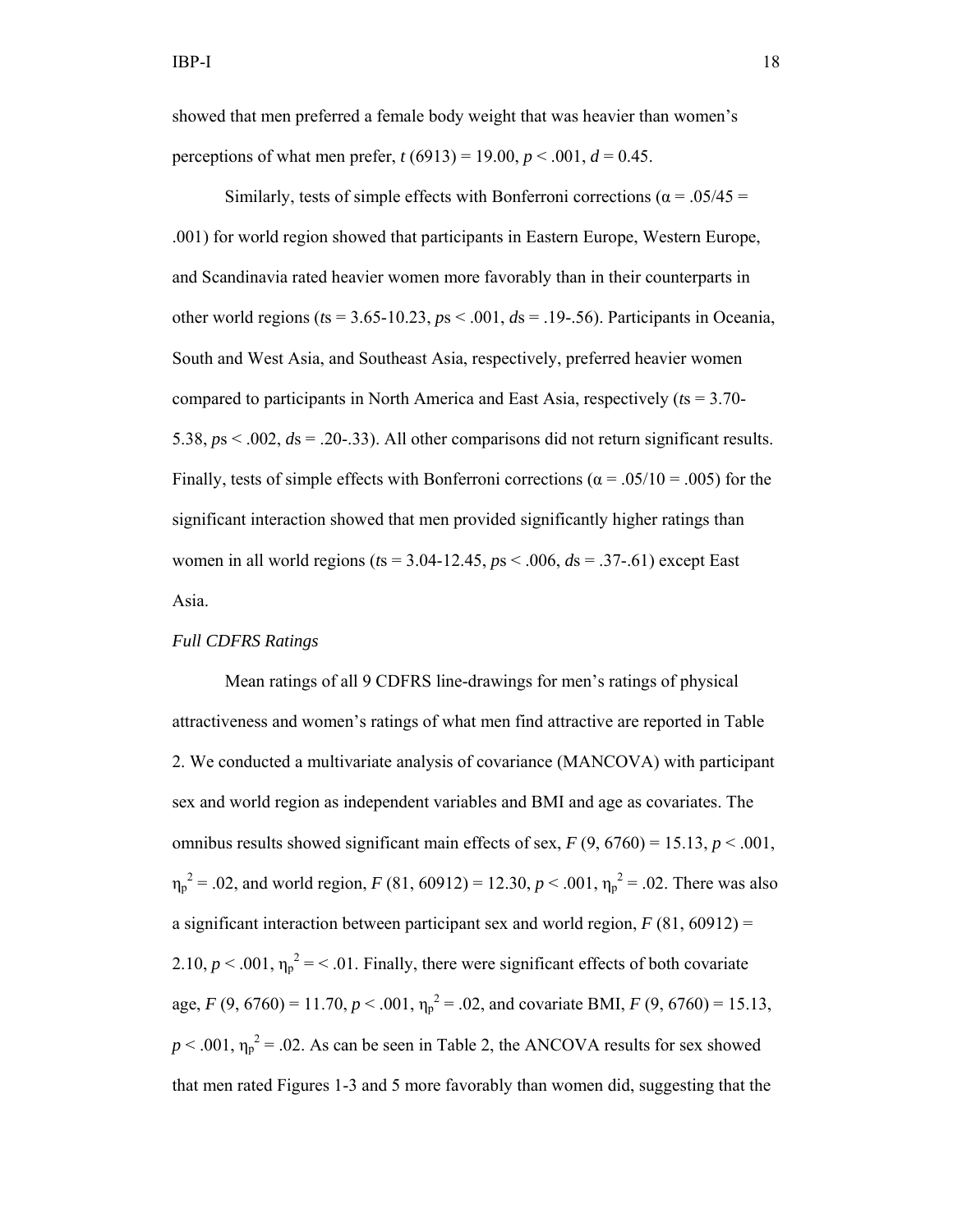sex difference in ratings was strongest for more slender figures. The ANCOVA results for world region showed significant differences on ratings for every figure, suggesting that significant regional differences may not be limited to the figure rated as the most ideal, but extends to perceptions of a range of body weights. Finally, the omnibus interaction revealed significant differences for Figures 1-4 and 7.

# *Urban-Rural Comparisons*

For three countries (Austria, Malaysia, and South Africa), both urban and rural data was available, allowing for urban-rural comparisons within each country. For the Malaysian sample, we compared the responses of community samples in rural Sabah and urban Kuala Lumpur; for the South African dataset, the comparison was made between community samples in rural KwaZulu-Natal and urban Cape Town; for the Austrian dataset, however, we compared a college sample in urban Vienna and a community sample in rural Drösing (all sample sizes and demographics are reported in Table 1).

 The means for the most attractive figure and ratings of each of the nine CDFRS figures by participants in each of these six sites are reported in Table 3. In terms of the figure rated as most physically attractive, a 2 x 2 (research site x participant sex) ANCOVA for the Malaysian and South African samples revealed a significant main effect of research site [Malaysia:  $F(1, 216) = 327.78$ ,  $p < .001$ ,  $\eta_p^2 =$ .60; South Africa:  $F(1, 199) = 187.39, p < .001, \eta_p^2 = .50$ , but no main effect of sex and no significant interaction ( $Fs = 0.80 - 3.97$ ,  $ps > .05$ ,  $\eta_p^2 = < .01 - .02$ ). Both covariate age and BMI did not have significant effects on these results (*F*s = 0.04- 2.36,  $ps > .05$ ,  $\eta_p^2 = 5.01$ -.01. Tests of simple effects showed that rural participants in both Malaysia and South Africa selected significantly heavier figures as most physically attractive compared with urban participants (*t*s = 13.86-18.72, *p*s < .001, *d*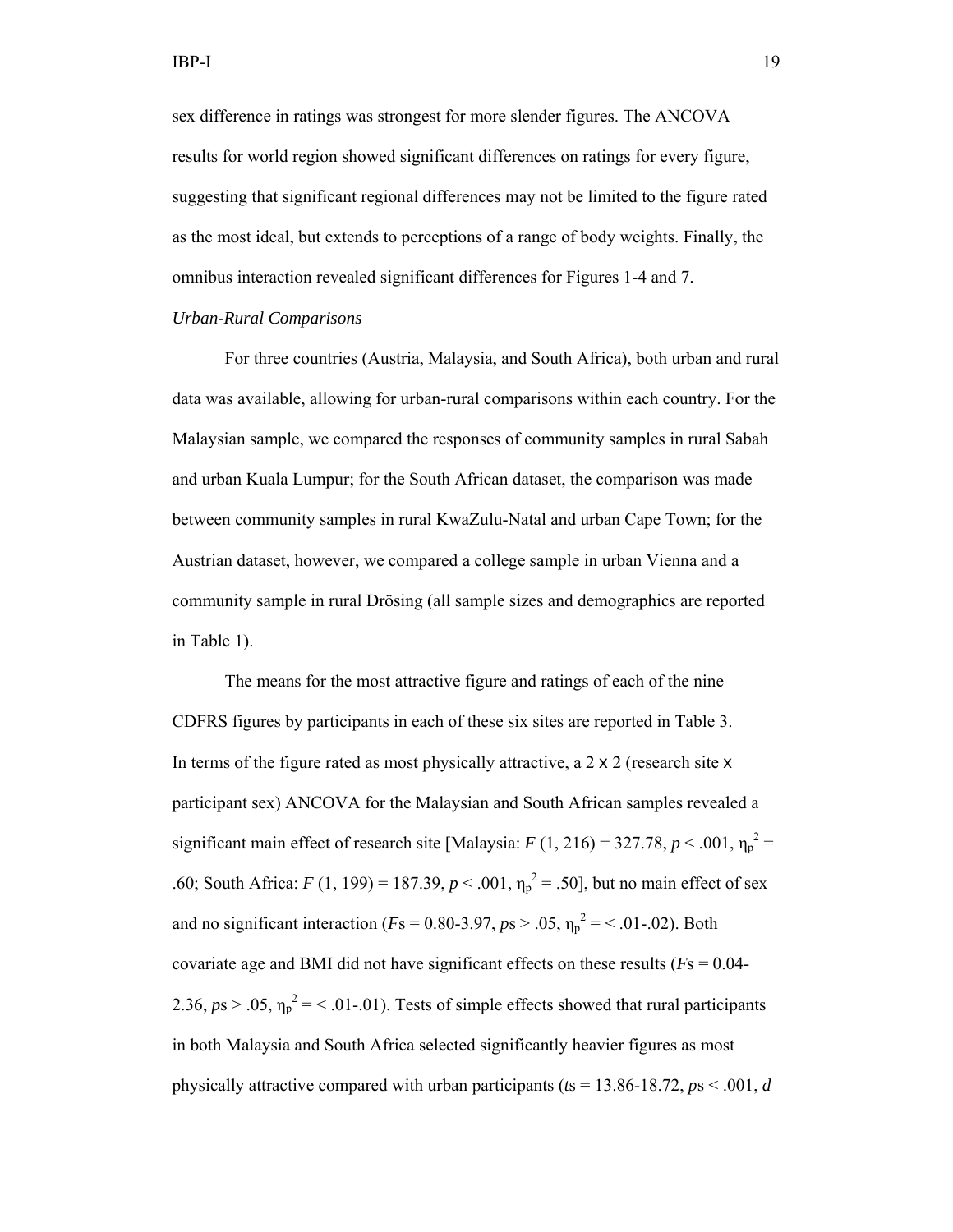$= 1.94 - 2.49$ ). For the Austrian samples, the same 2 x 2 ANCOVA only returned a significant main effect of sex,  $F(1, 210) = 10.38, p < .05, \eta_p^2 = .05$ , with men selecting a heavier ideal figure than women. By contrast, there was no main effect of research site, no significant interaction, and no effects of covariate age and BMI (*F*s = 1.17-5.64,  $p > .05$ ,  $\eta_p^2 = < .01$ -.01).

We also conducted a MANCOVA with ratings of all 9 CDFRS figures as dependent variables for each of the three urban-rural comparison sites. For the Malaysian samples, there was a significant main effect of research site,  $F(9, 208) =$ 125.27,  $p < .001$ ,  $\eta_p^2 = .84$ , but not of sex, the interaction between sex and research site, covariate BMI, or covariate age ( $Fs = 0.66 - 1.89$ ,  $ps > .05$ ,  $\eta_p^2 s = .02 - .08$ ). Inspection of the ANCOVA results showed that the urban participants rated the slender figures more positively (Figures 1-4;  $Fs = 60.16 - 339.99$ ,  $ps < .001$ ,  $\eta_p^2 s = .22 -$ .61), whereas rural participants rated the heavier figures more positively (Figures 5-9;  $F_s = 12.96 - 509.16$ ,  $ps < .001$ ,  $\eta_p^2 s = .06 - .70$ ).

 For the South African samples, the same MANCOVA returned significant main effects of research site,  $F(9, 191) = 51.68$ ,  $p < .001$ ,  $\eta_p^2 = .71$ , and sex,  $F(9, 191) = .71$ 191) = 3.18,  $p < .001$ ,  $\eta_p^2 = .13$ , but no significant interaction,  $F(9, 191) = 1.28$ ,  $p >$ .05,  $\eta_p^2$  = .06. There were significant effects of both covariate age and BMI (*F*s = 2.45-3.10,  $ps < .05$ ,  $\eta_p^2 s = .10$ -.13). Inspection of the ANCOVA results for research site showed that participants in Cape Town rated the slender figures more positively (Figures 1-4;  $Fs = 32.56 - 90.69$ ,  $ps < .001$ ,  $\eta_p^2 s = .14 - .39$ ), whereas rural participants rated the heavier figures more positively (Figures 5-9;  $Fs = 55.60-255.86$ ,  $ps < .001$ ,  $\eta_p^2$ s = .22-.56). The ANCOVA results for the main effect of sex showed that women gave significantly higher ratings on Figure 3,  $F(1, 204) = 9.37, p < .05, \eta_p^2 = .05$ , whereas men gave significantly higher ratings on Figure 5,  $F(1, 204) = 7.62$ ,  $p < .05$ ,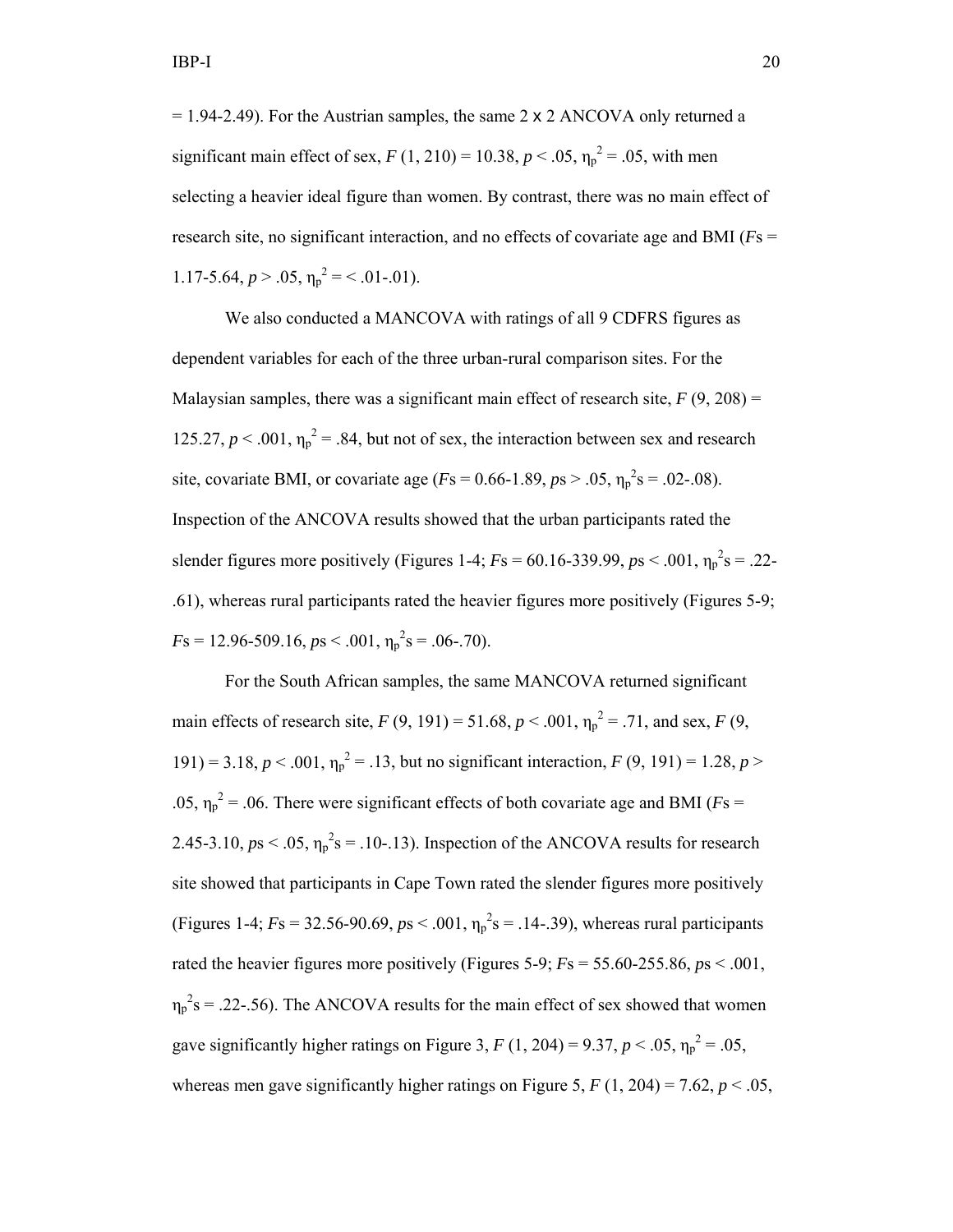$\eta_p^2$  = .04. Finally, the MANCOVA for the Austrian samples showed no significant main effect of research site or sex, and no significant interaction ( $Fs = 0.57-1.49$ ,  $ps >$ .05,  $\eta_p^2$ s = .03-.06. Thus, overall, there were large differences in body fat preferences between rural and urban sites in Malaysia and South Africa but not in Austria.

# *Women's Body Dissatisfaction*

 For women in the ten world regions with urban sites, we have presented mean ratings of the figures that most closely approximated women's current bodies, the figures women would most like to possess, and body dissatisfaction scores (calculated by subtracting ideal ratings from current ratings) in Table 4. We then ran one-way ANCOVAs with each of these scores as dependent variables and participant age and BMI as covariates (for brevity, we only reported tests of simple effects for body dissatisfaction scores). As can be seen in Table 4, there were statistically significant differences across the world regions for current and ideal body ratings and body dissatisfaction scores.

 For the body dissatisfaction scores, tests of simple effects with Bonferroni correction ( $\alpha$  = .05/45 = .001) showed that women in South America and North America, respectively, displayed more body dissatisfaction than women in Western Europe, Southeast Asia, Eastern Europe, Oceania, and South and West Asia (*t*s = 3.50-9.23, *p*s < .001, *d*s = .28-.61). In addition, women in Africa, East Asia, Scandinavia, Western Europe, and Southeast Asia, respectively, displayed more body dissatisfaction than women in South and West Asia ( $t$ s = 3.94-5.65,  $p$ s < .001,  $d$ s = .32-.67). No other comparisons returned significant results.

# *Urban-Rural Comparisons*

 We also repeated the analyses above for each of the within-country (Austria, Malaysia, and South Africa) urban-rural comparisons. As reported in Table 5, rural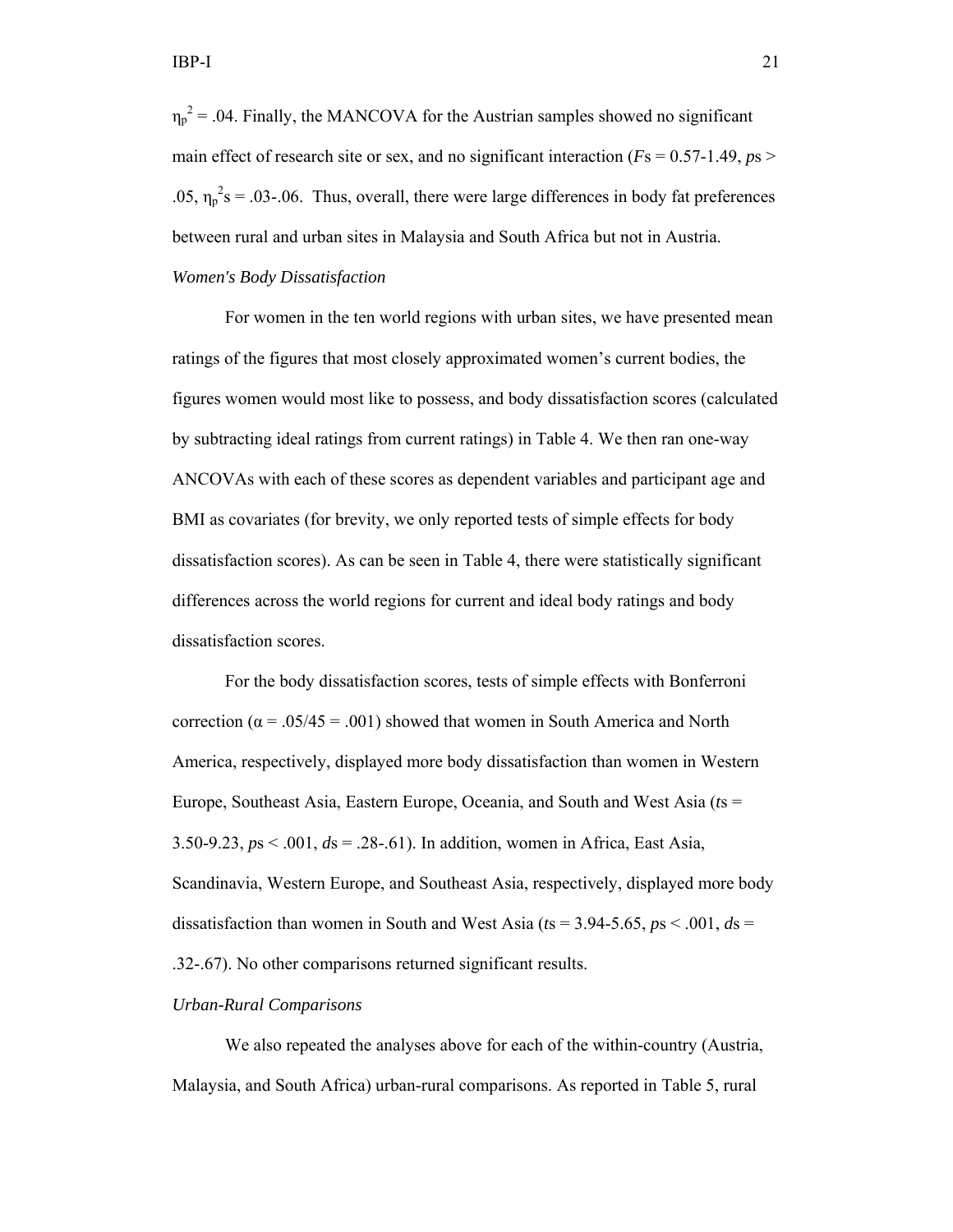participants had significantly higher current and ideal body ratings, as well as lower body dissatisfaction, than urban participants in Malaysia and South Africa, but not in Austria. In these analyses, covariate BMI but not covariate age was significantly associated with body dissatisfaction scores.

# *Media Exposure: Correlations and Multiple Regressions*

 Using the total sample (including all urban and rural sites), we correlated the media exposure scores derived above with participants' age, BMI, ratings of the most physically attractive body weight, and (for women only) body dissatisfaction scores. As reported in Table 6, younger men, thinner men, and men who reported more exposure to Western media were more likely to indicate that slender women possessed the most attractive body type. In parallel, younger women, thinner women, and women who reported more exposure to Western media were more likely to indicate that men were most attracted to slender women. In addition, older women, heavier women, and women who reported more exposure to Western media reported greater levels of body dissatisfaction (larger discrepancies between their current and ideal body size).

 To examine the predictive validity of media exposure and demographics in relation to attractiveness ratings and body dissatisfaction, we conducted hierarchical multiple regressions for women and men separately. For men, the regression was significant, *F* (4, 2159) = 56.95, *p* < .001, Adj.  $R^2$  = .09, with participant age ( $\beta$  = .20,  $t = 8.89, p < .001$ , exposure to Western media ( $\beta = -.16, t = -7.28, p < .001$ ), and BMI  $(\beta = .09, t = 4.37, p < .001)$  emerging as significant predictors of ratings of the most attractive figure. For women's ratings of the most attractive figure, the regression was likewise significant, *F* (4, 2565) = 55.67, *p* < .001, Adj.  $R^2$  = .08, with age ( $\beta$  = .18, *t*  $= 8.77, p \le 0.001$ , exposure to Western media ( $\beta = -16, t = 7.81, p \le 0.001$ ), and BMI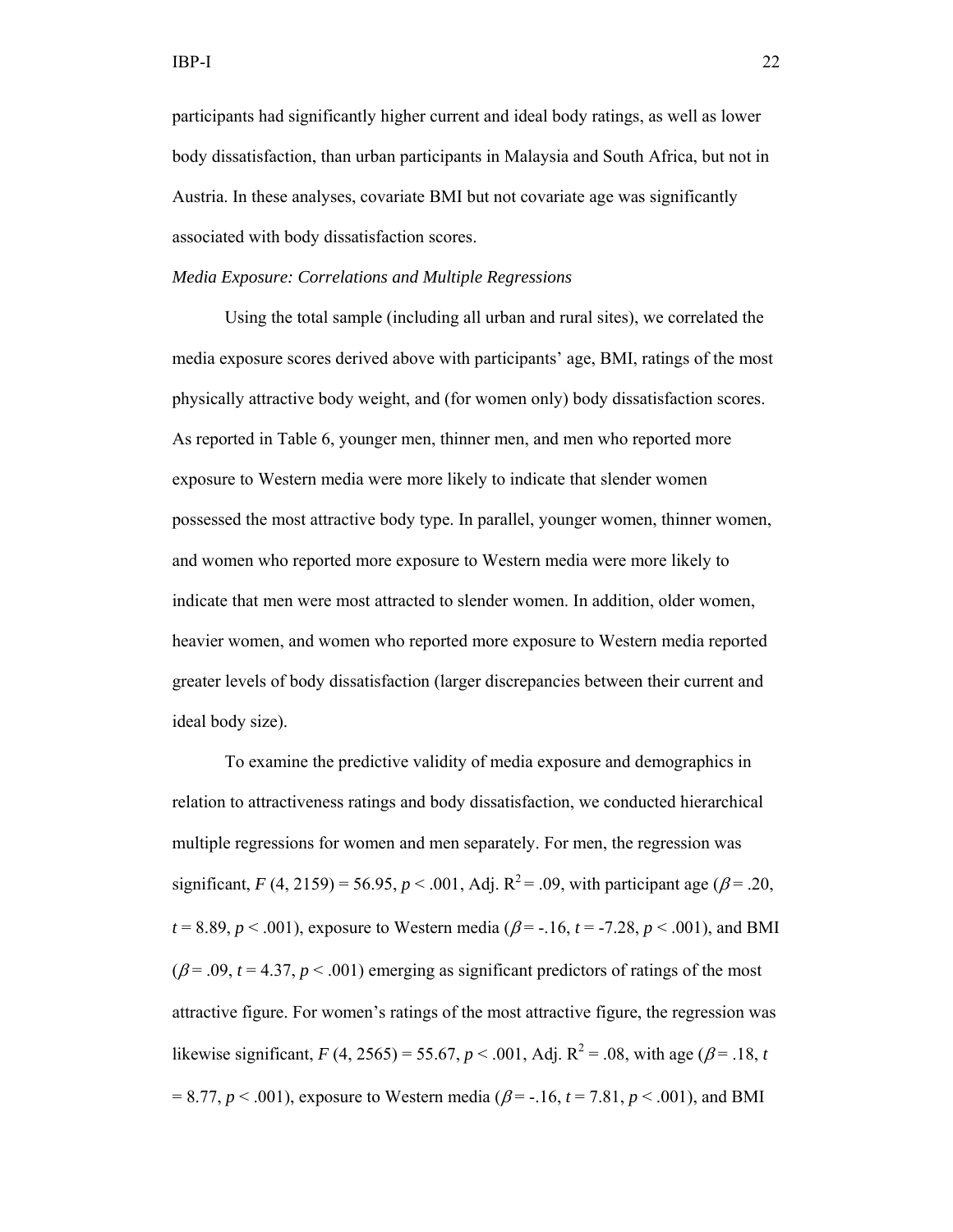$(\beta = .05, t = 2.59, p < .05)$  all emerging as significant predictors. Finally, for women's body dissatisfaction scores, the multiple regression was significant,  $F(4, 2565) =$ 111.49,  $p < .001$ , Adj.  $R^2 = .15$ , with BMI ( $\beta = .38$ ,  $t = 19.99$ ,  $p < .001$ ) and exposure to Western media ( $\beta$  = .09,  $t$  = 4.71,  $p$  < .001) emerging as significant predictors.

# Discussion

 In this article, we present the initial findings from the IBP-I. Our data suggest that there are statistically significant differences in body weight ideals and body dissatisfaction across 10 world regions. An important caveat, however, is that the effect sizes of these differences (once rural sites had been omitted) were small or moderate. By contrast, the largest effect sizes were found for differences in body weight ideals and body dissatisfaction between urban and rural sites within countries. Finally, our results also suggest that participant demographics and media exposure were significantly associated with body weight ideals and body dissatisfaction. *Body Weight Ideals* 

 Overall, our results showed that there were significant differences across world regions in the figure selected as the most physically attractive, with participants in Eastern Europe, Scandinavia, and Western Europe generally selecting heavier figures. Although it is tempting to attribute such differences to geographic or national differences (e.g., the belated effects of the thin ideal in Eastern Europe following the decline of communism and the adoption of market economies; cf. Catina & Joja, 2001), it should be borne in mind that these differences were small in terms of overall effect sizes (see Table 2) and that *p*-values were likely only significant due to the large sample size.

 In this sense, it might be suggested that, when socioeconomic differences are absent or controlled, cross-cultural differences in body weight ideals are small at best.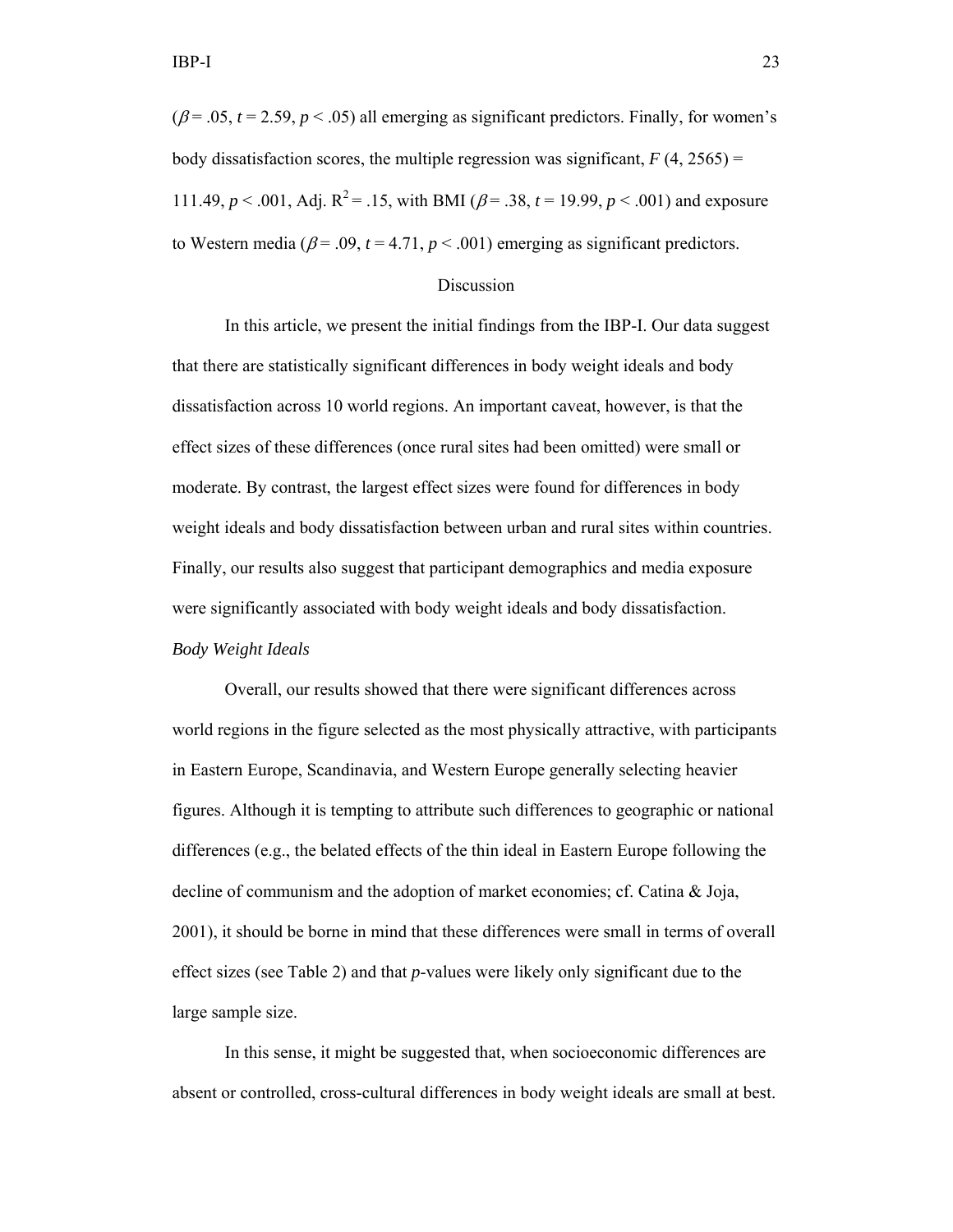Indeed, it was noticeable that, in the present study, the mean preference across all 10 geographic regions when rural sites had been excluded was for Figure 3 in the CDFRS. Given that most of our research sites presented socioeconomically developed settings, our results would seem to corroborate the suggestion that the ideal in such societies is thin, and possibly underweight (e.g., Smith, Cornelissen, & Tovée, 2007; Swami & Tovée, 2005a; Swami, Antonakopoulos, Tovée, & Furnham, 2006; Swami, Caprario, Tovée, & Furnham, 2006; Swami, Neto, Tovée, & Furnham, 2007).

 By contrast, large effect sizes were returned for the significant differences in ideal body weight between rural and urban research sites in Malaysia and South Africa, respectively. In support of earlier work, these results suggest that less socioeconomically developed societies idealize heavier figures (e.g., Becker, 1995; Brewis & McGarvey, 2000; Frederick et al., 2008; Swami & Tovée, 2005a, 2005b; 2007a, 2007b, 2007c; Swami et al., 2007; Tovée et al., 2006, 2007), possibly because of the association between body fat and resource security (Anderson et al., 1992; Brown & Konner 1987; Nelson & Morrison, 2005; Sobal & Stunkard, 1989; Swami & Tovée, 2006).

 It is important to point out, however, that the relationship between SES and body weight preferences did not hold for comparisons between Drösing (low SES) and Vienna (high SES). There were a number of methodological reasons that may help explain this result, such as the comparison between general population and college samples and our relatively *ad hoc* categorization of socioeconomic status. Even so, this result might also suggest that SES alone is not a sufficient explanation of body weight ideals or that SES must dip below a certain point before body weight ideals begin to shift. Clearly, in addition, other factors must also contribute (e.g., the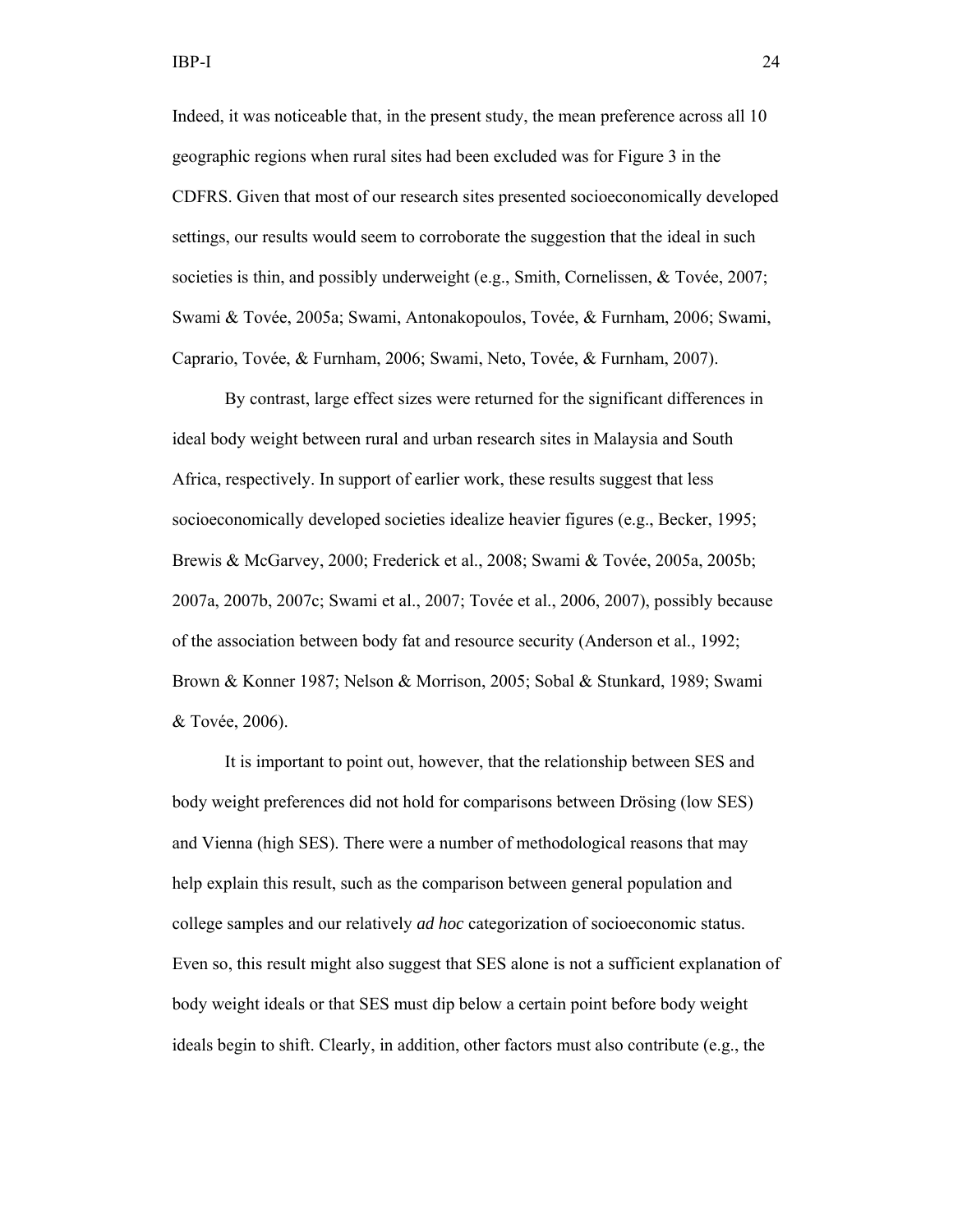role of women in society, gender equality, the legitimization of overweight stigma, degree of Westernization).

# *Sex Differences*

Our results also showed that men across all world regions except East Asia selected a significantly heavier figure as being most physically attractive compared with what women believed was most attractive to men. In general, this finding is consistent with previous reports that women perceive men as being attracted to thinner female figures than is true in reality (e.g., Fallon & Rozin, 1985; Markey, Markey, & Birch, 2004; Rozin & Fallon, 1988), including across different ethnic groups (e.g., Jones, Fries, & Danish, 2007). Our results are noteworthy because they suggest that such misinterpretation of men's standards of bodily attractiveness on the part of women may be near universal in contexts of high SES.

 One possible explanation for this effect may be that the body ideals marketed in the media to one sex may differ from the ideals marketed to the other sex (Frederick, Fessler, & Haselton, 2005). For example, if magazines marketed to women (e.g., fashion magazines) routinely represent very thin women as prestigious whereas magazines marketed to men feature relatively curvier women as prestigious, women exposed to these magazines marketed to women may form skewed perceptions of what body types are most appealing to men. A second possible explanation for this result is that the greater emphasis on attaining ideal body sizes for women influences their perceptions and weight concerns (Cohn & Adler, 1992). Indeed, previous work has shown that women report greater unease regarding their partners' criticisms of their body weight (Murray, Touyz, & Beaumont, 1995) and that women are more likely to adjust their eating behaviors to maintain a congruence with perceptions of their partners' preferences (Tantleff-Dunn & Thompson, 1995).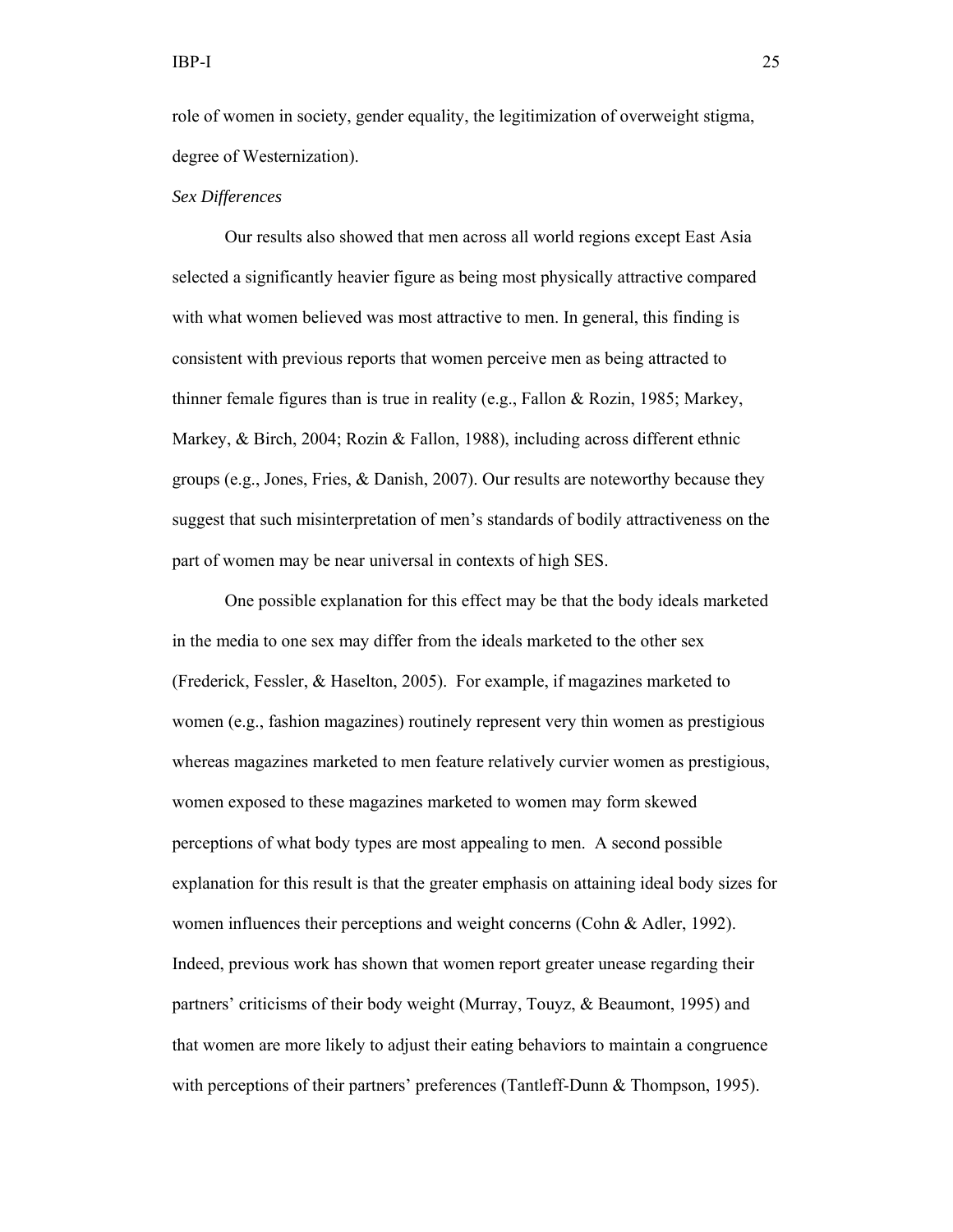Importantly, it has been suggested that discrepancies between women ratings of their own bodies and their perceptions of men's ideal female figure are associated with negative body image and eating disorders (e.g., Fallon & Rozin, 1985; Tantleff-Dunn & Thompson, 1995). Overall, our results suggest that such discrepancies may be almost universal in nature, and may be feeding the tendency towards globalised body dissatisfaction.

#### *Body Dissatisfaction*

 The present results suggest that there are differences in body dissatisfaction among women across the 10 world regions. In general, it might be suggested, based on the current data, that women in the Americas experience greater body dissatisfaction than women in other world regions. As with body weight ideals, however, the effect sizes for these overall differences were very small, and values likely only achieved significance due to the large sample size of the IBP-I. This would seem to be corroborated by the relatively constricted variance in mean body dissatisfaction across the 10 world regions (see Table 4).

 By contrast, larger effect sizes were found for the significant differences in body dissatisfaction in urban versus rural comparisons in Malaysia and South Africa. Specifically, participants in contexts of low SES appeared to experience significantly lower body dissatisfaction than their counterparts in contexts of high SES. One tentative conclusion from the IBP-I results, therefore, is that cross-cultural differences in body dissatisfaction may not depend as much on the degree of Westernization (cf. Chen & Swalm, 1998; Heesacker et al., 2000; Jaeger et al., 2002; Mahmud & Crittenden, 2007; McArthur et al., 2005) as it does on differences in SES. That is, differences in body dissatisfaction across contexts of similar SES but differing levels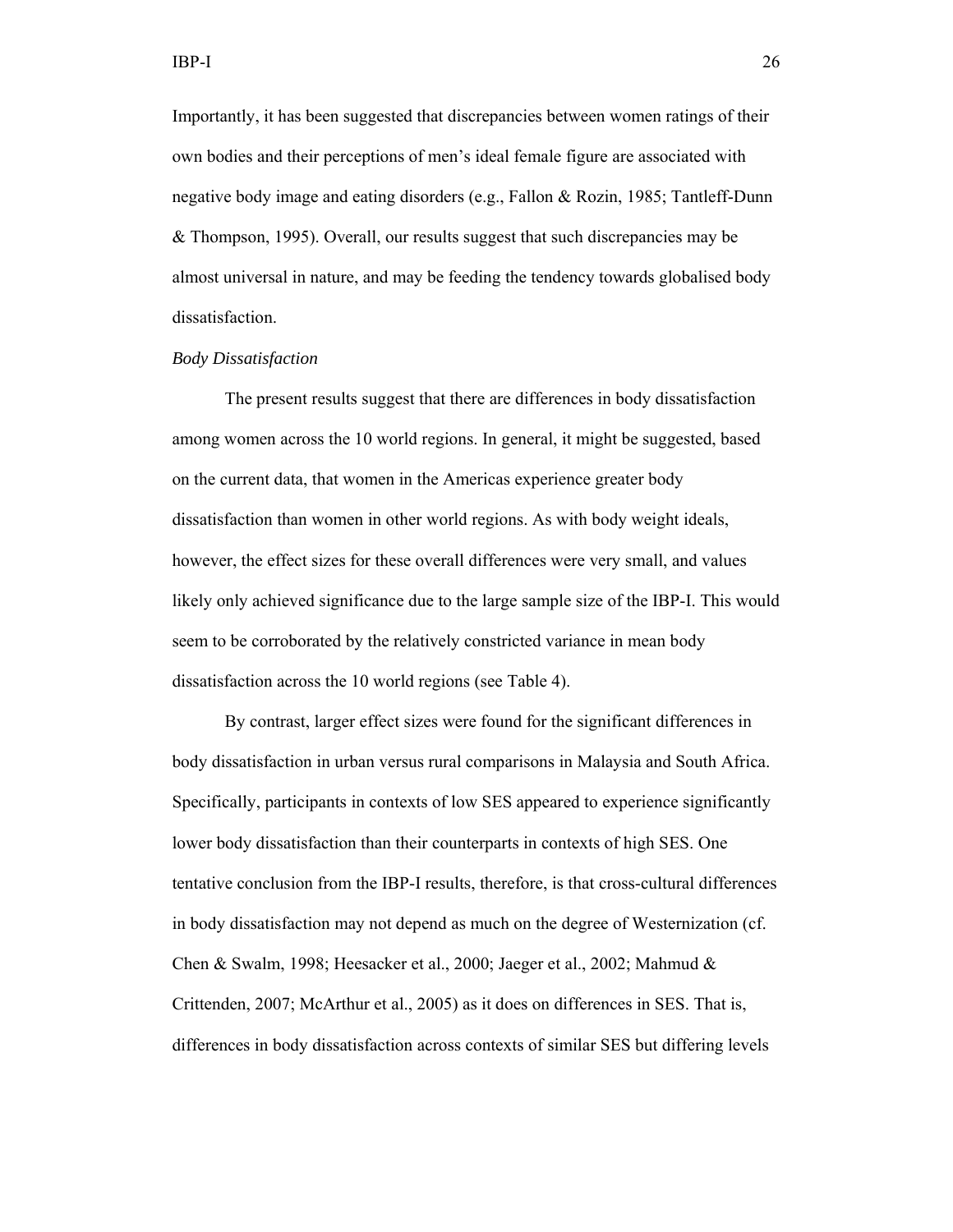of Westernization may not be as great as differences between differing contexts of SES.

 Of course, this is not to deny the effects of Westernization (e.g., the proliferation of Western media or lifestyle choices) and certainly it is possible that our results reflect the nature of a globalized world where body dissatisfaction has become an international phenomenon (Nasser, 1997). However, the implications of our results for future research should be clear: rather than relying on *ad hoc* categorizations of Western versus non-Western cultural contexts, researchers should seek to define such definitions more precisely, while also taking into consideration differences (or similarities) in SES.

# *Demographics and Media Exposure*

 The present results also suggest that the demographic and media exposure data that were collected in the IBP-I surveys significantly predicted both body weight ideals and body dissatisfaction. In terms of the former, our regression analyses showed that, for both women and men, individuals who were older, heavier, and less exposed to Western media held preferences for heavier bodies. The findings in relation to participant age and particularly BMI are relatively well-established (e.g., Tovée, Emery, & Cohen-Tovée, 2000), and suggest that participant demographics play a role in modulating body weight preferences (see Swami & Furnham, 2008).

 Perhaps more noteworthy was our finding that greater exposure to Western media was associated with a preference for a thinner figure, thus implicating media portrayals of idealized beauty in the development of body weight ideals. Moreover, it seems that self-reported exposure to Western media, but not local media, was associated with ideal body weight selections, suggesting that there may be a disjunction between such media types. Nevertheless, it should be remembered that,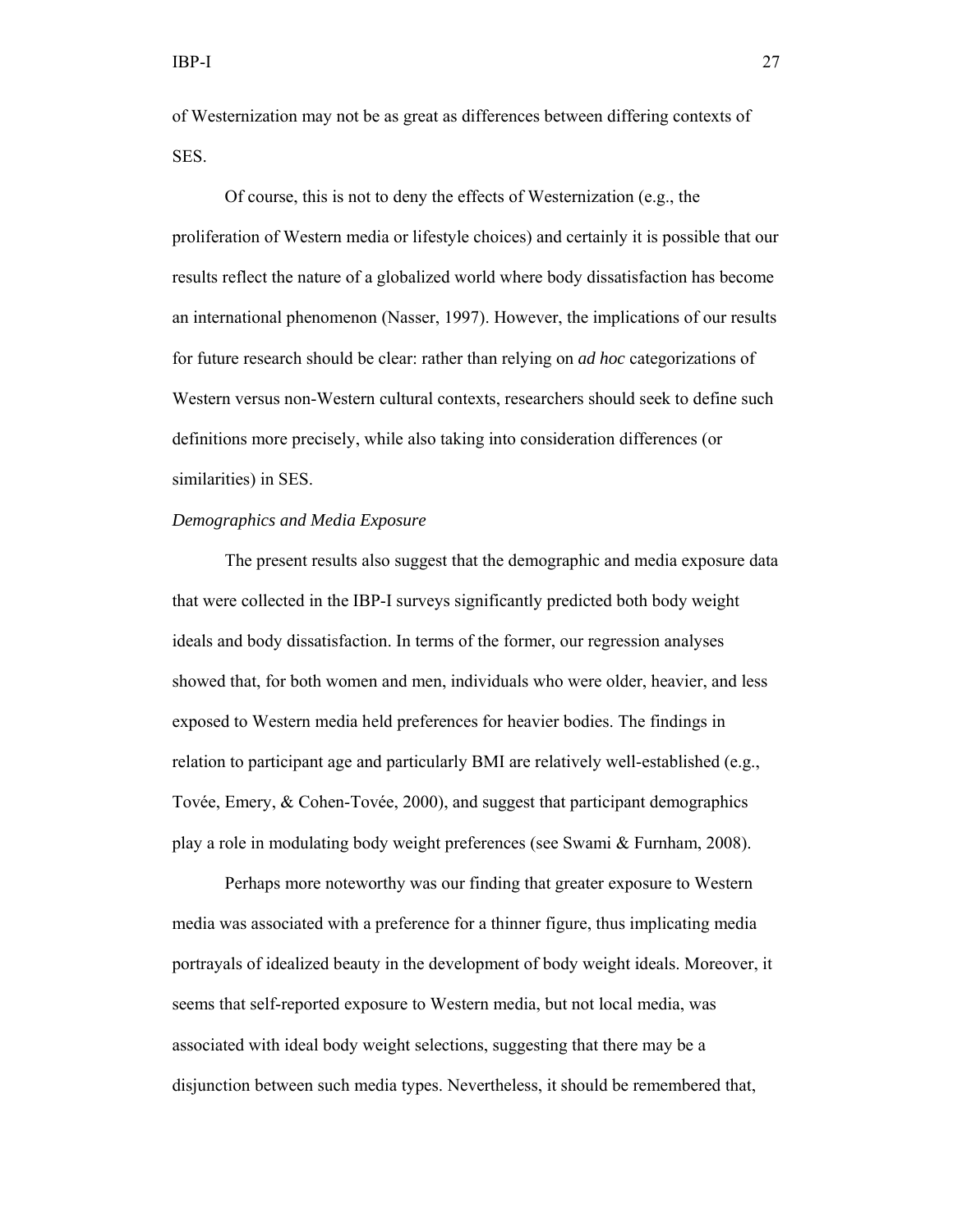together, participant age, BMI, and exposure to Western media explained less than 10% of the variance in body weight preferences.

 Similar results were found in relation to women's body dissatisfaction, with BMI and exposure to Western media (but not age) emerging as significant predictors. An association between higher BMI and increased body dissatisfaction among women is a consistent feature of the literature (e.g., Frederick et al., 2006, 2007), but our results also suggest that Western media portrayals of idealized female bodies may contribute to women's body dissatisfaction (see Nasser, 1997). In contrast, the lack of a predictive association between participant age and body dissatisfaction is consistent with previous reports of weak or non-significant associations between these variables, at least in Western societies (e.g., Frederick et al., 2006; Tiggemann, 2004).

# *Limitations*

 The IBP-I dataset represents the largest cross-cultural survey of body weight ideals and body dissatisfaction, but this strength may also be construed as an important limitation. As we have stressed above, our categorization of world regions – while consistent with similar cross-cultural work (e.g., Schmitt  $& 118$  Members of the International Sexuality Description Project, 2003; Schmitt et al., 2008) – necessarily obscures important cultural, ethnic, and religious variations across our research sites. Certainly, there are other methods of categorization that we could have used, but in the present instance, we believe we have achieved an optimal balance between comprehensiveness and expediency.

 A related limitation of the IBP-I dataset concerns sampling: there was a preponderance of research sites in North America, Western Europe, and Southeast Asia, and too few research sites in South America, East Asia, Scandinavia, South and West Asia, and Africa. Combined with the fact that almost half our sample was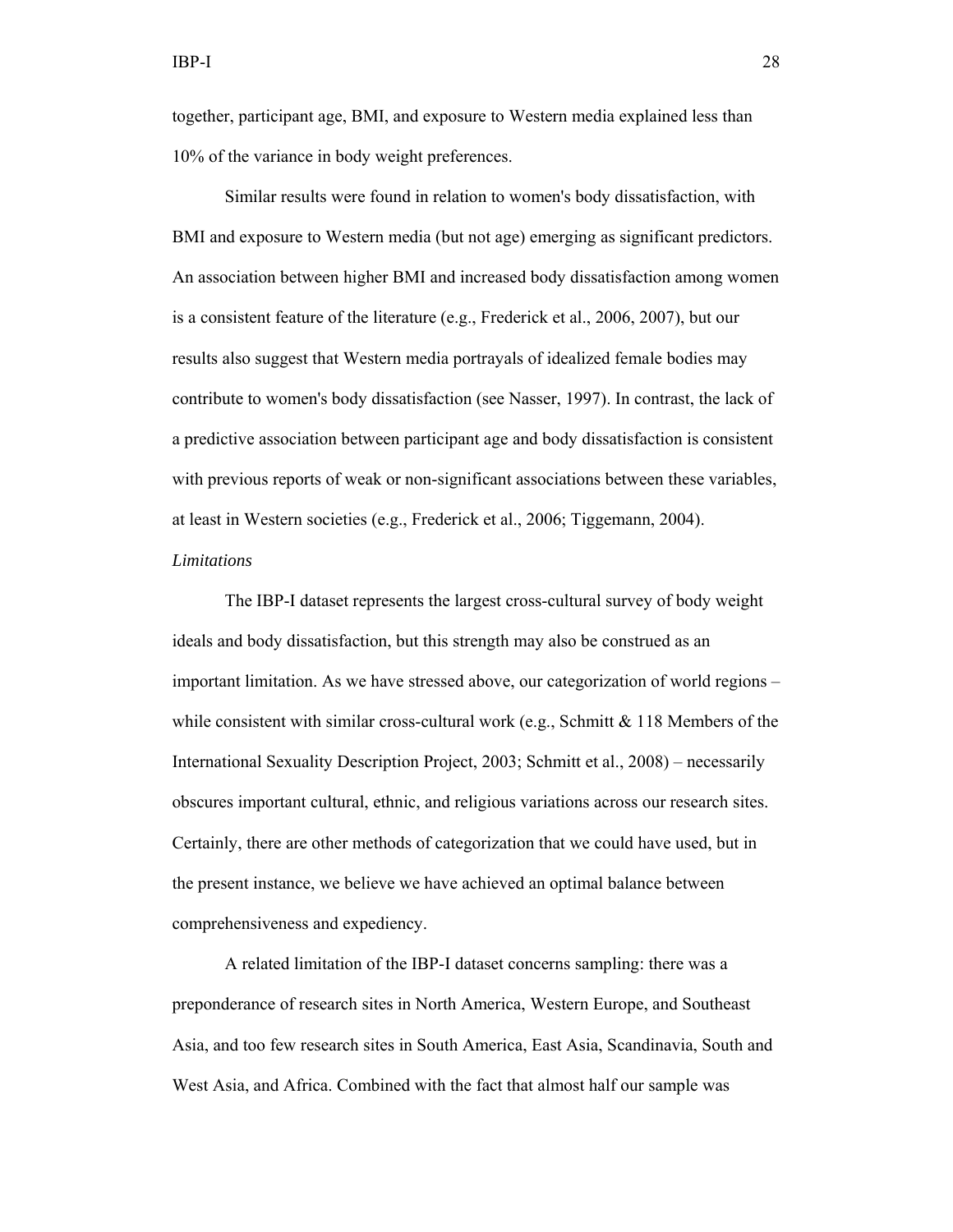college students, this clearly comprises our ability to generalize our findings. In a similar vein, only 3 of our 41 research sites could be classified as being of low SES, and although our results were consistent with previous work, a better balance between sites of low and high SES would have strengthened our results. Future research would also do well to ensure that sample sizes are relatively equivalent across all study sites.

Given that participant age, BMI, and media exposure only explained a small proportion of the variance in body weight ideals and body dissatisfaction (and may only have emerged as significant correlates because so few variables were considered), future work may also improve on our design by including a wider array of measures. For instance, the IBP-I survey did not collect information about participant ethnicity, which may be an important oversight given possible ethnic variation in body dissatisfaction (for divergent findings in the West and East, see Swami & Chamorro-Premuzic, 2008; Swami, Airs, Chouhan, Padilla Leon, & Towell, in press). Other relevant variables that may be included in future work include measures of SES (e.g., annual income or proxies of SES) and health-related variables (e.g., incidence of disease or rates of mortality) (see Swami & Garcia Hernandez, 2008), self- and other-objectification (e.g., Fredrickson, Roberts, Noll, Quinn, & Twenge, 1998), and internalization of media messages about the thin ideal (e.g., Thompson, van den Berg, Roehrig, Guarda, & Heinberg, 2004).

A similar limitation concerns the CFDRS: line-drawings have been criticized for having poor ecological validity and for their poor ability to capture meaningful variation in body weight change (see Swami, 2007). Furthermore, although the CDFRS has adequate test-retest reliability after one week  $(r = .78;$  Thompson & Gray, 1995), it has recently been supplanted by the Photographic Figure Rating Scale (PFRS; Swami, Salem, Furnham, & Tovée, 2008), which evidences greater ecological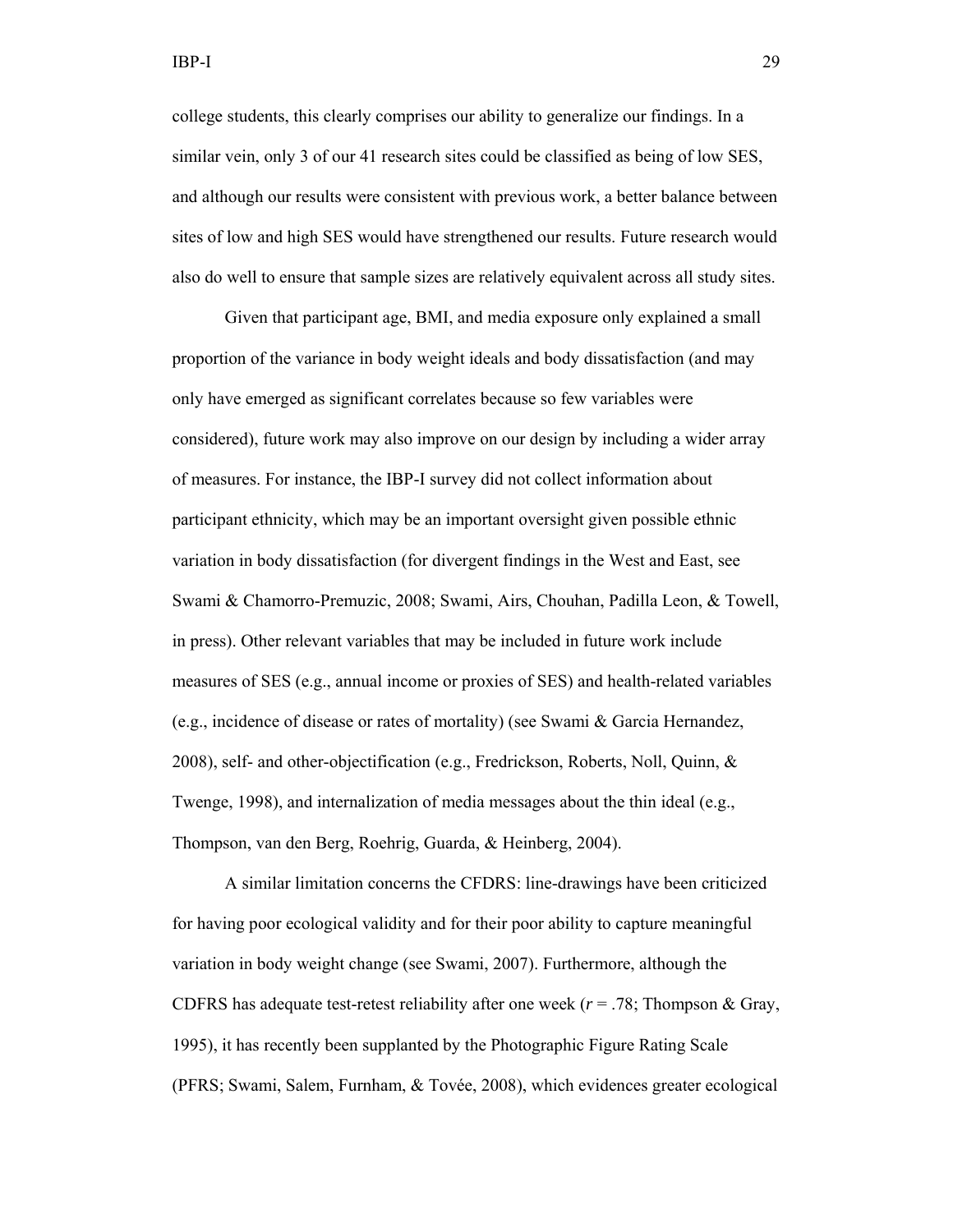validity. The latter was not available when the IBP-I was initiated, but future work may find the PFRS more reliable for examining female body weight ideals and body dissatisfaction.

#### *Conclusion*

 The IBP-I dataset represents an important advance in our understanding of body weight ideals and body dissatisfaction across cultures. Our results suggest that there may indeed be cross-cultural differences in these variables, but that the largest differences are found between contexts that vary in SES. More generally, the present results would seem to confirm fears that the thin ideal and body dissatisfaction have become widely international in nature (Nasser, 1997), partly as a function of globalized Western media (Becker, 2004; Becker et al., 2002). The implications of the present work are clear: across the globe, societies now face the urgent task of promoting more realistic and healthier body weight ideals, and challenging associations between extreme thinness and femininity, success, and health. Only a response at the socio-political and economic levels, in combination with the current focus on the individual, can be expected to result in more positive body images among women and men in different cultural spheres.

#### Notes

<sup>1</sup> For instance, the simplest categorization would have involved splitting study sites on an East-West basis, although this presents problems of its own (e.g., how to categorize nations on the cusp of the divide, such as Turkey) and possibly oversimplifies the dataset. We also considered other categorization types based on the United Nations Development Programme's Human Development Index (UNDP, 2008), the World Health Organisation's adult mortality rate (WHO, 2006), and the World Bank's data for gross domestic product per capita (World Bank, 2007).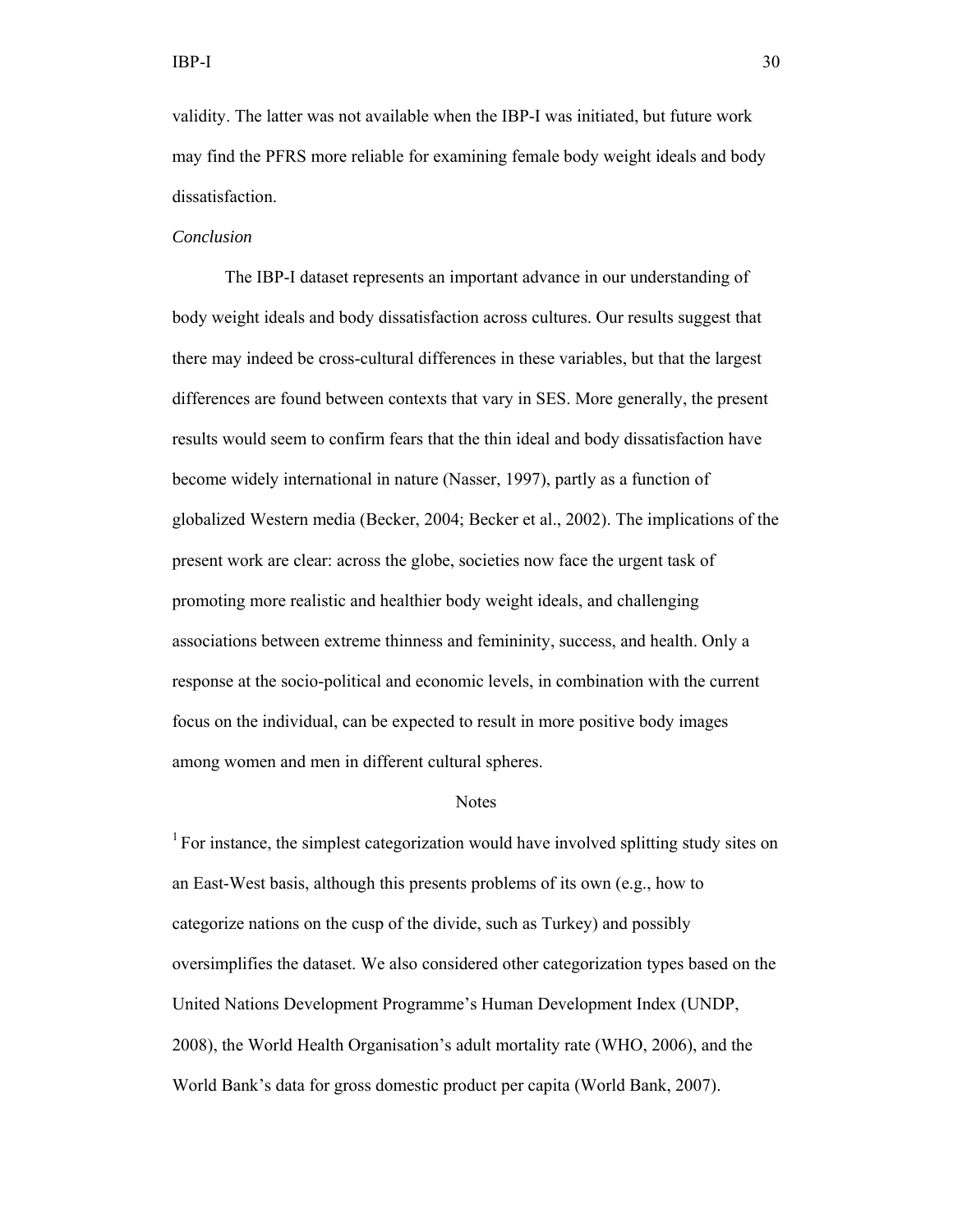However, initial analyses suggested no significant correlations between ideal body size ratings by country and the Human Development Index ( $r = .24$ ,  $p = .242$ ), adult mortality rates ( $r = -.26$ ,  $p = .208$ ), or gross domestic product per capita ( $r = .16$ ,  $p =$ .442), suggesting these were not good indices on which to base our categorization of the data.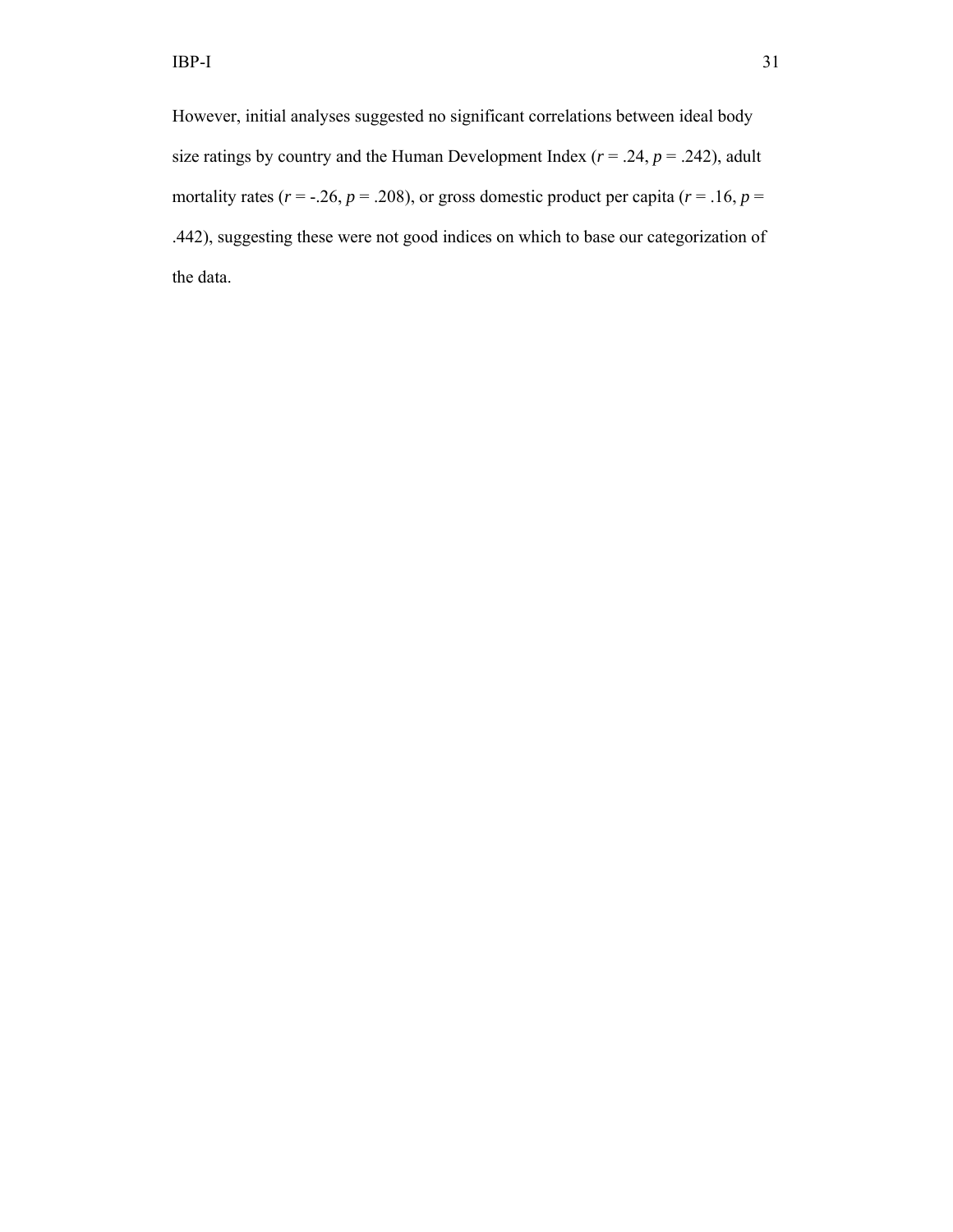# Acknowledgements

We gratefully acknowledge the financial support provided to David Frederick by the FPR-UCLA Center for Culture, Brain, and Development; the UCLA Center for Society and Genetics; and National Institute of Health Grant No.

1F31MH072384-01.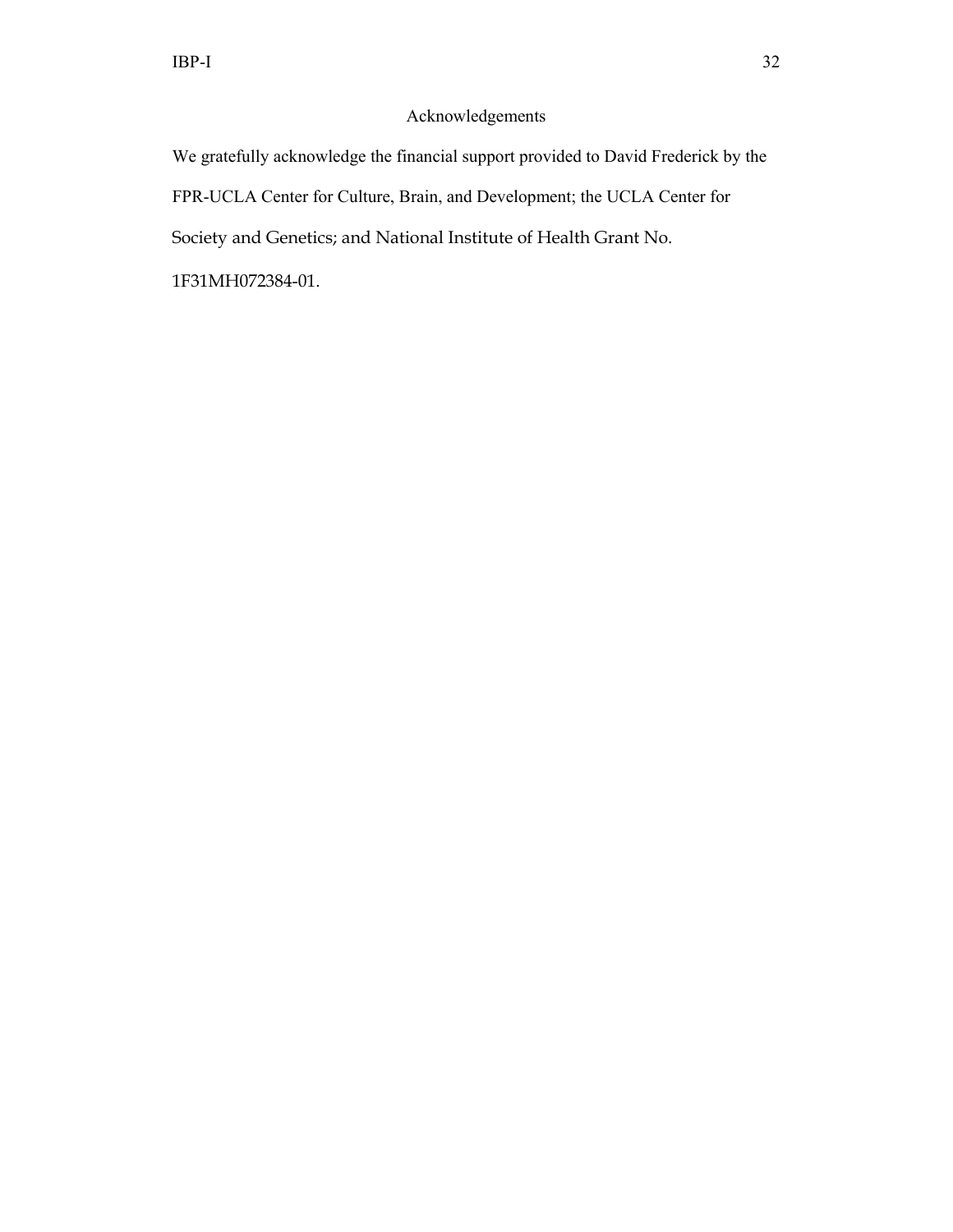#### References

- Anderson, J. L., Crawford, C. E., Nadeau, J., & Lindberg, T. (1992). Was the Duchess of Windsor right? A cross-cultural view of the socio-biology of ideals of female body shape. *Ethology and Sociobiology*, *13*, 197-227.
- Becker, A. E. (1995). *Body, self and society: The view From Fiji*. Philadelphia: University of Pennsylvania Press.
- Becker, A. E. (2004). Television, disordered eating and young women in Fiji: Negotiating body image and identity during rapid social change. *Culture, Medicine and Psychiatry*, *28*, 533-559.
- Becker, A. E., Burwell, R. A., Gilman, S. E., Herzog, D. B., & Hamburg, P. (2002). Eating behaviors and attitudes following prolonged exposure to television among ethnic Fijian adolescent girls. *British Journal of Psychiatry*, *180*, 509-514.

Boas, F. (1911). *The mind of primitive man*. New York, NY: Macmillan.

- Breslin, R. W. (1970). Back-translation for cross-cultural research. *Cross Cultural Psychology*, *1*, 185-216.
- Brewis, A. A., & McGarvey, S. T. (2000). Body image, body size, and Samoan ecological and individual modernisation. *Ecology of Food and Nutrition*, *39*, 105- 120.
- Brewis, A. A., McGarvey, S. T., Jones, J., & Swinburn, B. (1998). Perceptions of body size in Pacific Islanders. *International Journal of Obesity*, *22*, 185-189.
- Brink, P. (1995). Fertility and fat: The Annang fattening room. In I. De Gerine, & N. J. Pollock (Eds.), *Social aspects of obesity* (pp. 71-87). Amsterdam: Gordon & Breach Publishers.
- Brown, P. (1991). Culture and the evolution of obesity. *Human Nature*, *2*, 31-57.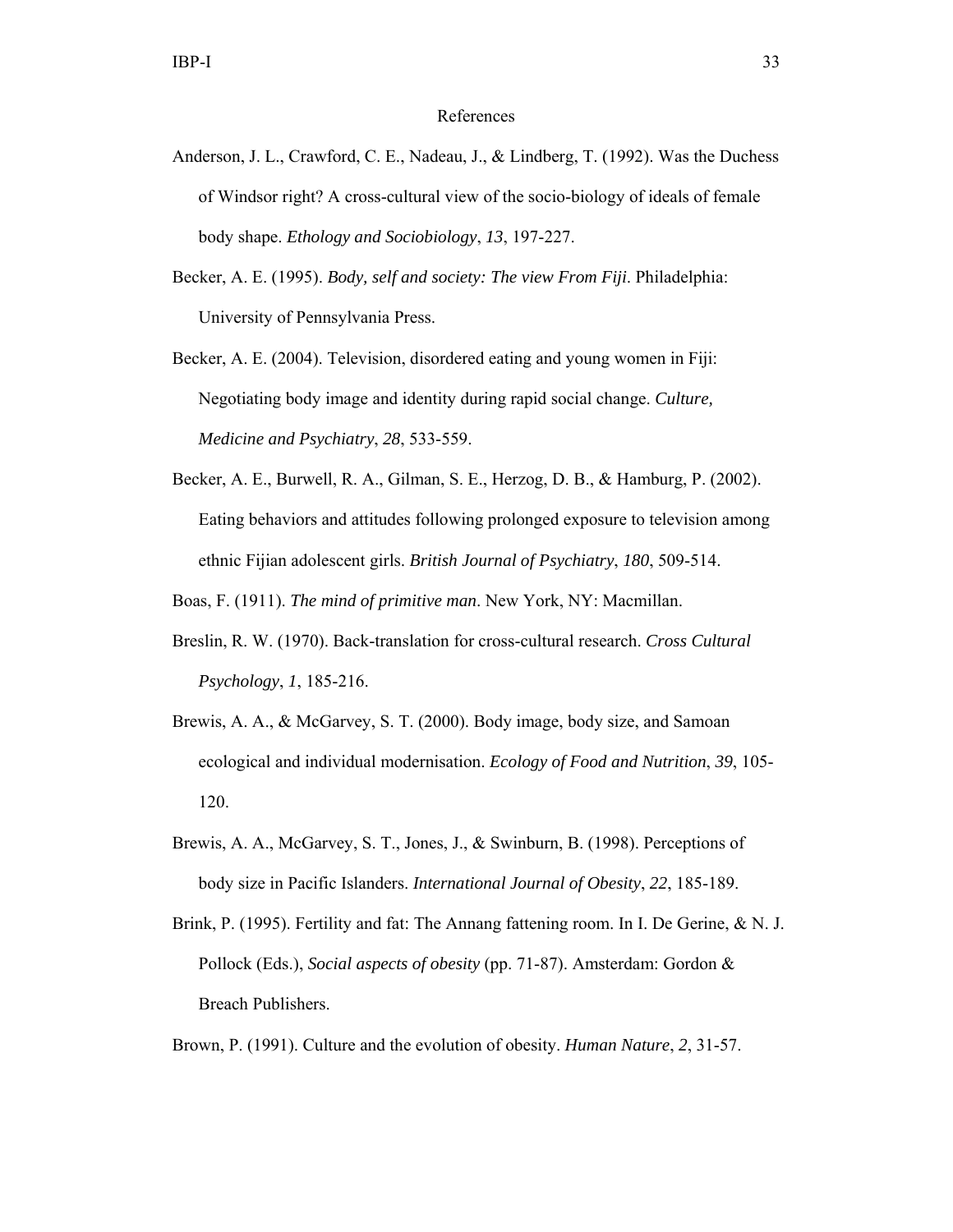- Brown, P., & Konner, M. J. (1987). An anthropological perspective of obesity. *Annals of the New York Academy of Science*, *499*, 29.
- Buss, D. M. (1989). Sex differences in human mate preferences: Evolutionary hypotheses tested in 37 cultures. *Behavioral and Brain Sciences*, *12*, 1-12.
- Calogero, R. M., Boroughs, M., & Thompson, J. K. (2007). The impact of Western beauty ideals on the lives of women: A sociocultural perspective. In V. Swami, & A. Furnham (Eds.), *Body beautiful: Evolutionary and sociocultural perspectives* (pp. 259-297). Basingstoke, UK: Palgrave Macmillan.
- Cassidy, C. M. (1991). The good body: When big is better. *Medical Anthropology*, *13*, 181-213.
- Catina, A., & Joja, O. (2001). Emerging markets: Submerging women. In M. Nasser, M. A. Katzman, & R. A. Gordon (Eds.), *Eating disorders and cultures in transitions* (pp. 111-119). New York, NY: Taylor & Francis.
- Cattell, R. B. (1966). Higher order factor structure and reticular vs. hierarchical formulae for their interpretation. In C. Banks & P. L. Broadhurst (Eds.), *Studies in psychology*. London: University of London Press.
- Chen, W., & Swalm, R. L. (1998). Chinese American college students' body image: Perceived body shape and body affect. *Perceptual and Motor Skills*, *87*, 395-403.
- Cohn, L. D., & Adler, N. E. (1992). Female and male perceptions of ideal body shapes. *Psychology of Women Quarterly*, *16*, 69-79.
- Davis, C. (1990). Body image and weight preoccupation: A comparison between exercising and non-exercising women. *Appetite*, *15*, 13-21.
- Ember, C. R., Ember, M., Korotayev, A., & de Munck, V. (2006). Valuing thinness or fatness in women: Reevaluating the effect of resource scarcity. *Evolution and Human Behavior*, *28*, 48-54.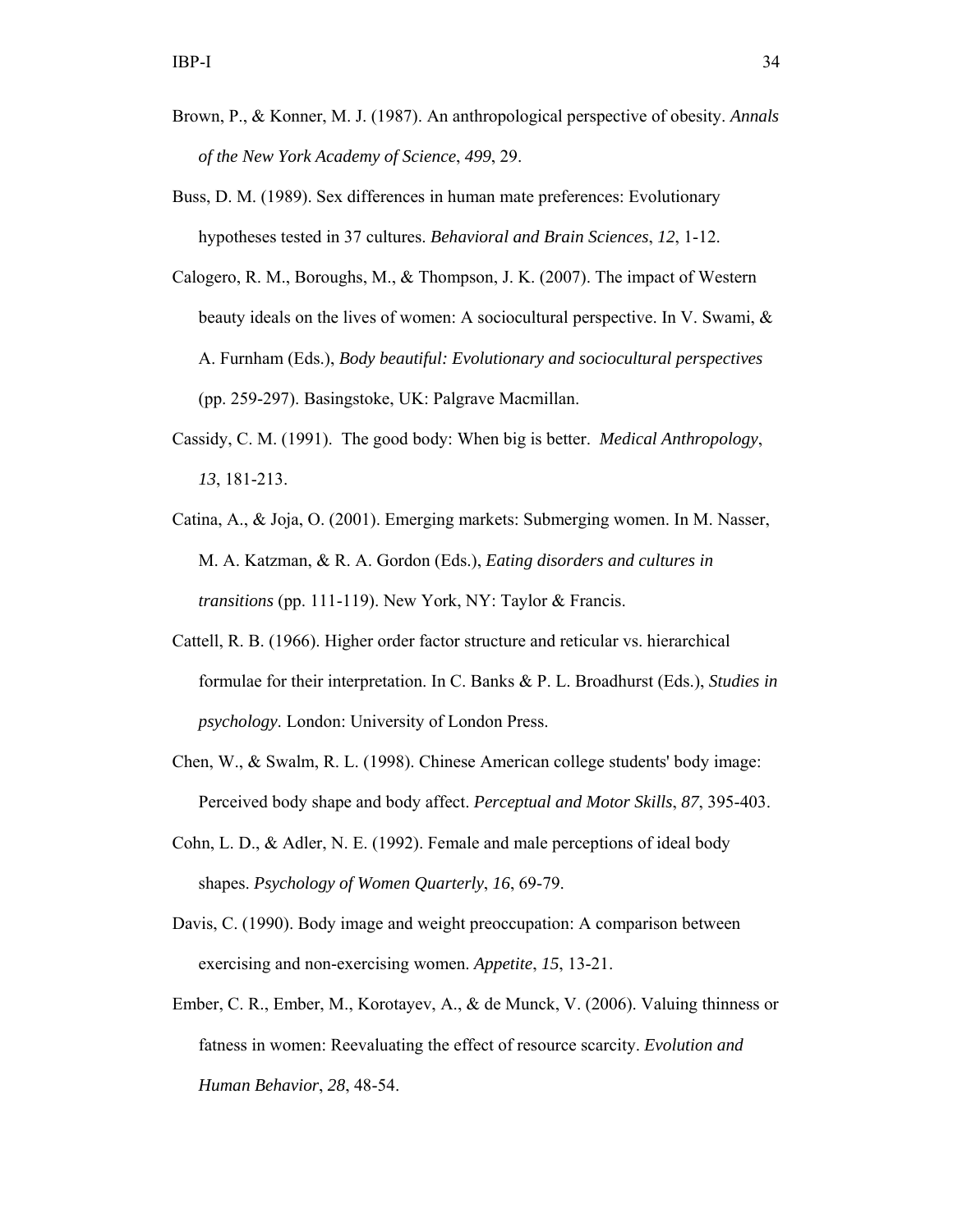- Fallon, A. E., & Rozin, P. (1985). Sex differences in perceptions of desirable body shape. *Journal of Abnormal Psychology*, *94*, 102-105.
- Ford, C. S., & Beach, F. A. (1952). *Patterns of sexual behavior*. New York, NY: Harper.
- Frederick, D. A., Buchanan, G. M., Sadeghi-Azar, L., Peplau, L. A., Haselton, M. G., Berezovskaya, A., & Lipinski, R. E. (2007). Desiring the muscular ideal: Men's body satisfaction in the United States, Ukraine, and Ghana. *Psychology of Men & Masculinity*, *8*, 103-117.
- Frederick, D. A., Fessler, D. M. T., & Haselton, M. G. (2005). Do representations of male muscularity differ in men's and women's magazines? *Body Image*, *2*, 81-86.
- Frederick, D. A., Forbes, G. B., & Berezovskaya, A. (2008). Female body dissatisfaction and perceptions of the attractive female body in Ghana, the Ukraine, and the United States. *Psychological Topics*, *17*, 203-219.
- Frederick, D. A., Forbes, G. B., Grigorian, K., & Jarcho, J. M. (2007). The UCLA Body Project I: Gender and ethnic differences in self-objectification and body satisfaction among 2,206 undergraduates. *Sex Roles*, *57*, 317-327.
- Frederick, D. A., Lever, J., & Peplau, L. A. (2007). Interest in cosmetic surgery and body image: Views of men and women across the lifespan. *Plastic and Reconstructive Surgery*, *120*, 1407-1415.
- Frederick, D. A., Peplau, L. A. & Lever, J. (2006). The swimsuit issue: Correlates of body image in a sample of 52,677 heterosexual adults. *Body Image*, *4*, 413-419.
- Fredrickson, B. L., Roberts, T. A., Noll, S. M., Quinn, D. M., & Twenge, J. M. (1998). That swimsuit becomes you: Sex differences in self-objectification, restrained eating, and math performance. *Journal of Personality and Social Psychology*, *75*, 269-284.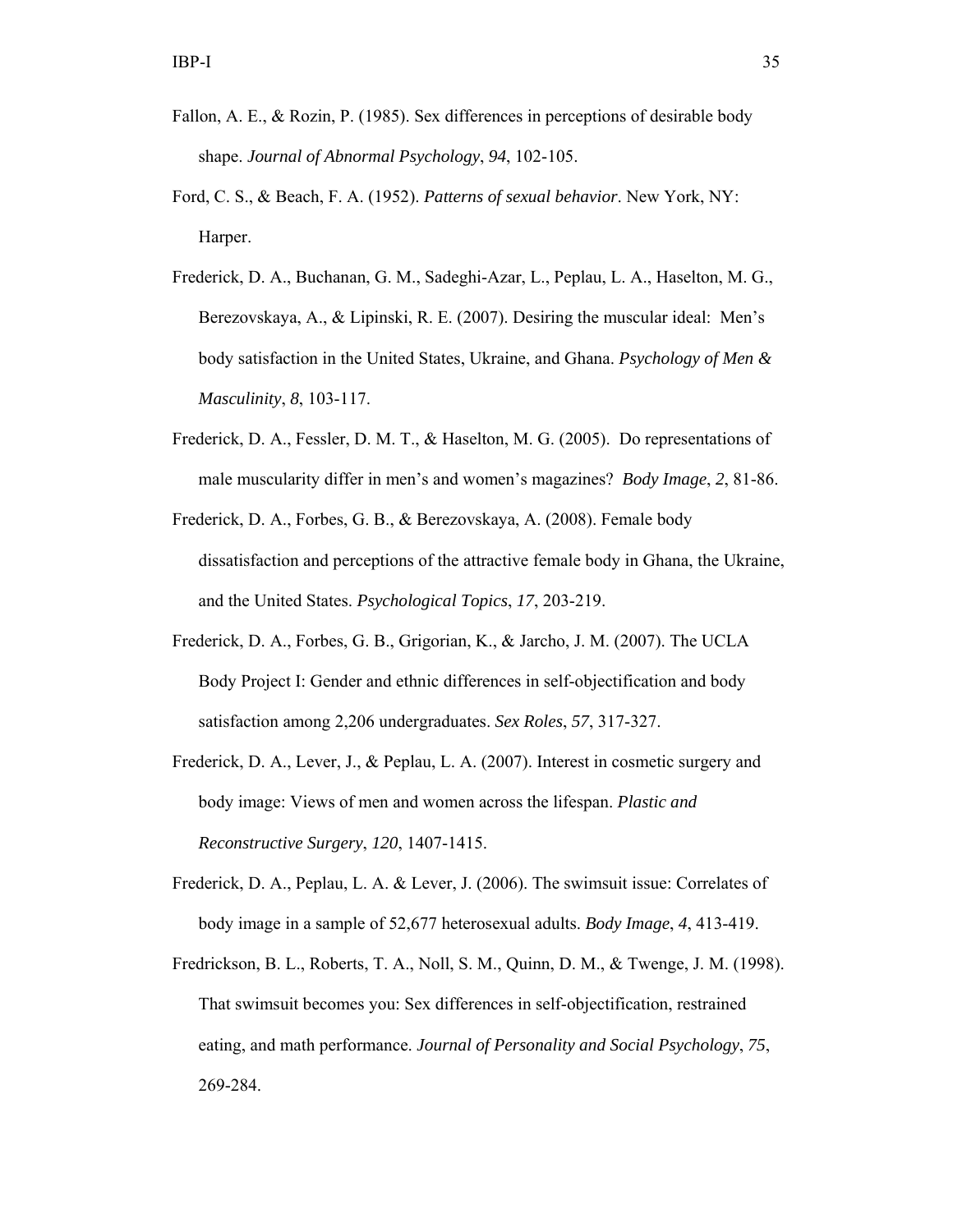- Furnham, A., & Baguma, P. (1994). Cross-cultural differences in the evaluation of male and female body shapes. *International Journal of Eating Disorders*, *15*, 81- 89.
- Heesacker, M., Samson, A., & Shir, J. (2000). Assessment of disordered eating by Israeli and American college women. *College Student Journal*, *34*, 572-584.
- Jaeger, B., Ruggier, G. M., Edlund, B., Gomez-Perretta, C., Lang, F., Mohammadkhani, P., Sahleen-Veasey, C., Schomer, H., & Lamprecht, F. (2002). Body dissatisfaction and its interrelations with other risk factors for bulimia nervosa in 12 countries. *Psychotherapy and Psychomatics*, *71*, 54-61.
- Jones, L. R., Fries, E., & Danish, S. J. (2007). Gender and ethnic differences in body image and opposite sex figure preferences of rural adolescents. *Body Image*, *4*, 103-108.
- Langlois, J. H., Kalakanis, L., Rubenstein, A. J., Larson, A., Hallam, M., & Smoot, M. (2000). Maxims or myths of beauty? A meta-analytic and theoretical review. *Psychological Bulletin*, *126*, 390-423.
- Levine, M. P., & Smolak, L. (2006). Media as a context for the development of disordered eating: In L. Smolak, M.P. Levine, & R. Striegel-Moore (Eds.), *The developmental psychopathology of eating disorders* (pp.183-204). Mahwah, NJ: Erlbaum.
- Mahmud, N., & Crittenden, N. (2007). A comparative study of body image of Australian and Pakistani young females. *British Journal of Psychology*, *98*, 187- 198.
- Markey, C. N., Markey, P. M., & Birch, L. L. (2004). Understanding women's body satisfaction: The role of husbands. *Sex Roles*, *51*, 209-216.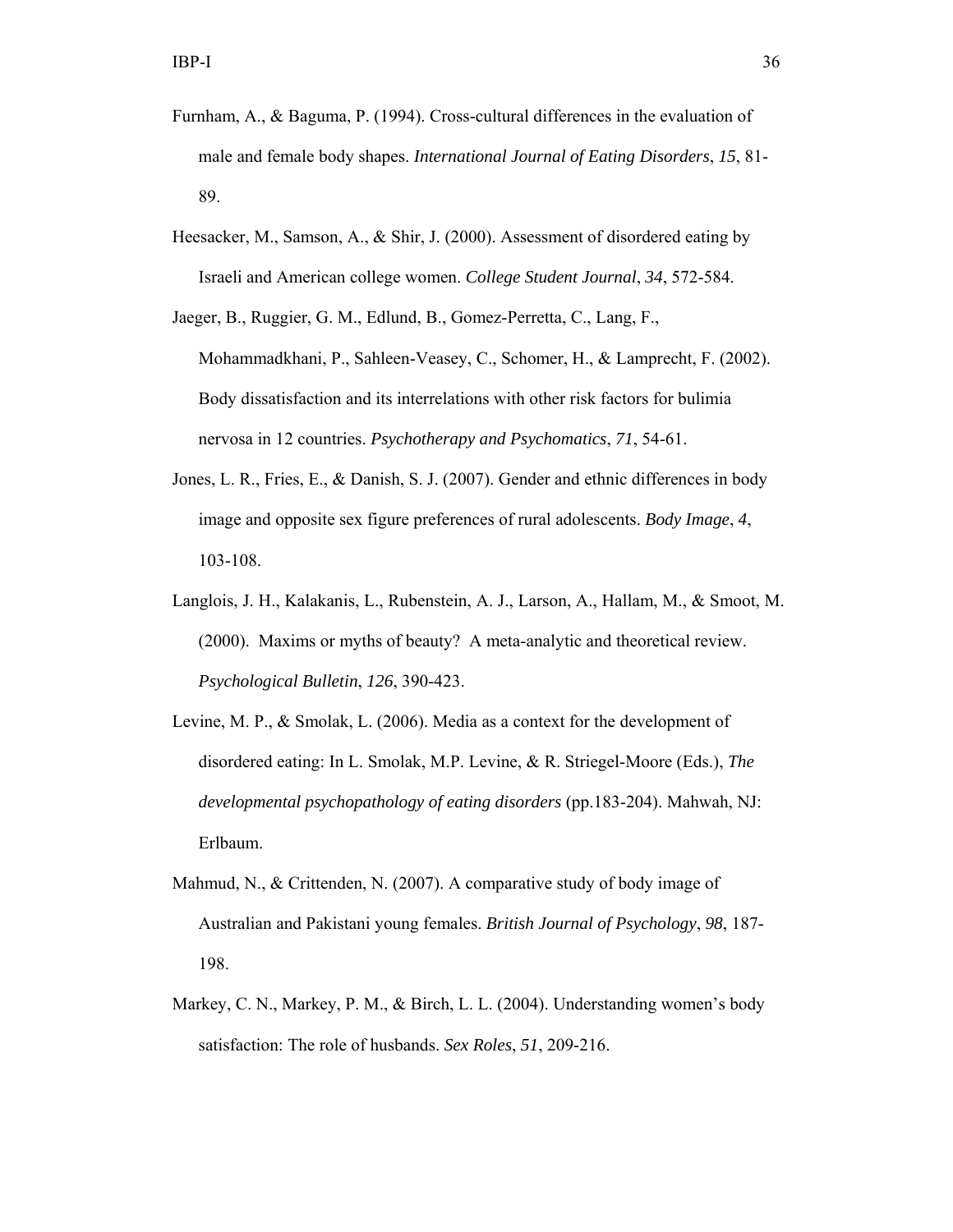- Marlowe, F., & Wetsman, A. (2001). Preferred waist-to-hip ratio and ecology. *Personality and Individual Differences*, *30*, 481-489.
- McArthur, L. H., Holbert, D., & Peña, M. (2005). An exploration of the attitudinal and perceptual dimensions of body image among male and female adolescents from six Latin American cities. *Adolescence*, *40*, 801-816.
- Murray, S. H., Touyz, S. W., & Beaumont, P. J. (1995). The influence of personal relationships on women's eating behavior and body satisfaction. *Eating Disorders*, *3*, 243-252.

Nasser, M. (1997). *Culture and weight consciousness*. New York, NY: Routledge.

- Nelson, L. D., & Morrison, E. L. (2005). The symptoms of resource scarcity: Judgments of food and finances influence preference for potential partners. *Psychological Science*, *16*, 167-173.
- Peplau, L. A., Frederick, D. A., Yee, C. K., Maisel, N., Lever, J., & Ghavami, N. (in press). Body image satisfaction in heterosexual, gay, and lesbian adults. *Archives of Sexual Behavior*.
- Pollock, N. J. (1995). Social fattening patterns in the Pacific: The positive side of obesity: A Nauru case study. In I. De Gerine & N. J. Pollock (Eds.), *Social aspects of obesity* (pp. 87-110). Amsterdam: Gordon & Breach Publishers.
- Popenoe, R. (2003). *Feeding desire: Fatness and beauty in the Sahara.* London: Routledge.
- Randall, S. (1995). Low fertility in pastoral populations: Constraints or choice? In R. I. M. Dunbar (Ed.), *Human reproductive decisions: Biological and social aspects* (pp. 279-296). London: Macmillan.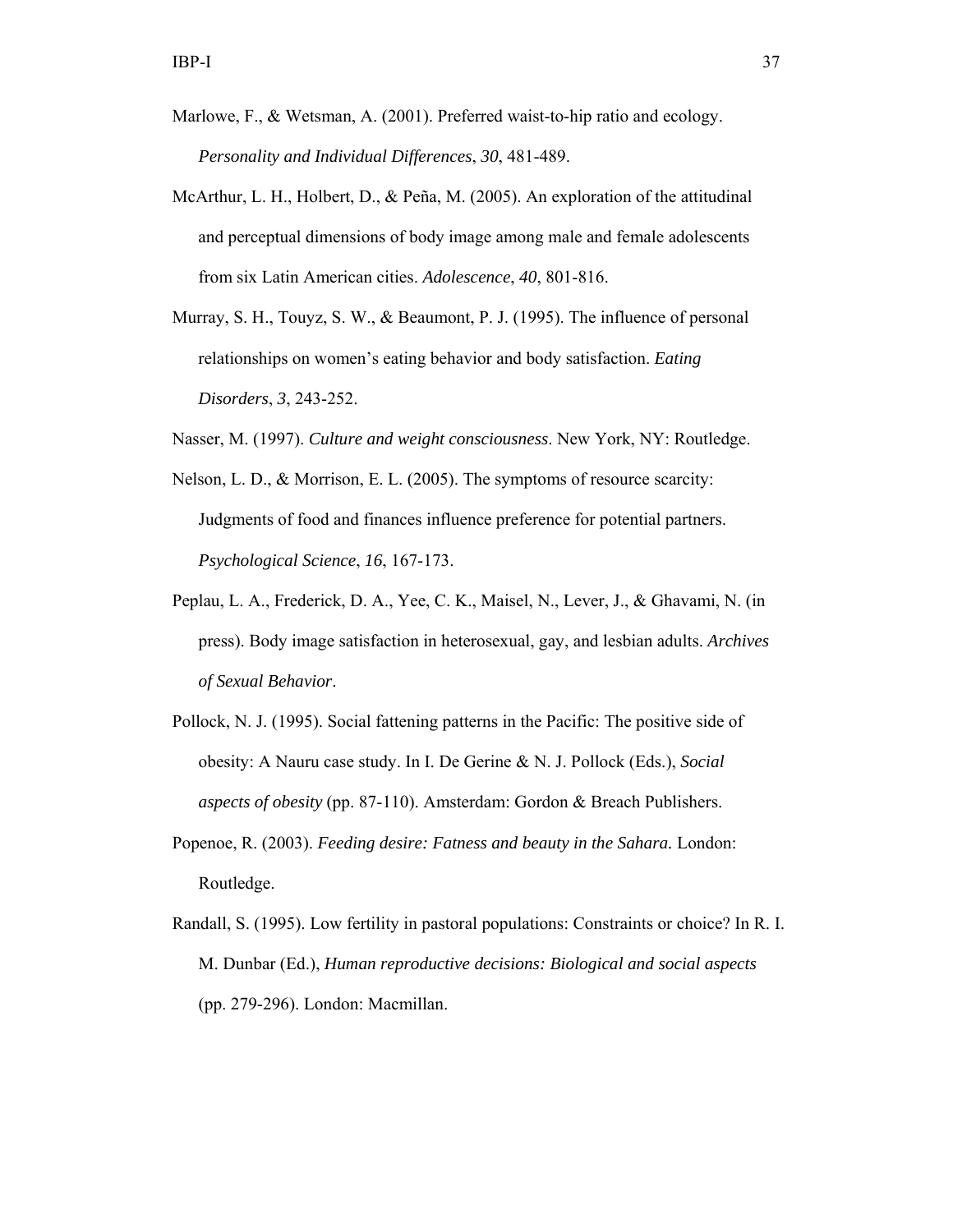- Rguibi, M., & Belahsen, R. (2006). Body size preferences and sociocultural influences on attitudes towards obesity among Moroccan Sahraoui women. *Body Image*, *3*, 395-400.
- Rodin, J., Silberstein, L., & Striegel-Moore, R. (1984). Women and weight: A normative discontent. *Nebraska Symposium on Motivation, 32,* 267-308.
- Rozin, P., & Fallon, A. (1988). Body image, attitudes toward weight, and misperceptions of figure preferences of the opposite sex: A comparison of men and women in two generations. *Journal of Abnormal Psychology*, *97*, 342-345.
- Safir, M. P., Flaisher-Kellner, S., & Rosenmann, A. (2005). When gender differences surpass cultural difference in personal satisfaction with body shape in Israeli college students. *Sex Roles*, *52*, 369-379.
- Schmitt, D. P., & 118 Members of International Sexuality Description Project. (2003). Universal sex differences in the desire for sexual variety: Tests from 52 nations, 6 continents, and 13 islands. *Journal of Personality and Social Psychology*, *85*, 85- 104.
- Schmitt, D. P., Realo, A., Voracek, M., & Allik, J. (2008). Why can't a man be more like a woman? Sex differences in Big Five personality traits across 55 cultures. *Journal of Personality and Social Psychology*, *94*, 168-182.
- Scott, I., Bentley, G. R., Tovée, M. J., Ahamed, F. U., & Magid, K. (2007). An evolutionary perspective on male preferences for female body shape. In V. Swami & A. Furnham (Eds.), *Body beautiful: Evolutionary and sociocultural perspectives* (pp. 65-87). Basingstoke, UK: Palgrave Macmillan.
- Singh, D. (1993). Adaptive significance of female physical attractiveness: Role of waist-to-hip ratio. *Journal of Personality and Social Psychology*, *65*, 292-307.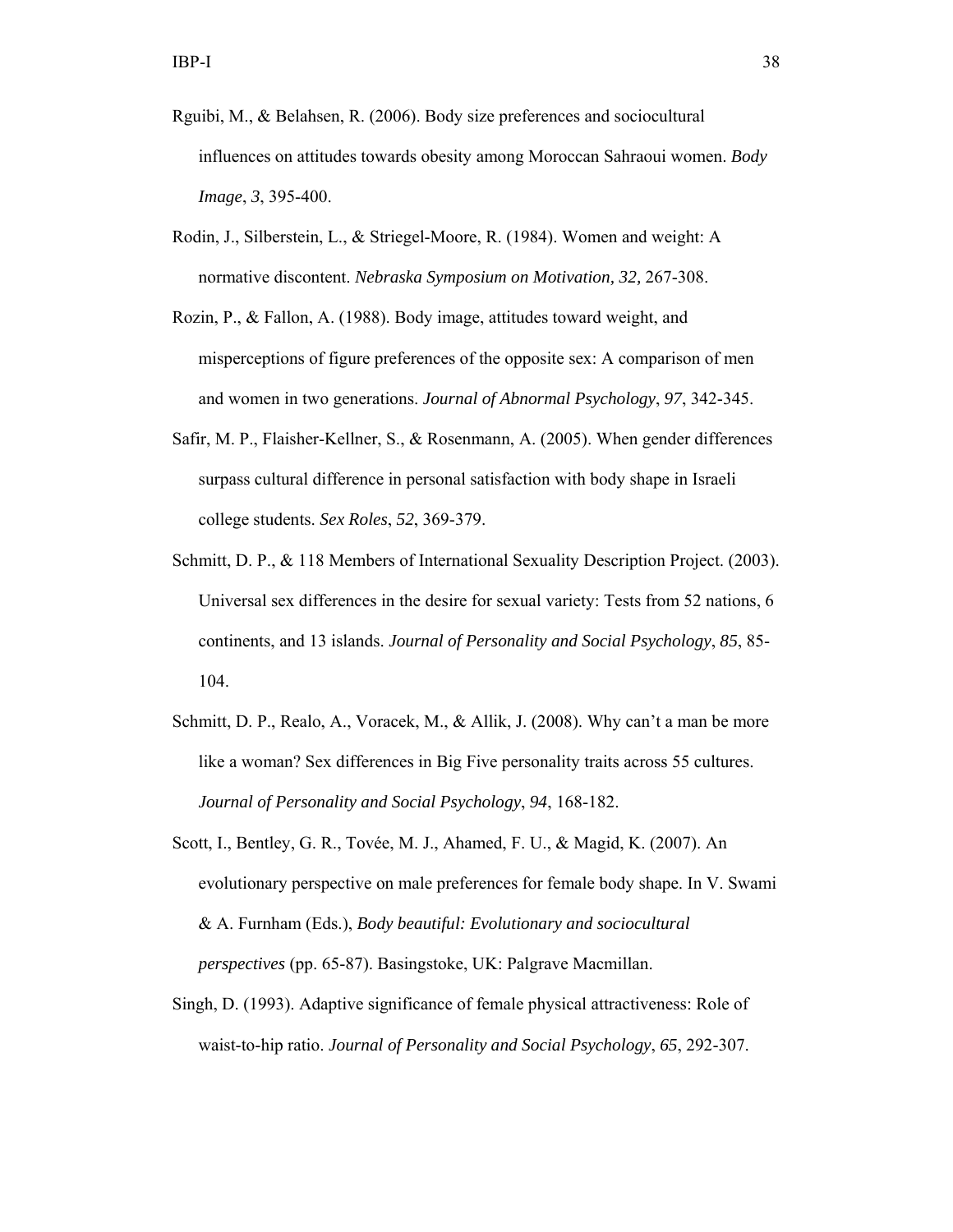- Smith, K. L., Cornelissen, P. L., & Tovée, M. J. (2007). Color 3D bodies and judgments of human female attractiveness. *Evolution and Human Behavior*, *28*, 48-54.
- Smolak, L. (2006). Body image. In J. Worell & C. D. Goodheart (Eds.), *Handbook of girls' and women's psychological health: Gender and well-being across the lifespan* (pp. 69-76). New York, NY: Oxford University Press.
- Sobal, J., & Stunkard, A. J. (1989). Socio-economic status and obesity: A review of the literature. *Psychological Bulletin*, *105*, 260-275.
- Spitzer, B. L., Henderson, K. A., & Zivian, M. T. (1999). Gender differences in population versus media sizes: A comparison over four decades. *Sex Roles*, *40*, 545-565.
- Swami, V. (2007). *The missing arms of Vénus de Milo: Reflections on the science of physical attractiveness*. Brighton: The Book Guild.
- Swami, V., & Chamorro-Premuzic, T. (2008). Factor structure of the Body Appreciation Scale among Malaysian women. *Body Image*, *5*, 409-413.
- Swami, V., & Furnham, A. (2008). *The psychology of physical attraction*. London: Routledge.
- Swami, V., & Garcia Hernandez, E. (2008). A beauty-map of London: Ratings of the physical attractiveness of women and men in London's boroughs. *Personality and Individual Differences*, *45*, 361-366.
- Swami, V., & Tovée, M. J. (2005a). Female physical attractiveness in Britain and Malaysia: A cross-cultural study. *Body Image*, *2*, 115-128.
- Swami, V. & Tovée, M. J. (2005b). Male physical attractiveness in Britain and Malaysia: A cross-cultural study. *Body Image*, *2*, 383-393.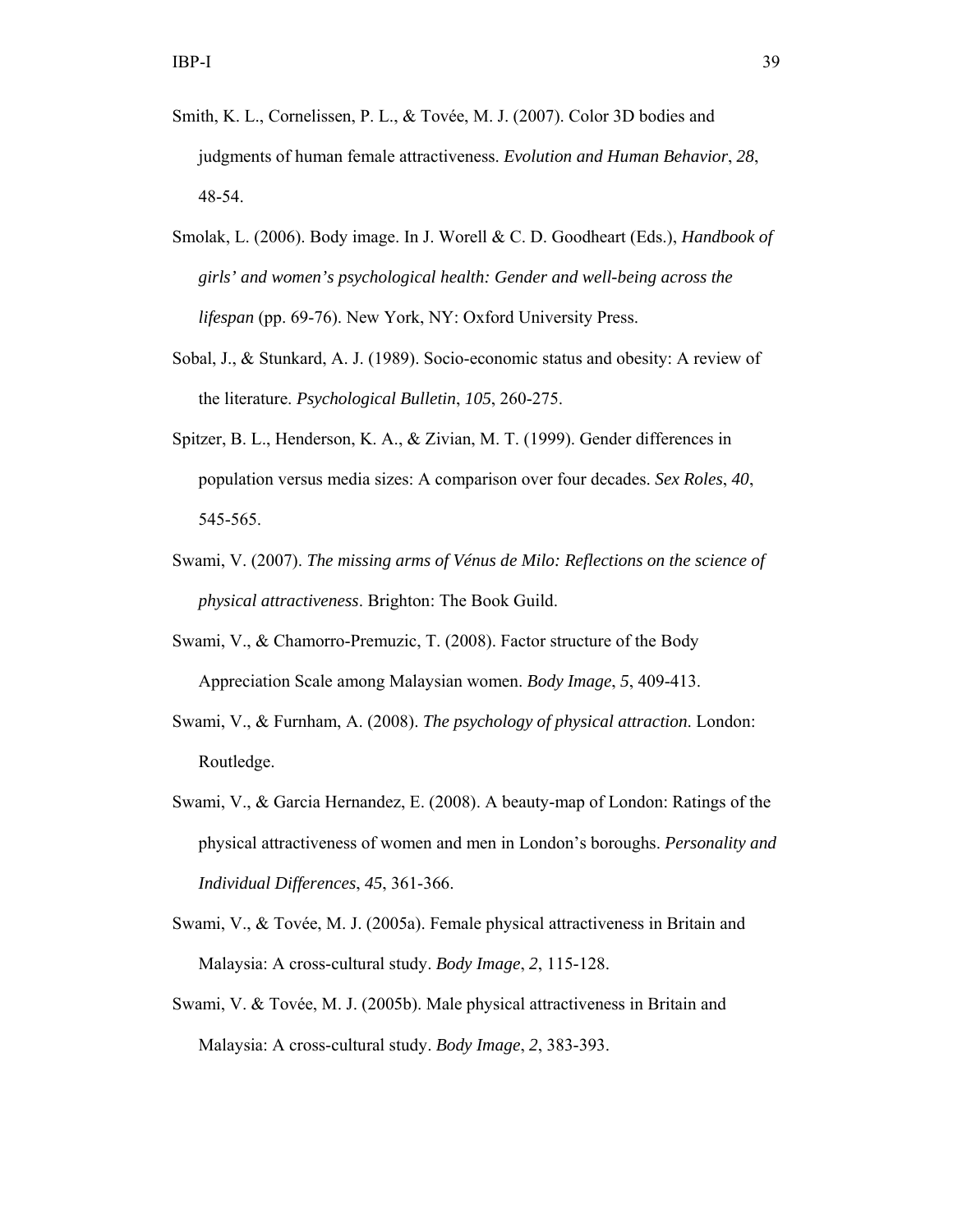- Swami, V., & Tovée, M. J. (2006). Does hunger influence judgments of female physical attractiveness? *British Journal of Psychology*, *97*, 353-363.
- Swami, V., & Tovée, M. J. (2007a). Differences in attractiveness preferences between observers in low and high resource environments in Thailand. *Journal of Evolutionary Psychology*, *5*, 149-160.
- Swami, V., & Tovée, M. J. (2007b). Perceptions of female body weight and shape among indigenous and urban Europeans. *Scandinavian Journal of Psychology*, *48*, 43-50.
- Swami, V., & Tovée, M. J. (2007c). The relative contribution of profile body shape and weight to judgments of women's physical attractiveness in Britain and Malaysia. *Body Image*, *4*, 391-396.
- Swami, V., Airs, N., Chouhan, B., Padilla Leon, M. A., & Towell, T. (in press). Are there ethnic differences in positive body image among female British undergraduates? *European Psychologist*.
- Swami, V., Antonakopoulos, N., Tovée, M. J., & Furnham, A. (2006). A critical test of the waist-to-hip ratio hypothesis of female physical attractiveness in Britain and Greece. *Sex Roles*, *54*, 201-211.
- Swami, V., Arteche, A., Chamorro-Premuzic, T., Furnham, A., Stieger, S., Haubner, T., & Voracek, M. (2008). Looking good: Factors affecting the likelihood of having cosmetic surgery. *European Journal of Plastic Surgery*, *30*, 211-218.
- Swami, V., Buchanan, T., Furnham, A., & Tovée, M. J. (2008). Five-factor personality correlates of perceptions of women's body sizes. *Personality and Individual Differences*, *45*, 697-699.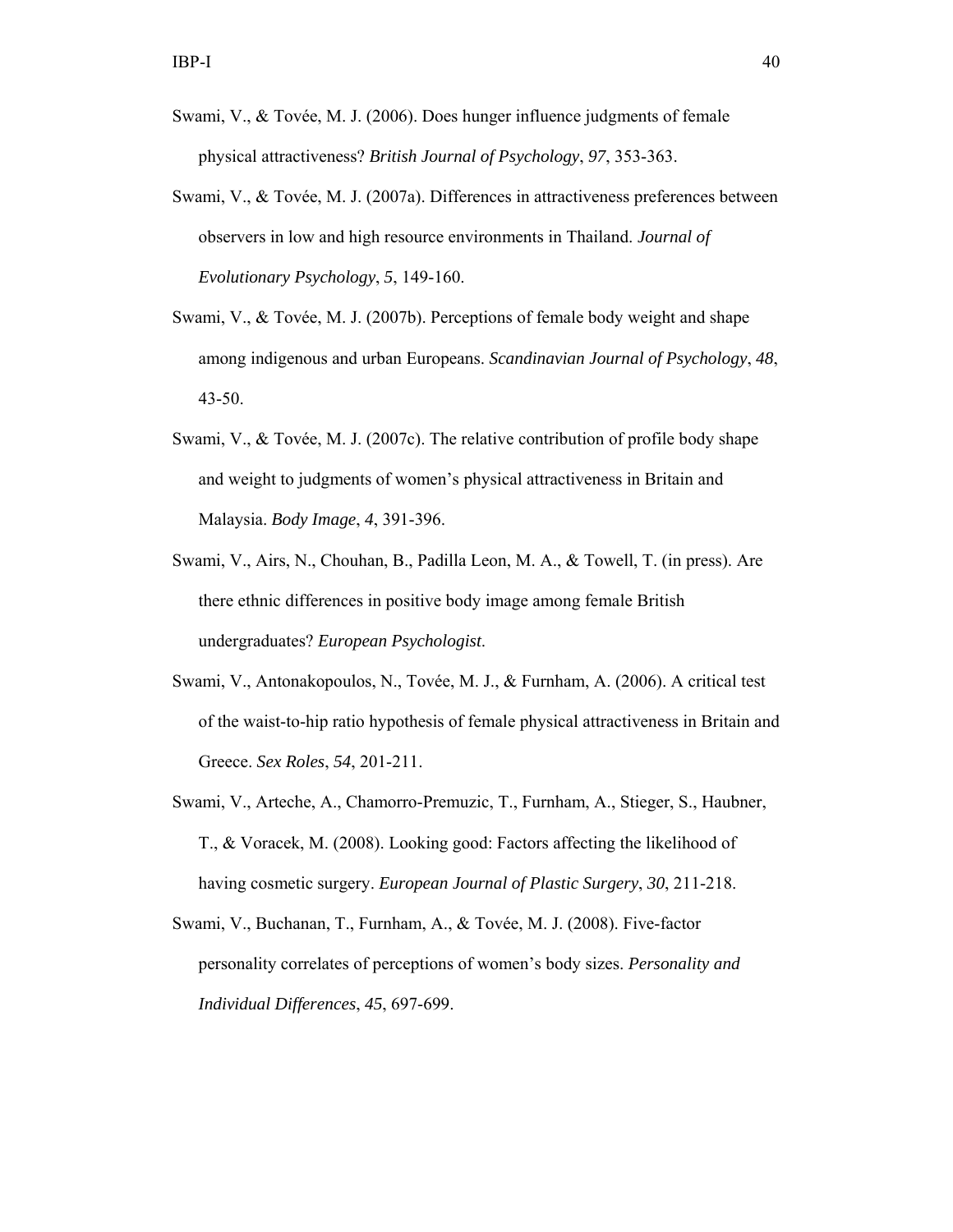- Swami, V., Caprario, C., Tovée, M. J., & Furnham, A. (2006). Female physical attractiveness in Britain and Japan: A cross-cultural study. *European Journal of Personality*, *20*, 69-81.
- Swami, V., Gray, M., & Furnham, A. (2007). The female nude in Rubens: Disconfirmatory evidence of the waist-to-hip ratio hypothesis of female physical attractiveness. *Imagination, Cognition and Personality*, *26*, 139-147.
- Swami, V., Knight, D., Tovée, M. J., Davies, P., & Furnham, A. (2007). Perceptions of female body size in Britain and the South Pacific. *Body Image*, *4*, 219-223.
- Swami, V., Neto, F., Tovée, M. J., & Furnham, A. (2007). Preference for female body weight and shape in three European countries. *European Psychologist*, *12*, 220- 227.
- Swami, V., Salem, N., Furnham, A., & Tovée, M. J. (2008). Initial examination of the validity and reliability of the female Photographic Figure Rating Scale for body image assessment. *Personality and Individual Differences*, *44*, 1752-1761.
- Tabachnick, B. G., & Fidell, L. S. (2001). *Using multivariate statistics* (4<sup>th</sup> ed.). New York, NY: HarperCollins.
- Tantleff-Dunn, S., & Thompson, J. K. (1995). Romantic partners and body image disturbance: Further evidence for the role of perceived-actual disparities. *Sex Roles*, *33*, 589-605.
- Teti, V. (1995). Food and fatness in Calabria. In I. de Garine & N. J. Pollock (Eds.), *Social aspects of obesity* (pp. 3-30). Amsterdam: Gordon & Breach Publishers.
- Thompson, J. K., Heinberg, L. J., Altabe, M., & Tantleff–Dunn, S. (1999). *Exacting beauty: Theory, assessment, and treatment of body image disturbance.*  Washington, DC: American Psychological Association.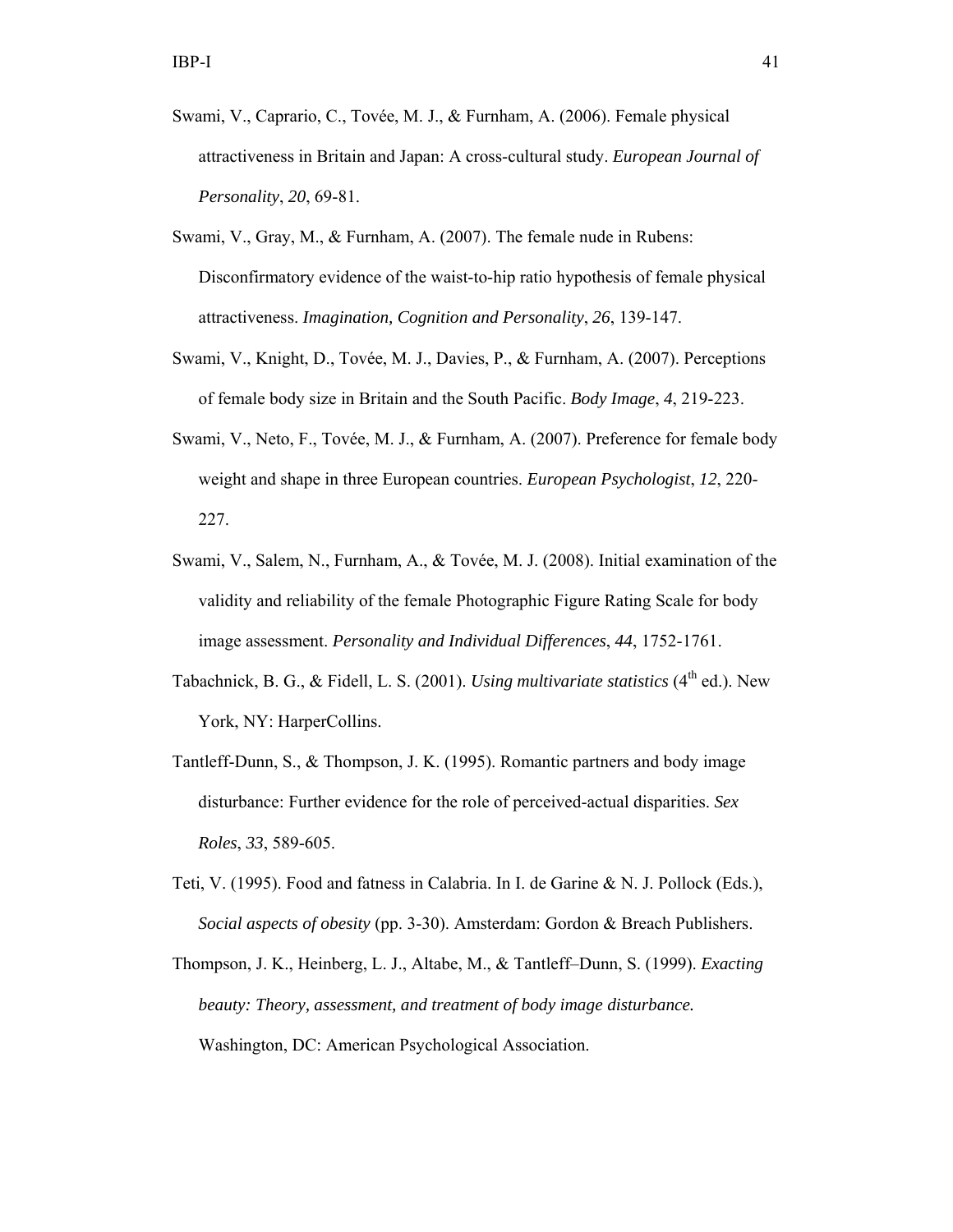- Thompson, J. K., van den Berg, P., Roehrig, M., Guarda, A. S., & Heinberg, L. J. (2004). The sociocultural attitudes toward appearance questionnaire (SATAQ-3): Development and validation. *International Journal of Eating Disorders*, *35*, 293-304.
- Thompson, M. A., & Gray, J. J. (1995). Development and validation of a new body image assessment tool. *Journal of Personality Assessment*, *64*, 258-269.
- Tiggemann, M. (2004). Body image across the adult life span: Stability and change. *Body Image*, *1*, 29-41.
- Tovée, M. J., Emery, J. L., & Cohen-Tovée, E. M. (2000). The estimation of body mass index and physical attractiveness is dependent on the observer's own body mass index. *Proceedings of the Royal Society of London Series B (Biological Sciences)*, *267*, 1987-1997.
- Tovée, M. J., Furnham, A., & Swami, V. (2007). Healthy body equals beautiful body? Changing perceptions of health and attractiveness with shifting socioeconomic status. In V. Swami, & A. Furnham (Eds.), *Body beautiful: Evolutionary and sociocultural perspectives* (pp. 108-128). Basingstoke, UK: Palgrave Macmillan.
- Tovée, M. J., Swami, V., Furnham, A., & Mangalparsad, R. (2006). Changing perceptions of attractiveness as observers are exposed to a different culture. *Evolution and Human Behavior*, *27*, 443-456.
- United Nations Development Programme (2008). *Human Development Report 2008: Statistical update*. Online publication at: http://hdr.undp.org/en/statistics/data. Retrieved May 28, 2009.
- Voracek, M., & Fisher, M. L. (2002). Shapely centrefolds? The temporal changes in body measures: Trend analysis. *British Medical Journal*, *325*, 1447-1448.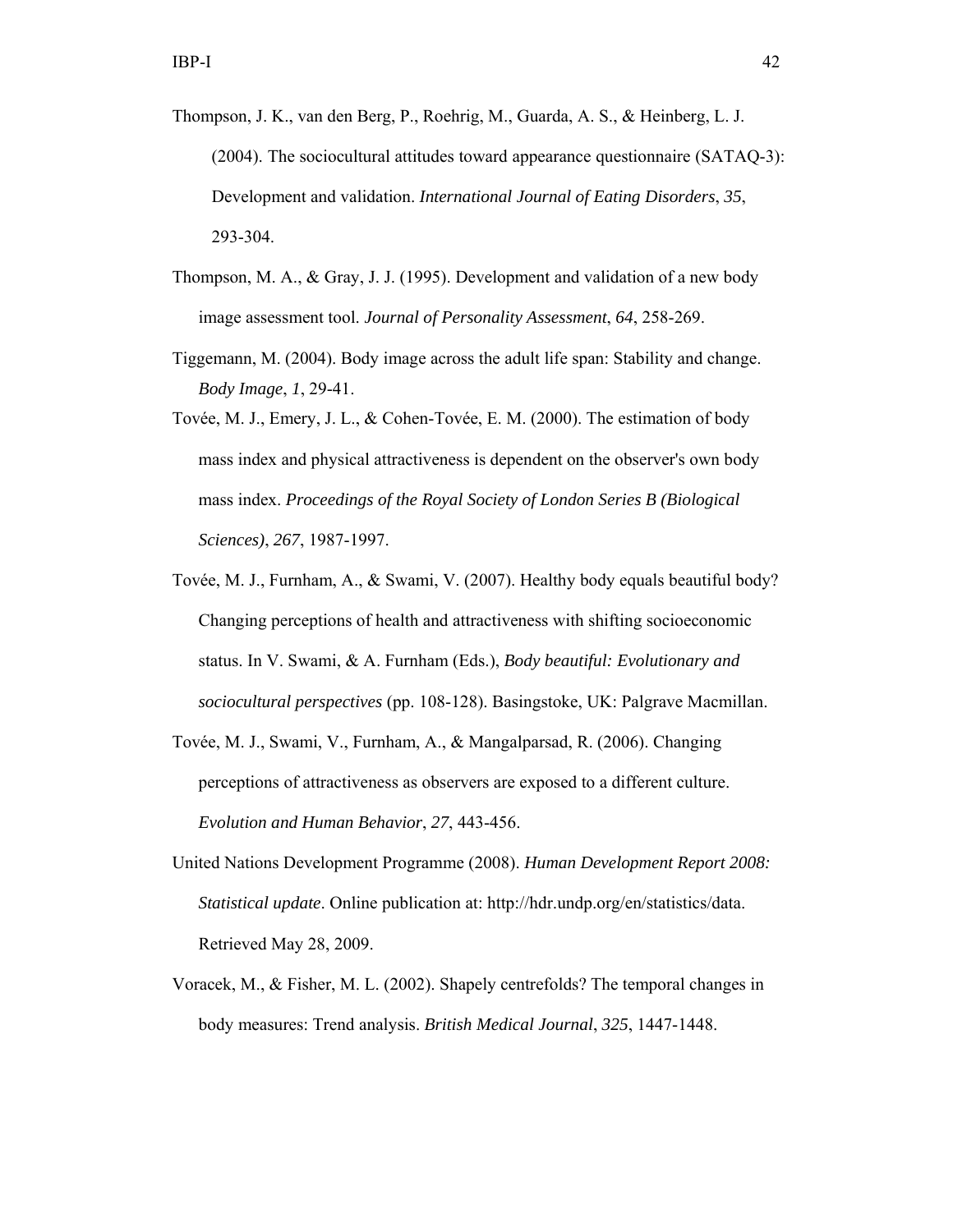Voracek, M., & Fisher, M. L. (2006). Success is all in the measures: Androgenousness, curvaceousness, and starring frequencies in adult media actresses. *Archives of Sexual Behavior*, *35*, 297-304.

- Wertheim, E. H., Paxton, S. J., & Tilgner, L. (2004). Test-retest reliability and construct validity of the Contour Drawing Rating Scale in a sample of early adolescent girls. *Body Image, 1*, 199-205.
- World Bank (2007). *World development indicators database*. Available online at: www.worldbank.org/data/countrydata/countrydata.html. Retrieved May 28, 2009.
- World Health Organisation (2006). *WHO statistical information system*. Available online at: http://www.who.int/whosis/en. Retrieved May 28, 2009.

Wolf, N. (1991). *The beauty myth*. New York, NY: William Morrow.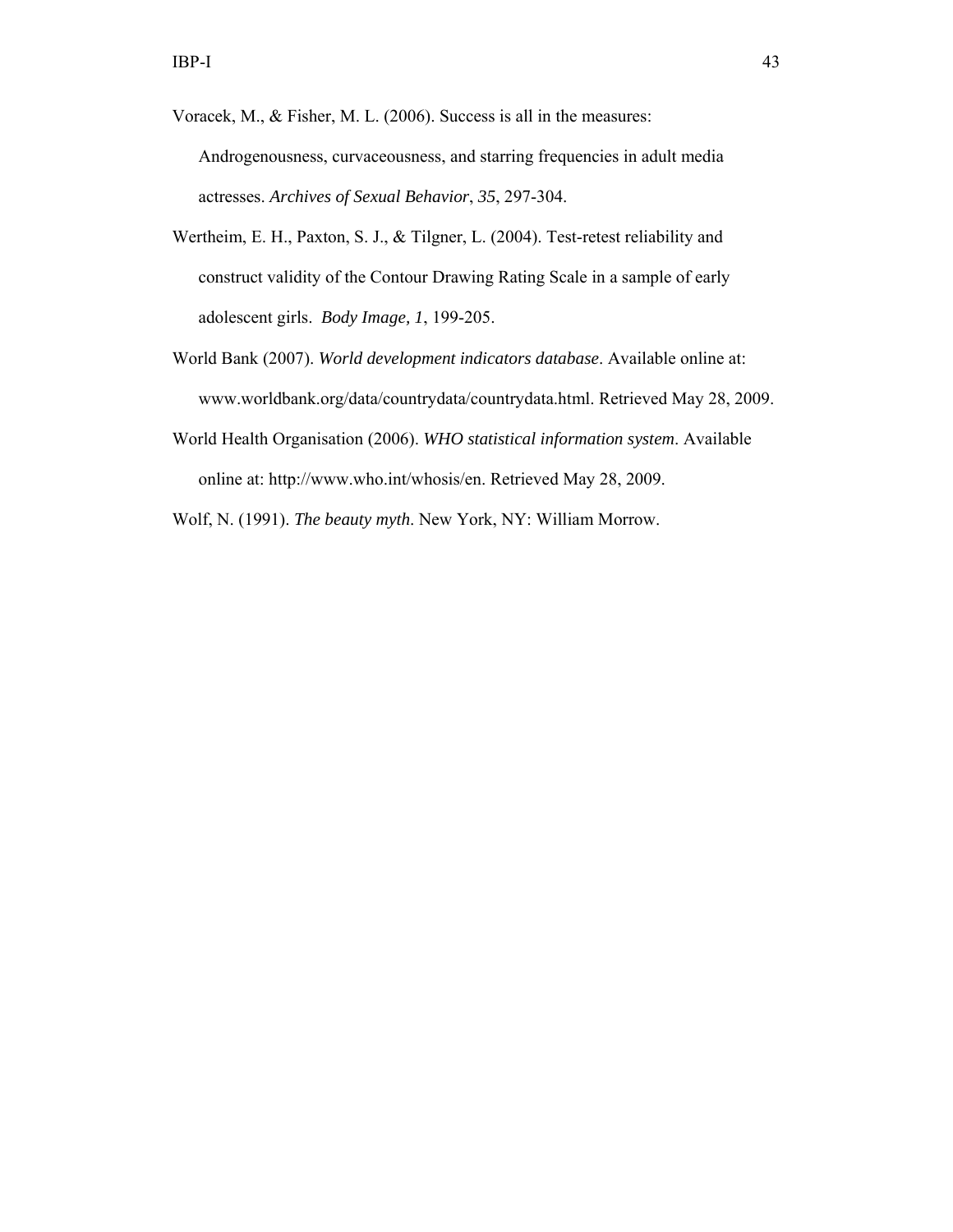# *Table 1*

| Sample location           | Sample size |       | Age  |      |      | Body mass index | Sample type | Socioeconomic<br>development | Language   |
|---------------------------|-------------|-------|------|------|------|-----------------|-------------|------------------------------|------------|
|                           | Men         | Women | M    | SD   | M    | SD              |             |                              |            |
| North America             | 958         | 1097  | 21.0 | 5.2  | 23.6 | 4.0             |             |                              |            |
| Toronto, Canada           | 94          | 119   | 21.2 | 6.1  | 23.7 | 4.1             | College     | Urban                        | English    |
| Fort Lauderdale (FL), USA | 53          | 76    | 31.0 | 10.8 | 26.1 | 5.3             | Community   | Urban                        | English    |
| Decatur (IL), USA         | 111         | 167   | 18.8 | 1.2  | 24.7 | 4.5             | College     | Urban                        | English    |
| Holland (MI), USA         | 104         | 161   | 18.6 | 1.0  | 23.2 | 3.4             | College     | Urban                        | English    |
| Los Angeles (CA), USA     | 368         | 448   | 20.8 | 2.7  | 22.9 | 3.6             | College     | Urban                        | English    |
| Moscow (ID), USA          | 119         | 136   | 20.7 | 4.8  | 25.0 | 4.1             | College     | Urban                        | English    |
| South America             | 120         | 116   | 19.2 | 1.5  | 21.6 | 2.7             |             |                              |            |
| Santiago, Chile           | 120         | 116   | 19.2 | 1.5  | 21.6 | 2.7             | College     | Urban                        | Spanish    |
| Western Europe            | 630         | 650   | 26.6 | 10.4 | 22.5 | 3.4             |             |                              |            |
| Vienna, Austria           | 50          | 51    | 22.4 | 5.2  | 21.7 | 3.2             | College     | Urban                        | German     |
| Drösing, Austria          | 57          | 58    | 34.1 | 13.1 | 23.8 | 3.8             | Community   | Rural                        | German     |
| Brussels, Belgium         | 83          | 101   | 26.8 | 9.7  | 22.6 | 3.8             | Community   | Urban                        | Dutch      |
| Chemnitz, Germany         | 54          | 52    | 36.5 | 11.9 | 24.5 | 3.9             | Community   | Urban                        | German     |
| Munich, Germany           | 51          | 52    | 29.1 | 13.3 | 22.1 | 3.0             | Community   | Urban                        | German     |
| Porto, Portugal           | 163         | 180   | 19.9 | 3.3  | 22.1 | 3.1             | College     | Urban                        | Portuguese |
| Zürich, Switzerland       | 102         | 106   | 25.4 | 6.9  | 21.6 | 2.9             | College     | Urban                        | German     |
| London, UK                | 70          | 50    | 33.3 | 10.4 | 22.4 | 3.4             | Community   | Urban                        | English    |
| Eastern Europe            | 366         | 579   | 27.2 | 9.2  | 22.7 | 3.7             |             |                              |            |
| Rijeka, Croatia           | 94          | 94    | 22.7 | 2.3  | 22.7 | 3.0             | College     | Urban                        | Croatian   |
| Rijeka, Croatia           | 67          | 94    | 36.4 | 11.6 | 25.2 | 4.3             | Community   | Urban                        | Croatian   |
| Tartu, Estonia            | 106         | 148   | 27.0 | 9.4  | 22.8 | 3.3             | Community   | Urban                        | Estonian   |
| Warsaw, Poland            | 89          | 198   | 22.5 | 4.2  | 21.3 | 3.2             | College     | Urban                        | Polish     |
| Wroclaw, Poland           | 63          | 86    | 28.3 | 6.4  | 22.6 | 3.5             | Community   | Urban                        | Polish     |

Sample sizes, location, type, and language of survey across the 26 countries and 10 world regions of the International Body Project I (IBP-I).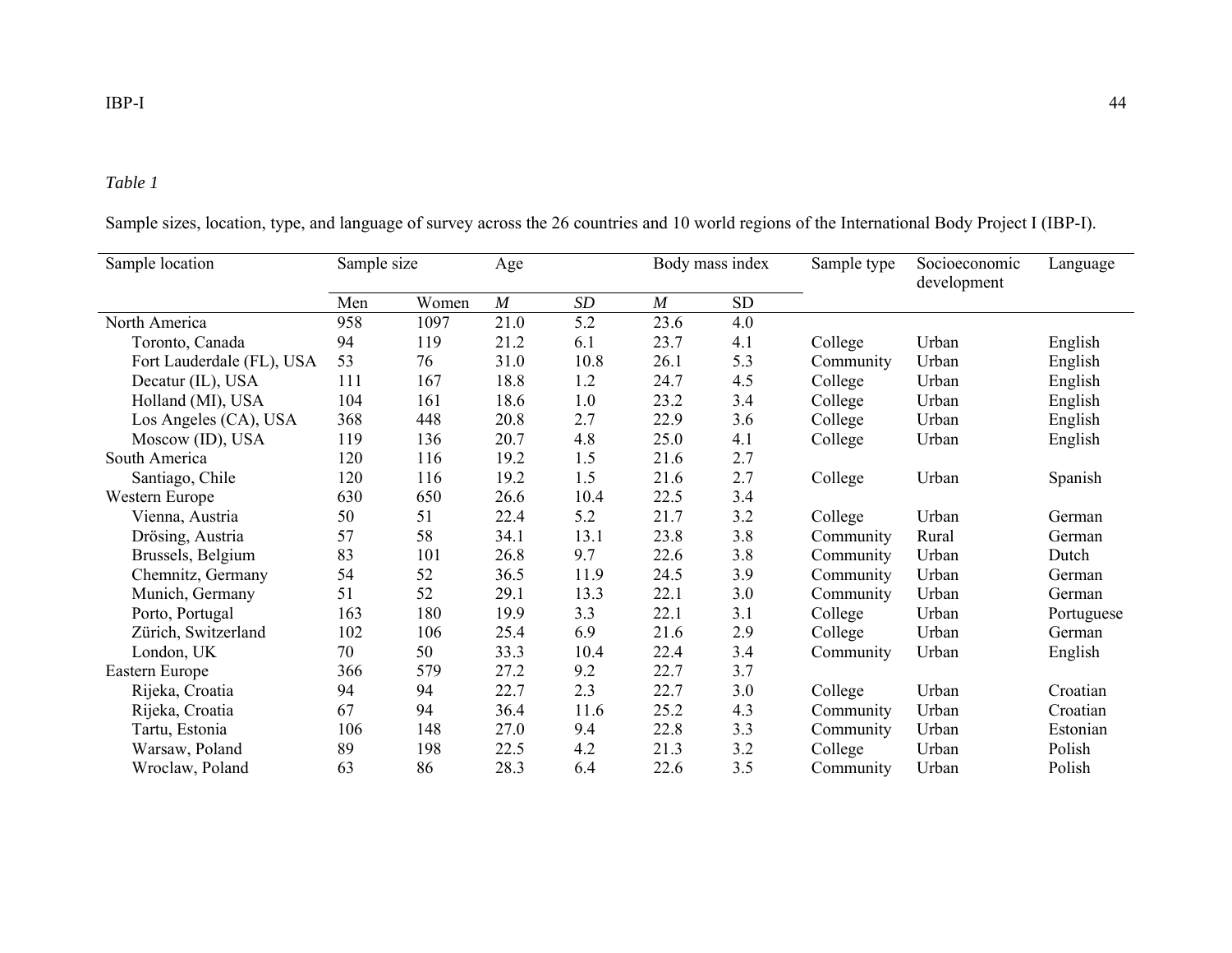| Scandinavia             | 88   | 171  | 26.1 | 6.8  | 22.2 | 3.1 |           |       |            |
|-------------------------|------|------|------|------|------|-----|-----------|-------|------------|
| Helsinki, Finland       | 39   | 128  | 25.7 | 7.3  | 21.9 | 3.1 | College   | Urban | Finnish    |
| Umeå and Lund, Sweden   | 49   | 43   | 26.9 | 5.8  | 22.8 | 3.1 | Community | Urban | Swedish    |
| Oceania                 | 339  | 305  | 24.0 | 10.7 | 23.3 | 4.1 |           |       |            |
| Melbourne, Australia    | 70   | 49   | 23.5 | 3.6  | 21.7 | 2.6 | Community | Urban | English    |
| Melbourne, Australia    | 122  | 103  | 20.6 | 2.6  | 22.7 | 3.3 | College   | Urban | English    |
| Sydney, Australia       | 100  | 106  | 20.7 | 5.4  | 22.8 | 3.4 | College   | Urban | English    |
| Otago, New Zealand      | 47   | 47   | 39.3 | 18.3 | 26.5 | 5.9 | Community | Urban | English    |
| Southeast Asia          | 386  | 531  | 25.8 | 9.5  | 21.5 | 3.2 |           |       |            |
| Yogyakarta, Indonesia   | 48   | 91   | 19.1 | 2.5  | 20.4 | 3.6 | Community | Urban | Indonesian |
| Kuala Lumpur, Malaysia  | 49   | 74   | 37.9 | 10.6 | 21.6 | 3.4 | Community | Urban | Malay      |
| Kuala Lumpur, Malaysia  | 62   | 99   | 21.3 | 1.3  | 20.6 | 3.5 | College   | Urban | Malay      |
| Sabah, Malaysia         | 53   | 46   | 40.3 | 9.7  | 22.6 | 3.6 | Community | Rural | Malay      |
| Manila, Philippines     | 53   | 56   | 27.8 | 3.7  | 22.9 | 1.4 | Community | Urban | Tagalog    |
| Manila, Philippines     | 47   | 55   | 19.4 | 1.6  | 22.9 | 1.5 | College   | Urban | Tagalog    |
| Singapore               | 74   | 110  | 21.5 | 1.7  | 20.9 | 2.8 | College   | Urban | English    |
| East Asia               | 234  | 264  | 24.2 | 7.1  | 21.1 | 2.7 |           |       |            |
| Hong Kong, China        | 87   | 115  | 20.0 | 0.9  | 20.7 | 2.6 | College   | Urban | Cantonese  |
| Xiamen, China           | 60   | 60   | 29.5 | 11.6 | 21.6 | 2.9 | Community | Urban | Mandarin   |
| Seoul, South Korea      | 87   | 89   | 25.4 | 3.3  | 21.1 | 2.6 | College   | Urban | Korean     |
| South and West Asia     | 197  | 198  | 25.1 | 7.6  | 22.1 | 4.2 |           |       |            |
| Bangalore, India        | 40   | 48   | 24.3 | 7.0  | 21.6 | 3.3 | Community | Urban | English    |
| Dehra Dun, India        | 50   | 50   | 22.0 | 5.3  | 21.8 | 4.7 | College   | Urban | Hindi      |
| Istanbul, Turkey        | 57   | 50   | 31.4 | 7.9  | 23.1 | 3.6 | Community | Urban | Turkish    |
| Africa                  | 97   | 108  | 39.3 | 10.7 | 23.8 | 4.1 |           |       |            |
| Cape Town, South Africa | 52   | 48   | 38.4 | 11.1 | 23.3 | 3.8 | Community | Urban | English    |
| KwaZulu-Natal, South    | 45   | 60   | 40.1 | 10.4 | 24.2 | 4.4 | Community | Rural | Zulu       |
| Africa                  |      |      |      |      |      |     |           |       |            |
| Worldwide IBP-I Sample  | 3415 | 4019 | 24.7 | 9.0  | 22.6 | 3.7 | Mixed     | Mixed | 19         |
|                         |      |      |      |      |      |     |           |       | languages  |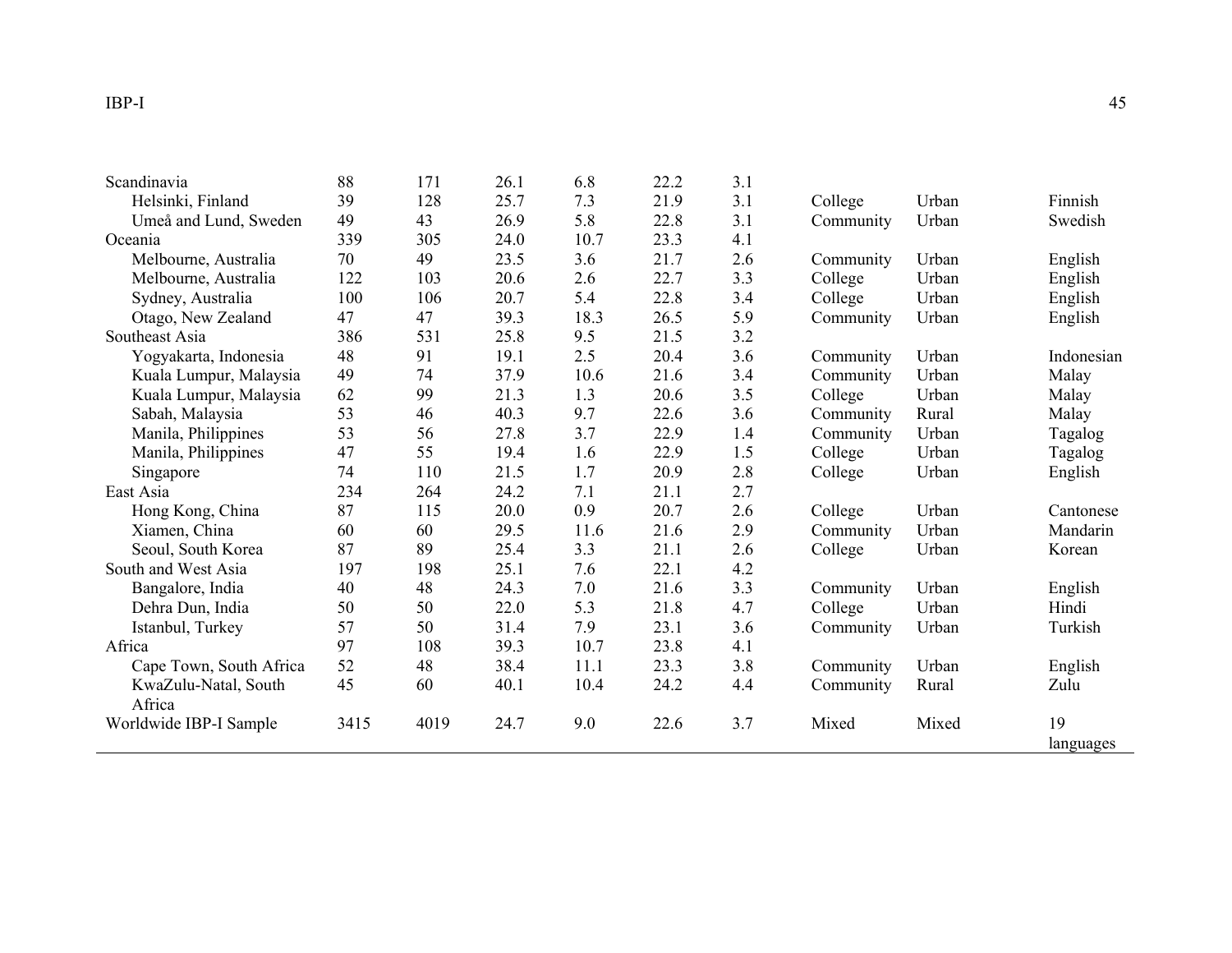#### *Table 2*

Mean ratings of the most attractive figure and all nine individual figures in the Contour Drawing Figure Rating Scale (CDFRS) categorized by

| World region (rural research |            |     |                |                | <b>CDFRS</b> figures |     |       |                |       |     |
|------------------------------|------------|-----|----------------|----------------|----------------------|-----|-------|----------------|-------|-----|
| sites excluded)              | Most       |     | $\overline{2}$ | $\overline{3}$ | 4                    | 5   | 6     | $\overline{7}$ | 8     | 9   |
|                              | attractive |     | Very           |                | Slender              |     | Heavy |                | Very  |     |
|                              |            |     | Slender        |                |                      |     |       |                | Heavy |     |
| Southeast Asia               | 3.3        | 3.3 | 4.6            | 6.5            | 6.5                  | 4.9 | 3.4   | 2.2            | 1.6   | 1.3 |
| Men                          | 3.5        | 3.3 | 4.4            | 6.3            | 6.5                  | 5.1 | 3.5   | 2.3            | 1.7   | 1.4 |
| Women                        | 3.2        | 3.2 | 4.7            | 6.7            | 6.6                  | 4.9 | 3.4   | 2.1            | 1.5   | 1.3 |
| East Asia                    | 3.1        | 4.2 | 5.5            | 6.8            | 6.4                  | 4.8 | 3.4   | 2.1            | 1.4   | 1.1 |
| Men                          | 3.2        | 4.1 | 5.1            | 6.6            | 6.5                  | 5.1 | 3.4   | 2.2            | 1.4   | 1.1 |
| Women                        | 3.1        | 4.2 | 5.8            | 7.1            | 6.3                  | 4.7 | 3.3   | 2.1            | 1.4   | 1.1 |
| South and West Asia          | 3.4        | 2.8 | 4.0            | 6.1            | 6.5                  | 5.1 | 3.4   | 2.1            | 1.5   | 1.2 |
| Men                          | 3.7        | 2.9 | 4.0            | 6.0            | 6.3                  | 5.3 | 3.5   | 2.2            | 1.6   | 1.2 |
| Women                        | 3.2        | 2.8 | 3.9            | 6.2            | 6.6                  | 4.9 | 3.2   | 2.0            | 1.3   | 1.1 |
| Oceania                      | 3.5        | 2.9 | 4.3            | 6.2            | 6.8                  | 5.7 | 4.2   | 2.7            | 1.8   | 1.3 |
| Men                          | 3.8        | 2.6 | 3.6            | 5.8            | 6.7                  | 5.8 | 4.4   | 2.8            | 1.8   | 1.3 |
| Women                        | 3.2        | 3.2 | 4.9            | 6.6            | 6.9                  | 5.5 | 4.0   | 2.7            | 1.8   | 1.3 |
| Western Europe               | 3.6        | 2.4 | 3.8            | 6.4            | 6.9                  | 5.5 | 4.0   | 2.5            | 1.6   | 1.2 |
| Men                          | 3.8        | 2.3 | 3.5            | 6.0            | 6.9                  | 5.7 | 4.0   | 2.5            | 1.6   | 1.2 |
| Women                        | 3.4        | 2.5 | 4.1            | 6.8            | 7.0                  | 5.4 | 4.0   | 2.5            | 1.6   | 1.3 |
| Eastern Europe               | 3.7        | 2.2 | 3.4            | 6.2            | 6.8                  | 5.7 | 4.0   | 2.6            | 1.8   | 1.4 |
| Men                          | 4.0        | 2.1 | 3.1            | 5.7            | 6.7                  | 5.9 | 4.2   | 2.6            | 1.8   | 1.5 |
| Women                        | 3.5        | 2.2 | 3.6            | 6.6            | 6.8                  | 5.6 | 3.9   | 2.5            | 1.8   | 1.4 |
| Scandinavia                  | 3.6        | 2.6 | 4.4            | 6.8            | 7.1                  | 6.0 | 4.5   | 2.8            | 1.8   | 1.4 |
| Men                          | 4.1        | 2.0 | 3.4            | 6.1            | 7.1                  | 6.2 | 4.7   | 3.1            | 1.9   | 1.5 |

world region and participant sex, as well as ANCOVA results for most attractive figure and individual figures following omnibus MANCOVA.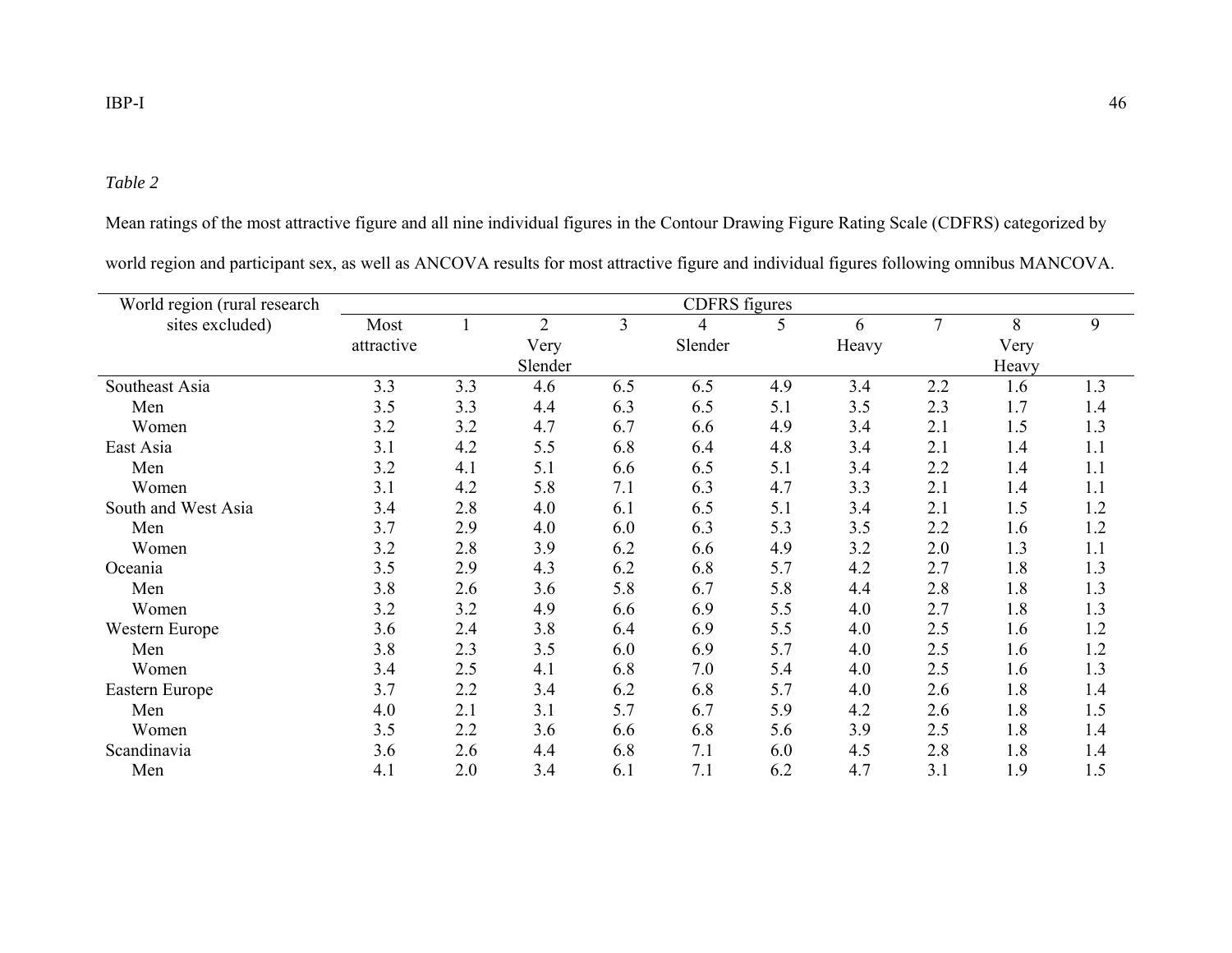| Women               | 3.4                 | 3.0                         | 5.1                     | 7.2               | 7.1                        | 5.8                           | 4.4                    | 2.6                         | 1.7               | 1.5                     |
|---------------------|---------------------|-----------------------------|-------------------------|-------------------|----------------------------|-------------------------------|------------------------|-----------------------------|-------------------|-------------------------|
| Africa              | 3.3                 | 3.6                         | 4.6                     | 6.8               | 6.7                        | 4.8                           | 3.1                    | 1.9                         | 1.3               | 1.2                     |
| Men                 | 3.6                 | 3.5                         | 4.4                     | 6.2               | 6.6                        | 4.9                           | 3.0                    | 1.8                         | 1.3               | 1.1                     |
| Women               | 3.1                 | 3.8                         | 4.8                     | 7.4               | 6.8                        | 4.6                           | 3.1                    | 2.0                         | 1.4               | 1.3                     |
| North America       | 3.2                 | 3.2                         | 4.9                     | 7.0               | 6.8                        | 5.5                           | 4.0                    | 2.6                         | 1.7               | 1.3                     |
| Men                 | 3.5                 | 2.9                         | 4.4                     | 6.6               | 7.0                        | 5.6                           | 4.0                    | 2.6                         | 1.6               | 1.3                     |
| Women               | 3.0                 | 3.4                         | 5.3                     | 7.3               | 6.9                        | 5.3                           | 4.0                    | 2.7                         | 1.7               | 1.3                     |
| South America       | 3.2                 | 3.2                         | 5.0                     | 7.2               | 7.1                        | 5.4                           | 4.0                    | 2.5                         | 1.6               | 1.3                     |
| Men                 | 3.5                 | 2.8                         | 4.4                     | 6.9               | 7.1                        | 5.5                           | 3.9                    | 2.3                         | 1.6               | 1.3                     |
| Women               | 3.1                 | 3.7                         | 5.6                     | 7.6               | 7.1                        | 5.3                           | 4.1                    | 2.7                         | 1.6               | 1.2                     |
| World region $F$    | $25.53^{a**}$       | $46.61^{\overline{a^{**}}}$ | $43.49^{\mathrm{a}}$    | $18.97^{\circ}$   | $11.26$ <sup>a**</sup>     | $19.44^{\overline{a}^{**}}$   | $22.74$ <sup>a**</sup> | $15.32^{\overline{a}^{**}}$ | $7.81^{\circ}$    | $8.11^{a**}$            |
|                     | $\eta_{p}^2 = .03$  | $\eta_p^2 = .06$            | $\eta_p^2 = .06$        | $\eta_p^2 = .03$  | $\eta_p^2 = .02$           | $\eta_p^2 = .03$              | $\eta_p^2 = .03$       | $\eta_p^2 = .02$            | $\eta_p^2 = .01$  | $\eta_{\rm p}^2 = .01$  |
| Participant sex $F$ | $149.00^{b**}$      | $21.59^{b**}$               | $58.71^{b**}$           | $86.47^{b**}$     | $1.79^{b}$                 | $10.69^{b*}$                  | $0.13^{b}$             | $1.55^{b}$                  | $0.08^{b}$        | 0.08 <sup>b</sup>       |
|                     | .02<br>$\eta_p^2 =$ | $\eta_p^2 = 0.01$           | $\eta_p^2 = 0.01$       | $\eta_p^2 = 0.01$ | $\eta_p^2 = 01$            | $\eta_{\rm p}^2 = 0.01$       | $\eta_p^2 = 01$        | $\eta_p^2 = 0.01$           | $\eta_p^2 = 0.01$ | $\eta_p^2 = 01$         |
| World region x      | $4.39^{b**}$        | $3.67^{b}$                  | $6.04^{b**}$            | $2.66^{b*}$       | $1.53^b$                   | 0.21 <sup>b</sup>             | 1.60 <sup>b</sup>      | $2.44^{b}$                  | $1.70^b$          | $0.79^b$                |
| Participant sex $F$ | $\eta_p^2 = 01$     | $\eta_{\rm p}^2 = 0.01$     | $\eta_p^2 = 0.01$       | $\eta_p^2 = 0.01$ | $\eta_{p}^{\prime} = < 01$ | $\eta_{\rm p}^{\rm 2} = 0.01$ | $\eta_p^2 = 01$        | $\eta_p^2 = 01$             | $\eta_p^2 = 01$   | $\eta_{\rm p}^2 = 0.01$ |
| Covariate age $F$   | $75.56^{b**}$       | 1.91 <sup>b</sup>           | $25.65^{b**}$           | $39.84^{b**}$     | $31.84^{b**}$              | $6.66^{b*}$                   | $8.65^{b*}$            | $6.40^{b*}$                 | $13.15^{b**}$     | $1.26^{b}$              |
|                     | $\eta_p^2 = 0.01$   | $\eta_{\rm p}^2 = 0.01$     | $\eta_{\rm p}^2 = 0.01$ | $\eta_p^2 = 0.01$ | $\eta_p^2 = 01$            | $\eta_{\rm p}^2 = 0.01$       | $\eta_p^2 = 0.01$      | $\eta_p^2 = 0.01$           | $\eta_p^2 = 0.01$ | $\eta_{\rm p}^2 = 0.01$ |
| Covariate BMI F     | $31.30^{b**}$       | $0.38^{b}$                  | $21.93^{b**}$           | $22.62^{b}$ **    | $2.99^{b}$                 | $47.98^{b**}$                 | $95.05^{b**}$          | 93.31                       | $55.05^{b**}$     | $28.77^{b**}$           |
|                     | $n_p^2 = 01$        | $\eta_p^2 = 01$             | $\eta_p^2 = 01$         | $\eta_p^2 = 01$   | $\eta_p^2 = 01$            | $\eta_p^2 = 01$               | $\eta_p^2 = 01$        | $\eta_{\rm p}^2 = 01$       | $n_p^2 = 01$      | $\eta_p^2 = 01$         |

Note: \* *p* < .05, \*\* *p* < .001; <sup>a</sup> df = 9, 6789, <sup>b</sup> df = 1, 6789.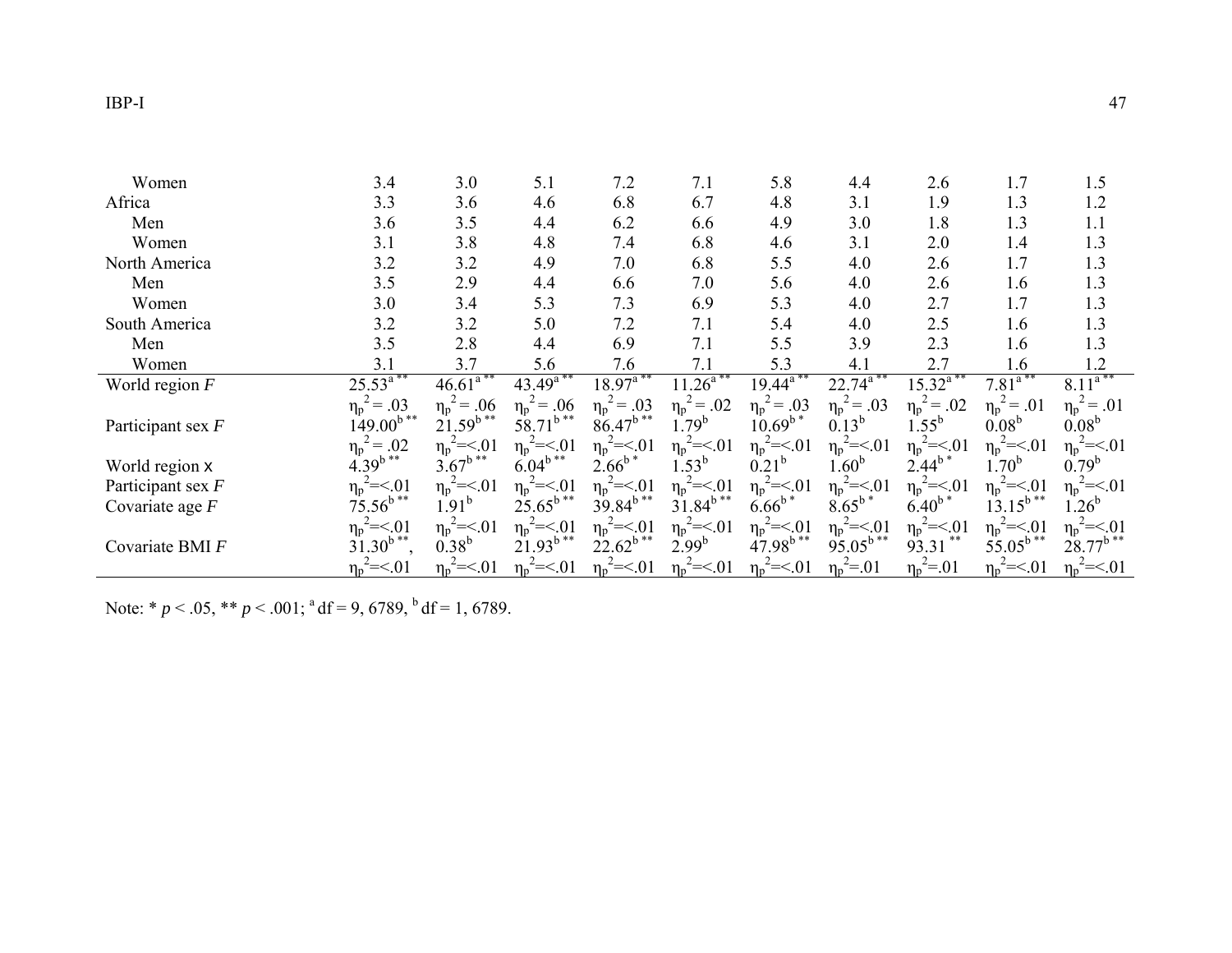## *Table 3*

Mean ratings of the most attractive figure and all nine individual figures in the Contour Drawing Figure Rating Scale (CDFRS) categorized by

the three urban-rural comparison sites and participant sex

| Research site | <b>Sex</b> |                 | <b>CDFRS</b> figures |                |     |         |     |       |        |       |     |
|---------------|------------|-----------------|----------------------|----------------|-----|---------|-----|-------|--------|-------|-----|
|               |            | Most attractive |                      | $\overline{2}$ | 3   | 4       | 5   | 6     | $\tau$ | 8     | 9   |
|               |            |                 |                      | Very           |     | Slender |     | Heavy |        | Very  |     |
|               |            |                 |                      | Slender        |     |         |     |       |        | Heavy |     |
| Malaysia      |            |                 |                      |                |     |         |     |       |        |       |     |
| Sabah         | Men        | 6.0             | 1.6                  | 1.8            | 2.6 | 3.7     | 5.6 | 5.9   | 5.6    | 5.3   | 4.7 |
|               | Women      | 5.6             | 1.6                  | 2.2            | 2.8 | 4.0     | 5.4 | 6.3   | 5.5    | 4.9   | 4.2 |
| Kuala Lumpur  | Men        | 3.5             | 3.7                  | 4.6            | 6.4 | 3.9     | 4.6 | 2.7   | 1.7    | 1.3   | 1.1 |
|               | Women      | 3.3             | 3.6                  | 5.0            | 7.2 | 4.0     | 4.8 | 3.4   | 2.2    | 1.5   | 1.3 |
| South Africa  |            |                 |                      |                |     |         |     |       |        |       |     |
| KwaZulu-Natal | Men        | 5.6             | 1.6                  | 2.1            | 4.0 | 5.4     | 7.0 | 6.6   | 5.3    | 4.3   | 3.2 |
|               | Women      | 5.5             | 2.2                  | 3.0            | 4.4 | 5.1     | 6.0 | 6.4   | 5.7    | 4.6   | 3.8 |
| Cape Town     | Men        | 3.6             | 3.5                  | 4.4            | 6.2 | 6.6     | 5.0 | 3.0   | 1.8    | 1.3   | 1.1 |
|               | Women      | 3.1             | 3.8                  | 4.8            | 7.4 | 6.8     | 4.6 | 3.1   | 2.0    | 1.4   | 1.3 |
| Austria       |            |                 |                      |                |     |         |     |       |        |       |     |
| Drösing       | Men        | 3.8             | 1.9                  | 3.5            | 6.4 | 6.6     | 5.4 | 3.8   | 2.3    | 1.5   | 1.2 |
|               | Women      | 3.3             | 1.9                  | 3.3            | 6.3 | 6.5     | 5.3 | 3.6   | 2.4    | 1.4   | 1.1 |
| Vienna        | Men        | 3.8             | 2.4                  | 3.7            | 6.1 | 7.2     | 5.7 | 4.0   | 2.6    | 1.7   | 1.3 |
|               | Women      | 3.2             | 2.0                  | 3.8            | 6.5 | 6.8     | 5.1 | 3.8   | 2.3    | 1.4   | 1.6 |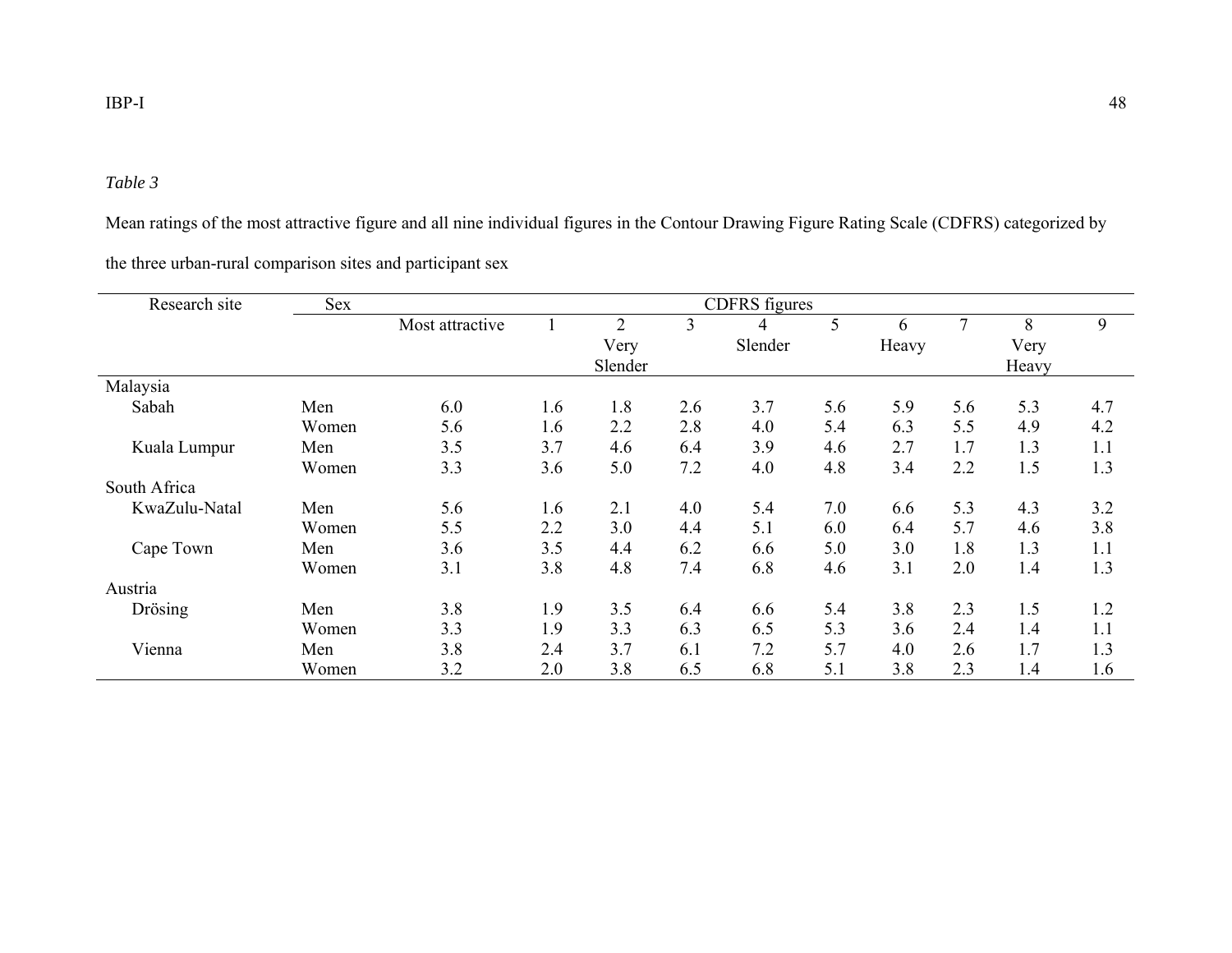#### *Table 4*

Means for women's ratings of current bodies, ideal bodies, and body dissatisfaction scores categorized by world region, as well as ANCOVA

results

| World region (rural<br>research sites excluded) |                                | Rating                           |                               |
|-------------------------------------------------|--------------------------------|----------------------------------|-------------------------------|
|                                                 | Current body                   | Ideal body                       | Body dissatisfaction          |
| Southeast Asia                                  | 4.3                            | 3.4                              | 0.9                           |
| East Asia                                       | 4.2                            | 3.0                              | 1.1                           |
| South and West Asia                             | 4.0                            | 3.5                              | 0.5                           |
| Oceania                                         | 4.4                            | 3.6                              | 0.8                           |
| Western Europe                                  | 4.6                            | 3.6                              | 1.0                           |
| Eastern Europe                                  | 4.6                            | 3.7                              | 0.8                           |
| Scandinavia                                     | 4.7                            | 3.6                              | 1.1                           |
| Africa                                          | 4.5                            | 3.2                              | 1.3                           |
| North America                                   | 4.7                            | 3.4                              | 1.4                           |
| South America                                   | 4.6                            | 3.2                              | 1.4                           |
| World region $F^a$                              | 13.96**, $\eta_p^2 = .03$      | 21.90**, $\eta_p^2 = .05$        | $15.20**$ , $\eta_p^2 = .04$  |
| Covariate age $F^b$                             | $11.30^*$ , $\eta_p^2$ = < .01 | $10.65^*$ , $\eta_p^2$<br>$=.05$ | $0.88, \eta_p^2 = 0.01$       |
| Covariate BMI $F^b$                             | 2374.45**, $\eta_p^2 = .39$    | 692.25**, $\eta_p^2$ = .16       | $802.53**$ , $\eta_p^2 = .18$ |

Note: \* *p* < .05, \*\* *p* < .001; <sup>a</sup> df = 9, 3711, <sup>b</sup> df = 1, 3711.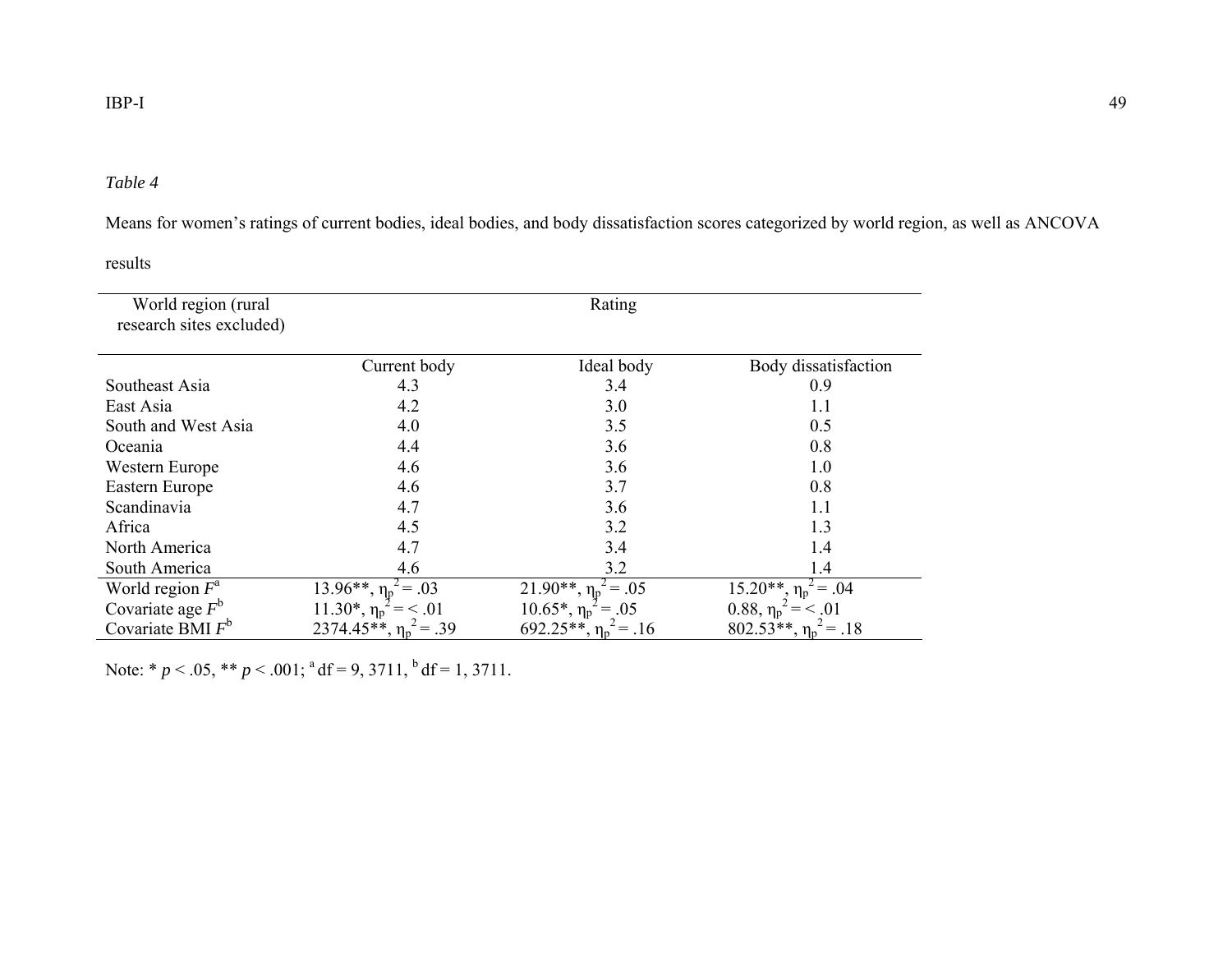Means for women's ratings of current bodies, ideal bodies, and body dissatisfaction scores for urban-rural comparisons, as well as ANCOVA

results

| Research site       |                                                                                     | Rating                                                       |                                                      |
|---------------------|-------------------------------------------------------------------------------------|--------------------------------------------------------------|------------------------------------------------------|
|                     | Current body                                                                        | Ideal body                                                   | Body dissatisfaction                                 |
| Malaysia            |                                                                                     |                                                              |                                                      |
| Sabah               | 5.2                                                                                 | 5.8                                                          | $-0.6$                                               |
| Kuala Lumpur        | 4.6                                                                                 | 3.3                                                          | 1.3                                                  |
| Research site $F^a$ |                                                                                     | 209.80**, $\eta_p^2$ = .64                                   | 54.71**, $\eta_p^2 = .32$                            |
| Covariate age $F^a$ | 4.70, $\eta_p^2 = .02$<br>0.67, $\eta_p^2 = \langle .01 \rangle$                    |                                                              | $0.11, \eta_p^2 = 0.01$                              |
| Covariate BMI $F^a$ | $24.43**$ , $\eta_p^2 = .07$                                                        | 0.78, $\eta_p^2 = \frac{3}{2}$ .01<br>1.81, $\eta_p^2 = .02$ | $19.64**$ , $\eta_p^2 = .15$                         |
| South Africa        |                                                                                     |                                                              |                                                      |
| KwaZulu-Natal       | 6.0                                                                                 | 5.6                                                          | 0.4                                                  |
| Cape Town           | 4.5                                                                                 | 3.2                                                          | 1.3                                                  |
| Research site $F^b$ |                                                                                     | $148.97**$ , $\eta_p^2 = .59$                                | $13.34**$ , $\eta_p^2 = .11$                         |
| Covariate age $F^b$ |                                                                                     |                                                              | 0.03, $\eta_p^2 = \leq .01$                          |
| Covariate BMI $F^b$ | 23.86**, $\eta_p^2 = .19$<br>11.30*, $\eta_p^2 = < .01$<br>0.92, $\eta_p^2 = < .01$ | 1.33, $\eta_p^2 = .01$<br>0.01, $\eta_p^2 = < .01$           | $9.48^*$ , $\eta_p^2 = .08$                          |
| Austria             |                                                                                     |                                                              |                                                      |
| Drösing             | 5.1                                                                                 | 3.8                                                          | 1.4                                                  |
| Vienna              | 4.3                                                                                 | 3.3                                                          | 1.0                                                  |
| Research site $F^c$ |                                                                                     |                                                              |                                                      |
| Covariate age $F^c$ | 0.07, $\eta_p^2 = \langle .01$<br>0.99, $\eta_p^2 = \langle .01$                    | 2.29, $\eta_p^2 = .02$<br>2.91, $\eta_p^2 = .02$             | 1.21, $\eta_p^2 = .01$<br>0.29, $\eta_p^2 = \le .01$ |
| Covariate BMI $F^c$ | 233.51 <sup>**</sup> , $\eta_p^2$ = .69                                             | $51.72**$ , $\eta_p^2 = .33$                                 | $80.53**$ , $\eta_p^2 = .43$                         |

Note:  $* p < .05$ ,  $** p < .001$ ;  $d = 1$ ,  $120$ ,  $d = 1$ ,  $108$ ,  $d = 1$ ,  $109$ . The negative body image score for the Sabah sample indicates that women wanted to be heavier rather than thinner on average.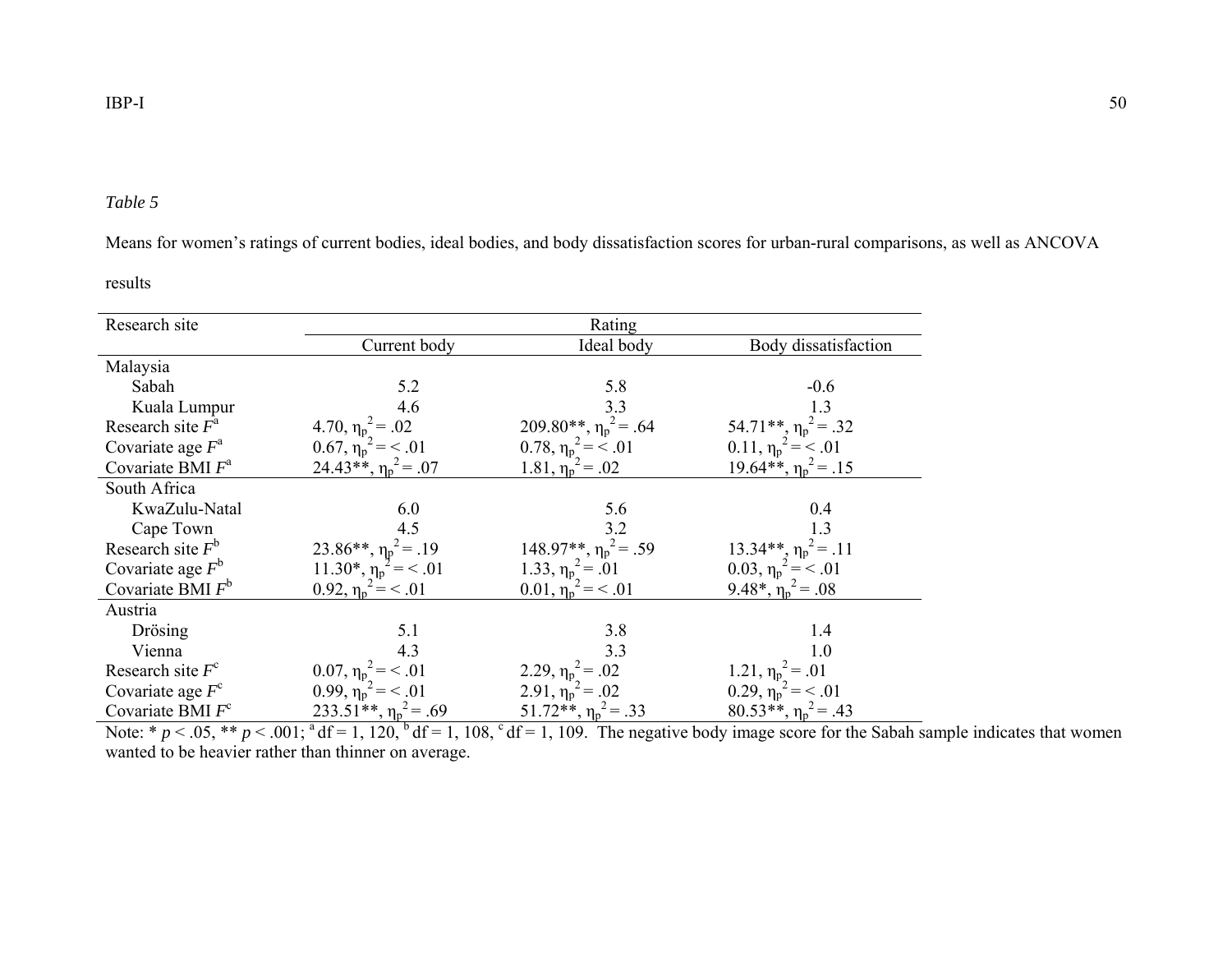#### *Table 6*

Correlations between ratings of the most physically attractive body weight, body dissatisfaction scores (for women only), media exposure factor

|                 | Most attractive<br>body weight | Body dissatisfaction | Western media<br>exposure | Local media<br>exposure  | Age                      | <b>BMI</b>     |  |
|-----------------|--------------------------------|----------------------|---------------------------|--------------------------|--------------------------|----------------|--|
| Most attractive | $\blacksquare$                 | N/A                  | $-16**$                   | .01                      | $.25**$                  | $.13**$        |  |
| body weight     |                                |                      |                           |                          |                          |                |  |
| <b>Body</b>     | $-.20**$                       |                      | N/A                       | N/A                      | N/A                      | N/A            |  |
| dissatisfaction |                                |                      |                           |                          |                          |                |  |
| Western media   | $-.20**$                       | $.10**$              |                           | $.18**$                  | $-.24**$                 | .01            |  |
| exposure        |                                |                      |                           |                          |                          |                |  |
| Local media     | $-.08**$                       | $-.01$               | $.27**$                   | $\overline{\phantom{0}}$ | .03                      | $.05*$         |  |
| exposure        |                                |                      |                           |                          |                          |                |  |
| Age             | $.24**$                        | $.06**$              | $-.25**$                  | $-.04*$                  | $\overline{\phantom{0}}$ | $.22**$        |  |
| <b>BMI</b>      | $.08**$                        | $.43**$              | .03                       | .02                      | $.24**$                  | $\blacksquare$ |  |

scores, and participants' age and BMI (correlations for men are reported in upper-diagonal cells, and for women in lower-diagonal cells).

Note:  $* p < .05$ ,  $** p < .001$ . Body dissatisfaction scores in this table measures the discrepancy between a woman's current and ideal body size ratings, regardless of the direction of desired change.